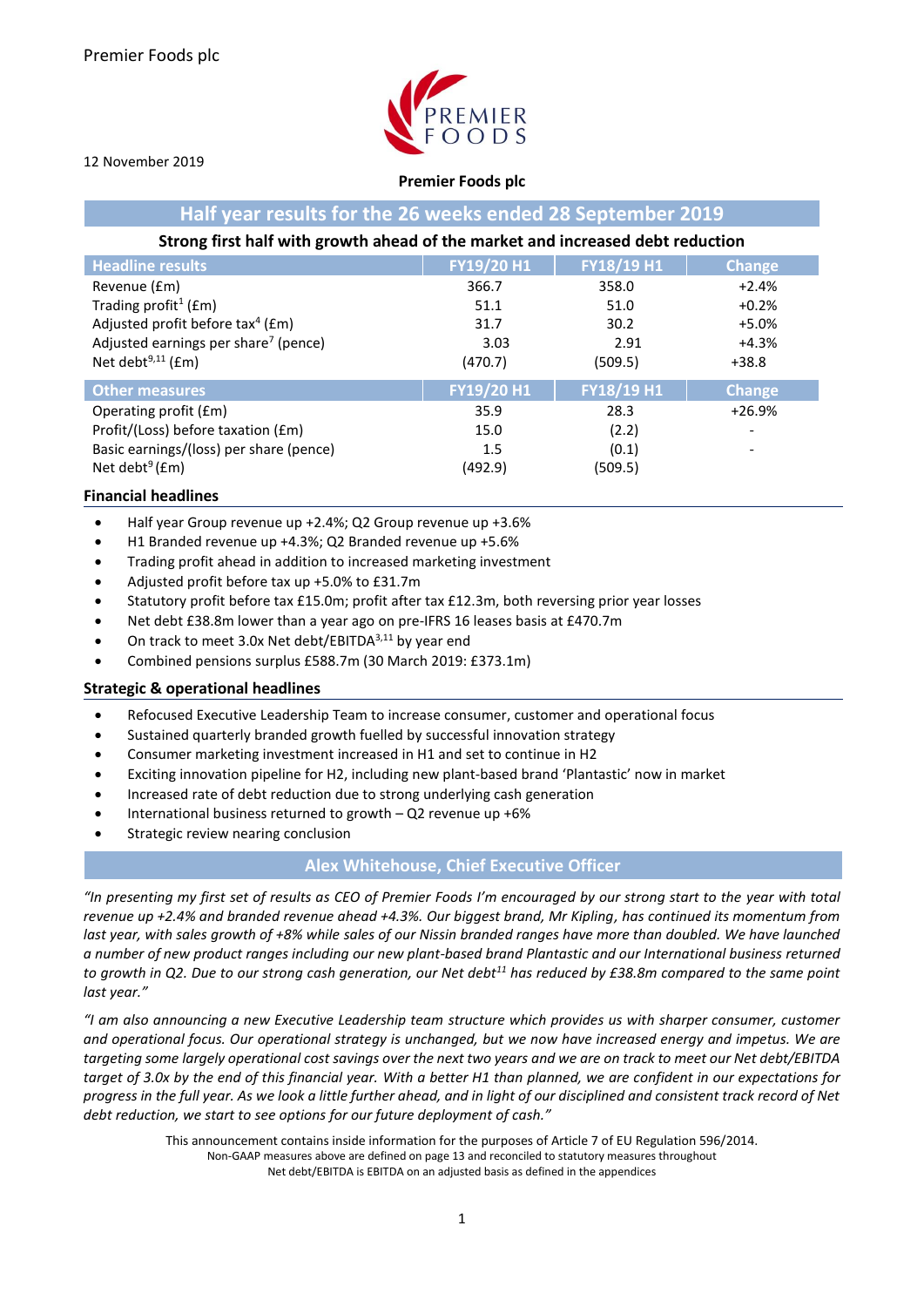### **Further information**

A presentation to investors and analysts will take place today, 12 November 2019, at 9:00am GMT. The presentation will be webcast at [www.premierfoods.co.uk/investors/investor-centre.](http://www.premierfoods.co.uk/investors/investor-centre) A recording of the webcast will be available on the Company's website later in the day.

A conference call for bond investors and analysts will take place today, 12 November 2019, at 1:30pm GMT. Dial in details are outlined below:

| Telephone:     | 0800 376 7922 (UK toll free)                     |
|----------------|--------------------------------------------------|
|                | +44 20 7192 8000 (standard international access) |
| Conference ID: | 8592769                                          |

A factsheet with highlights or the Interim results is available at: [www.premierfoods.co.uk/investors/results-centre](http://www.premierfoods.co.uk/investors/results-centre)

A Premier Foods image gallery is available using the following link: [www.premierfoods.co.uk/media/image-gallery/](http://www.premierfoods.co.uk/media/image-gallery/)

#### **Contacts:**

| Institutional investors and analysts:                     |                      |
|-----------------------------------------------------------|----------------------|
| Duncan Leggett, Acting Chief Financial Officer            | +44 (0) 1727 815 850 |
| Richard Godden, Director of Investor Relations & Treasury | +44 (0) 1727 815 850 |
| <b>Media enquiries:</b>                                   |                      |
| Hannah Collyer, Corporate Affairs Director                | +44 (0) 1727 815 850 |
| Maitland                                                  | +44 (0) 20 7379 5151 |
| <b>Clinton Manning</b>                                    |                      |
| Joanna Davidson                                           |                      |

- Ends –

This announcement may contain "forward-looking statements" that are based on estimates and assumptions and are subject to risks and uncertainties. Forward-looking statements are all statements other than statements of historical fact or statements in the present tense, and can be identified by words such as "targets", "aims", "aspires", "assumes", "believes", "estimates", "anticipates", "expects", "intends", "hopes", "may", "would", "should", "could", "will", "plans", "predicts" and "potential", as well as the negatives of these terms and other words of similar meaning. Any forward-looking statements in this announcement are made based upon Premier Foods' estimates, expectations and beliefs concerning future events affecting the Group and subject to a number of known and unknown risks and uncertainties. Such forward-looking statements are based on numerous assumptions regarding the Premier Foods Group's present and future business strategies and the environment in which it will operate, which may prove not to be accurate. Premier Foods cautions that these forward-looking statements are not guarantees and that actual results could differ materially from those expressed or implied in these forward-looking statements. Undue reliance should, therefore, not be placed on such forward-looking statements. Any forward-looking statements contained in this announcement apply only as at the date of this announcement and are not intended to give any assurance as to future results. Premier Foods will update this announcement as required by applicable law, including the Prospectus Rules, the Listing Rules, the Disclosure and Transparency Rules, London Stock Exchange and any other applicable law or regulations, but otherwise expressly disclaims any obligation or undertaking to update or revise any forward-looking statement, whether as a result of new information, future developments or otherwise.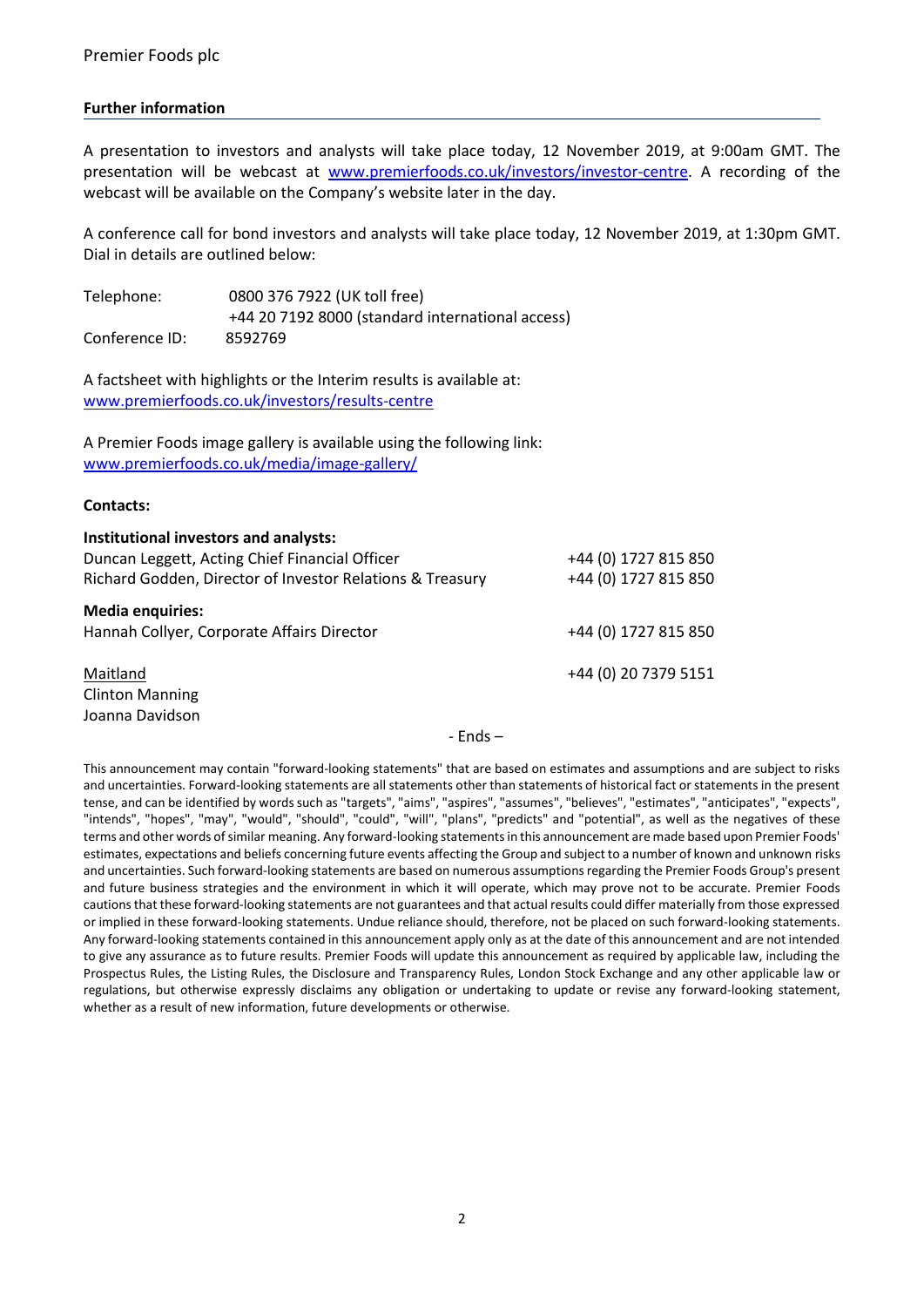# **Financial results**

# **Revenue**

| Group revenue (£m) | Grocery   | <b>Sweet Treats</b> | Group   |
|--------------------|-----------|---------------------|---------|
| <b>Branded</b>     | 218.2     | 91.5                | 309.7   |
| Non-branded        | 45.8      | 11.2                | 57.0    |
| <b>Total</b>       | 264.0     | 102.7               | 366.7   |
| % change           |           |                     |         |
| <b>Branded</b>     | $+3.8%$   | $+5.5%$             | $+4.3%$ |
| Non-branded        | $(0.1\%)$ | (26.6%)             | (6.8%)  |
| <b>Total</b>       | $+3.1%$   | $+0.7%$             | $+2.4%$ |

Group revenue for the 26 weeks ended 28 September 2019 was £366.7m, up +2.4% on the same period in the prior year. Branded revenue grew by +4.3% to £309.7m while Non-branded revenue was (6.8%) lower at £57.0m. In the second quarter, Group revenues accelerated to finish 3.6% higher than the comparative period. Within this, the Group's branded revenues increased +5.6% in Q2.

Taking the Group's top eight brands together, revenue growth was +4.8% and +5.8% in H1 and the second quarter respectively. In both cases, over half of this growth was volume driven; the balance being price and mix.

# **Grocery**

Grocery branded revenues grew +3.8% to £218.2m in the first half and were up +6.2% in the second quarter. In overall terms, this reflected benefits from the Group's innovation strategy, favourable weather conditions in the second quarter and some Brexit stock building by customers.

The business unit's largest brand, *Bisto*, saw revenue growth in the period following benefits from the launch of convenient *Bisto* gravy microwave-ready pots and earlier advertising than in previous years.

*Nissin Soba Noodles* & *Cup Noodles* have continued to enjoy an exceptionally strong growth trajectory in the first half of the year, with sales growing +111% compared to the prior year. Performance as measured by market share data is equally strong, with the *Nissin* range reaching a 2.9% market share of the Quick Meals, Snacks & Soup category in the 12 weeks ended 28 September 2019. In the narrower Pot Snacks category, the *Nissin* range reached a market share of 4.8% in the same period. Sales of *Batchelors* were ahead in the UK although broadly flat at a Group level as it lapped strong comparatives in both of the previous two years.

The Group's cooking sauces brands, particularly *Sharwood's* and *Loyd Grossman,* saw volume growth following recent range reviews with UK retailers. Both brands delivered double-digit percentage growth in the UK in the first half of the year. Also in the period, *Sharwood's* launched new Rice Pots, a range of convenient curry flavoured pots in three flavour variants, building on the success of the pots ranges under the Group's *Batchelors* brand. This is an example of stretching one of the Group's brands into adjacent categories and the Group considers there to be further similar opportunities in the future.

Sales of *Ambrosia* benefitted from increased off-shelf execution with retailers and more favourable weather conditions compared to the prior year; particularly in the second quarter.

Collaboration with its retail customers is a high priority for the Group. Against the backdrop of tightening retailer ranges, the Group has delivered increased distribution of its products across its categories in the second quarter of the year. Additionally, it also increased the total SKU count listed by the top five retail customers in the same time period.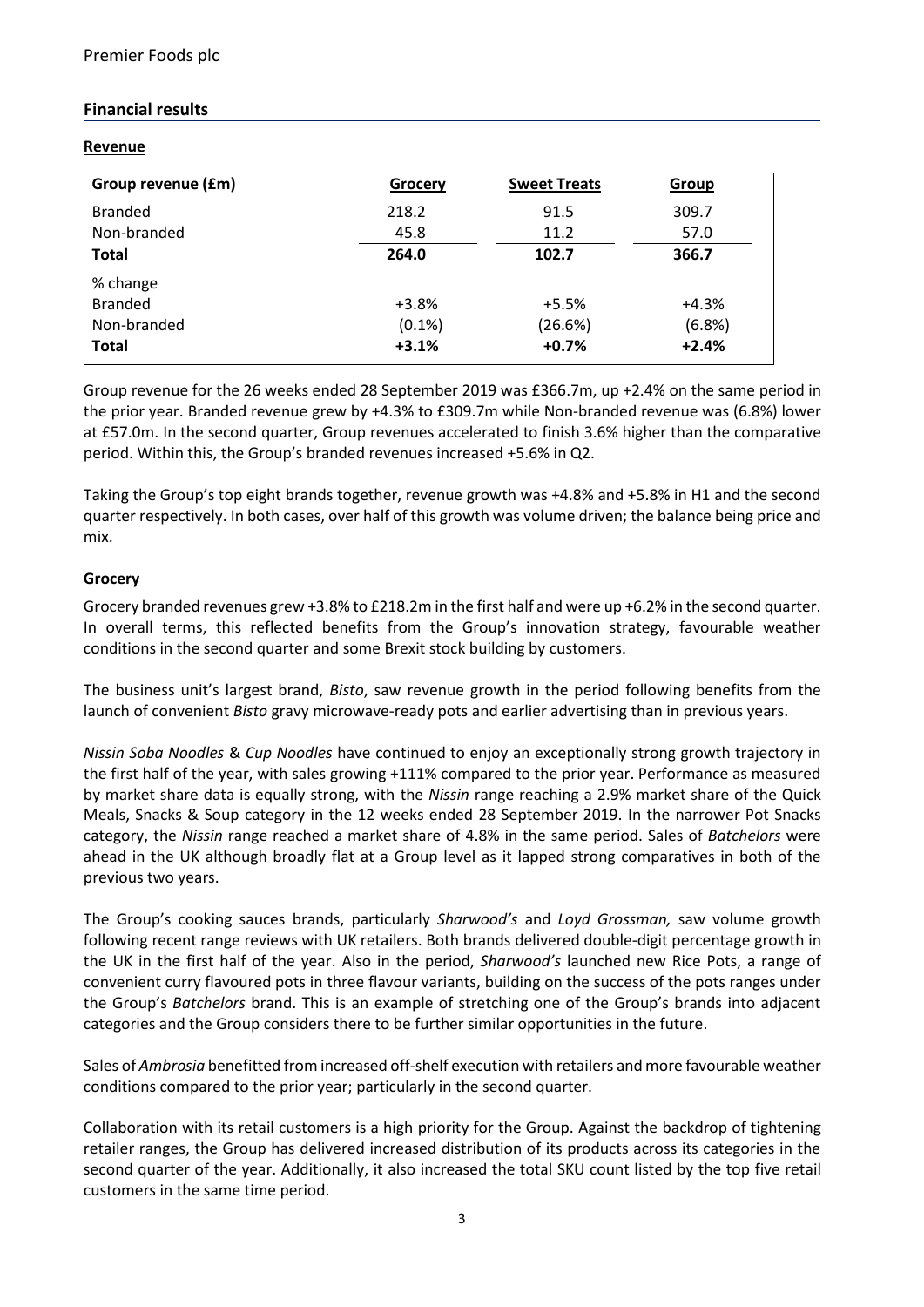### **Sweet Treats**

Following a very good year in FY18/19 when it received a major brand relaunch including new TV advertising, *Mr Kipling* continued this strong momentum into the first half of FY19/20, delivering revenue growth of 8% at a Group level. This progress was broadly equally balanced across the first two quarters of the year. Compared to the same period two years ago, *Mr Kipling* has grown its Group revenue nearly 22%.

*Mr Kipling* benefitted from TV advertising in the period, and in the second quarter saw the launch of its new 'Signature' range. This new offering of premium cakes includes After Dinner Mint Fancies; Apple, Pear & Custard Crumble Tarts and Chocolate, Caramel & Pecan slices all of which align to one of the Group's key consumer trends of 'indulgence' and targeting evening eating occasions.

*Cadbury cake* sales grew well in the period, reflecting the introduction of new *Cadbury cake* slices and also due to the later timing of Easter compared to the prior year. This recent expansion of the *Cadbury cake* portfolio includes three variants of Cadbury Dairy Milk slices and these are on track to be one of the strongest new product development launches in the cake category in the last five years.

Towards the end of the first half of the year the Group launched the first products under its new '*Plantastic*' brand. First to market are a range of delicious Flapjacks using plant-based ingredients targeting the growing trend of consumers looking for plant-based and vegan products. In H2, the Group plans to extend the brand to include Dessert pots with flavours including Mango & Passion Fruit.

In the second half of the year, the Group will be introducing a new range of *Mr Kipling* mini cakes including Mince Pies, Cherry Bakewells and Fruit Pies. The introduction of these new mini versions of some of *Mr Kipling's* most popular products follows the significant re-configuration of an existing manufacturing line at its Stoke bakery. This has vastly improved the flexibility of different cake sizes and types and facilitates the development of more new products which closely match consumer trends.

### **International**

In the first half of the year, the International business unit saw revenue fall (6%) but returned to growth in the second quarter, with revenue +6% ahead. The standout performer here was *Mr Kipling* which again grew strongly in Australia through the benefits of further new product development with launches of Passion Fruit & Lemon cake, Salted Caramel cake and Chocolate Mint Fancies. The Group is branded market leader and enjoys a 10% share of the Australian cake market across both *Mr Kipling* and *Cadbury* cake.

Revenue from products sold in Ireland were markedly lower in the first quarter of the year due to the unwind of Brexit related stock in Irish customers' supply chains, however as expected, this effect concluded by the second quarter.

The Group expects to make further revenue progress in the second half of the year, reflecting continued momentum for cake in Australia.

### **Non-branded**

In the Grocery business, Non-branded revenue was broadly flat in the first half of the year while second quarter revenue declined (1.8%). In Sweet Treats, revenue declined (26.6%) in the period and (17.2%) in the second quarter, as the business continues to focus on building its brands.

The Grocery business saw lower sales at Knighton offset by a better performance in the core business. In Sweet Treats, the sales decline was attributed to continued effects of contract exits from lower margin business in fruit pies and residual impacts from the Group's logistics programme transition in FY18/19.

In overall terms, the Group's Non-branded business is one which plays an important and supportive role and accordingly, there are some key principles the Group employs. These principles are: to deploy low levels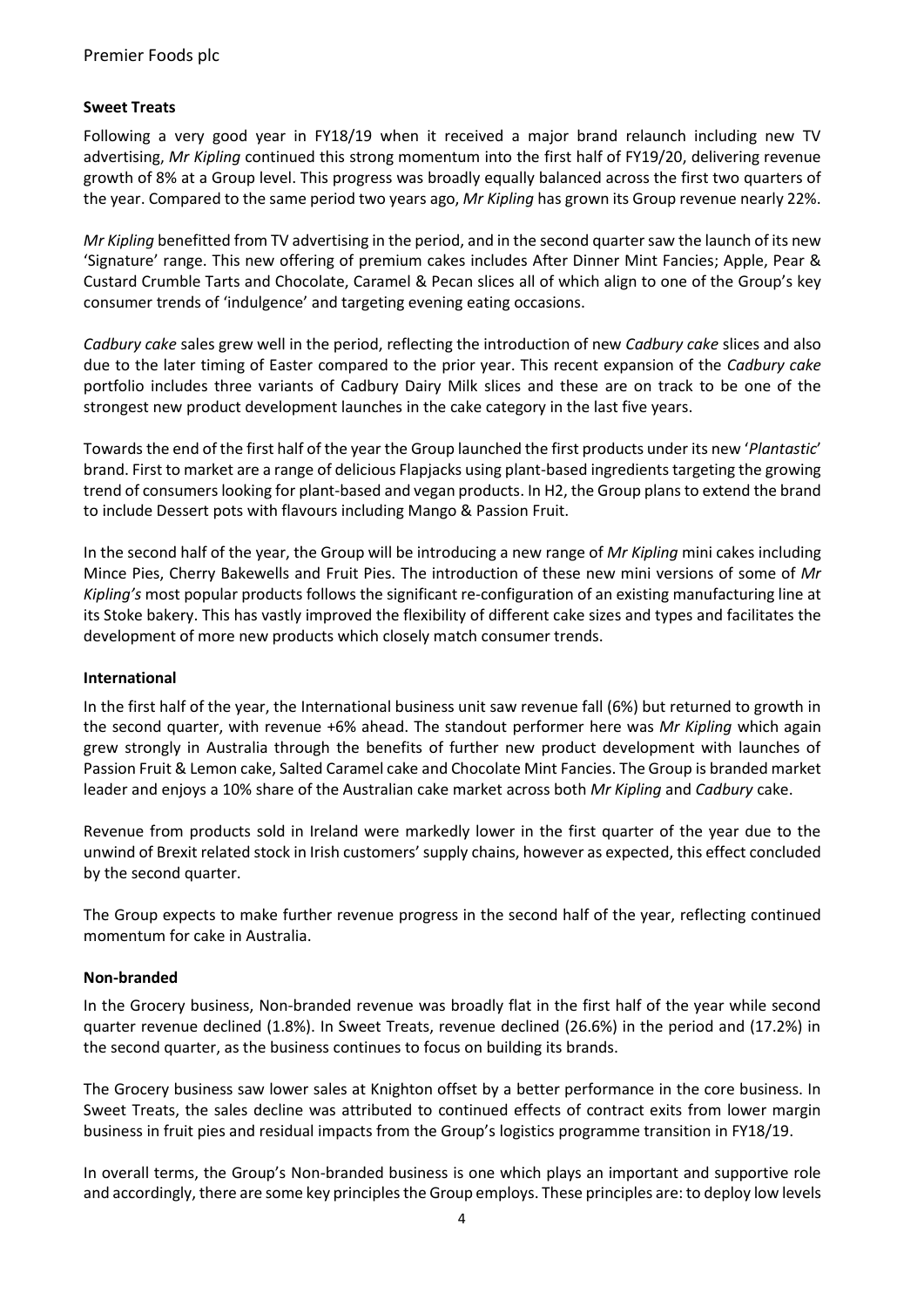of capital investment; support the recovery of manufacturing overheads and apply strict financial hurdles on new contracts.

# **Trading profit**

| £m                                   | FY19/20 H1 | FY18/19 H1 | Change    |
|--------------------------------------|------------|------------|-----------|
| Divisional contribution <sup>2</sup> |            |            |           |
| Grocery                              | 59.3       | 57.0       | 4.0%      |
| <b>Sweet Treats</b>                  | 10.4       | 11.3       | $(8.0\%)$ |
| Total                                | 69.7       | 68.3       | 2.0%      |
| Group & corporate costs              | (18.6)     | (17.3)     | (7.5%)    |
| <b>Trading profit</b>                | 51.1       | 51.0       | 0.2%      |

The Group reported Trading profit of £51.1m in the period, just slightly ahead of the equivalent period a year ago. The overall progress in Trading profit during the half was a little better than the Group expected.

Divisional contribution increased by £1.4m to £69.7m and was largely offset by Group & corporate costs which were £1.3m higher than the prior year. The Grocery business delivered an increase in Divisional contribution of £2.3m to £59.3m while Sweet Treats Divisional contribution was £0.9m lower than the prior year at £10.4m.

In the first half of the year, Grocery saw the good performance across its branded portfolio as described above flowing through to increased Divisional contribution. This was partly offset by increased consumer marketing investment in the period, with both *Batchelors* and *Bisto* benefitting from media advertising. Additionally, while Knighton delivered improved margins in H1, the International business encountered adverse product mix which resulted in a decline in margins.

In Sweet Treats, Divisional contribution was lower due to higher marketing costs and annualisation of filling commercial team vacancies in prior quarters.

Group & corporate costs increased by 7.5% due to higher depreciation charges following the adoption of IFRS 16 – leases and a change in phasing of management incentive schemes. Consumer marketing investment is expected to be higher in FY19/20 than the prior year with up to five of the Group's largest brands in line to benefit from media advertising in the year, with the continued focus on delivering strong branded revenue growth.

| £m                                                     | FY19/20 H1 | FY18/19 H1 | Change |  |
|--------------------------------------------------------|------------|------------|--------|--|
| Adjusted EBITDA <sup>3</sup>                           | 60.5       | 59.4       | 1.1    |  |
| Depreciation                                           | (9.4)      | (8.4)      | (1.0)  |  |
| <b>Trading profit</b>                                  | 51.1       | 51.0       | 0.1    |  |
| Non-trading items                                      | (1.5)      | (5.1)      | 3.6    |  |
| Amortisation of intangible assets                      | (14.9)     | (17.8)     | 2.9    |  |
| Fair value movements on foreign exchange & derivatives | 1.3        | 0.8        | 0.5    |  |
| Net interest on pensions and administrative expenses   | (0.1)      | (0.6)      | 0.5    |  |
| <b>Operating profit</b>                                | 35.9       | 28.3       | 7.6    |  |

# **Operating profit**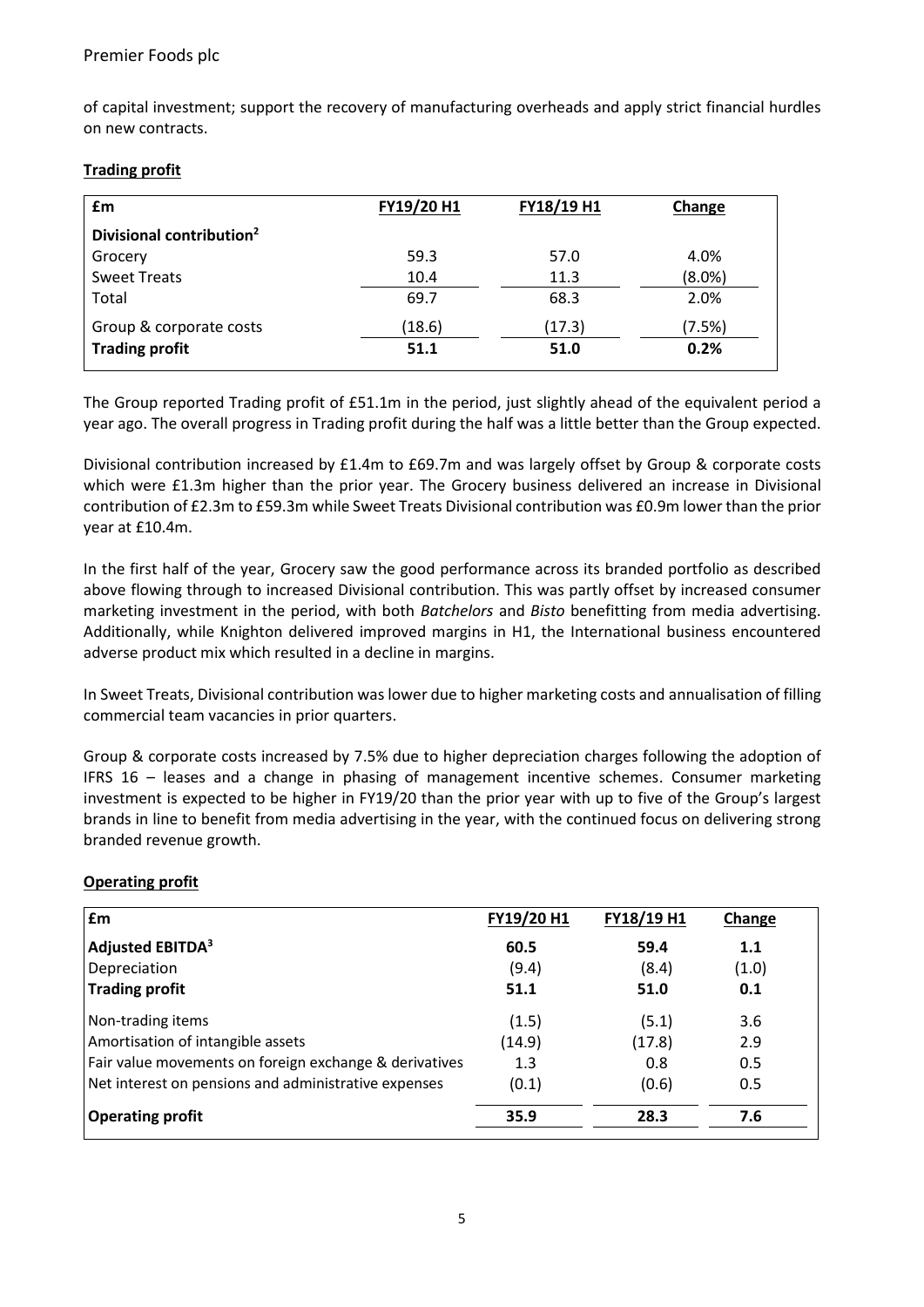The Group delivered Operating profit of £35.9m in the first half of FY19/20, compared to £28.3m in the prior period. The growth was largely attributable to lower restructuring costs compared to the prior year and a lower charge for amortisation of intangible assets.

Non-trading items were £1.5m in FY19/20 H1; a £3.6m reduction on the equivalent period a year ago. In the prior year, the Group experienced restructuring costs associated with the consolidation of the Group's logistics operations to one central location which has since been completed. The costs incurred in FY19/20 H1 relate to the departure of previous Acting CEO Alastair Murray and advisory costs relating to the Group's strategic review.

Amortisation of intangibles was £14.9m in the period, £2.9m lower than the prior year. This follows the full amortisation of certain SAP software modules at the Group's main manufacturing sites during the second half of FY18/19. Fair valuation of foreign exchange and derivatives was a credit of £1.3m in the first half of the year.

Net interest on pensions and administrative expenses was a charge of £0.1m. Expenses for operating the Group's pension schemes were £4.9m in the period, offset by a net interest credit of £4.8m due to an opening surplus of the Group's combined pension schemes.

| £m                                                   | FY19/20 H1 | FY18/19 H1 | Change |
|------------------------------------------------------|------------|------------|--------|
| Senior secured notes interest                        | 15.5       | 16.1       | 0.6    |
| Bank debt interest - net                             | 2.2        | 2.8        | 0.6    |
|                                                      | 17.7       | 18.9       | 1.2    |
| Amortisation of debt issuance costs                  | 1.7        | 1.9        | 0.2    |
| Net regular interest <sup>5</sup>                    | 19.4       | 20.8       | 1.4    |
| Write-off of financing costs & early redemption fees | 0.0        | 11.3       | 11.3   |
| Discount unwind                                      | 1.0        | (1.6)      | (2.6)  |
| Other interest cost                                  | 0.5        | 0.0        | (0.5)  |
| <b>Net finance cost</b>                              | 20.9       | 30.5       | 9.6    |

# **Finance costs**

Net finance cost was £20.9m for the half year; a decrease of £9.6m on FY18/19 H1. Net regular interest in the period was £19.4m, a decrease of £1.4m compared to the prior year. Consistent with recent periods, the largest component of finance costs in the period was interest due to holders of the Group's senior secured notes, which was £15.5m. The interest on the senior secured notes was £0.6m lower compared to the prior year following the re-financing in June 2018 of the June 2021 £325m fixed rate notes at a coupon of 6.5% to the October 2023 £300m fixed rate notes at the slightly lower coupon of 6.25%.

Bank debt interest of £2.2m was £0.6m lower in the period due to lower levels of average debt and a lower margin on the revolving credit facility following the refinancing completed in May 2018. Amortisation of debt issuance costs was £1.7m, £0.2m lower than the prior year. As there has been no re-financing of the Group's bank debt or Senior Secured Notes in the period, there was no repeat of the write off of financing fees and early redemption fees incurred last year.

A charge of £1.0m in the period relating to a discount rewind associated with properties held by the Group. In the prior year, a £1.6m discount unwind credit was reflected in reported Net finance cost and due to a movement in discount rates impacting Group provisions.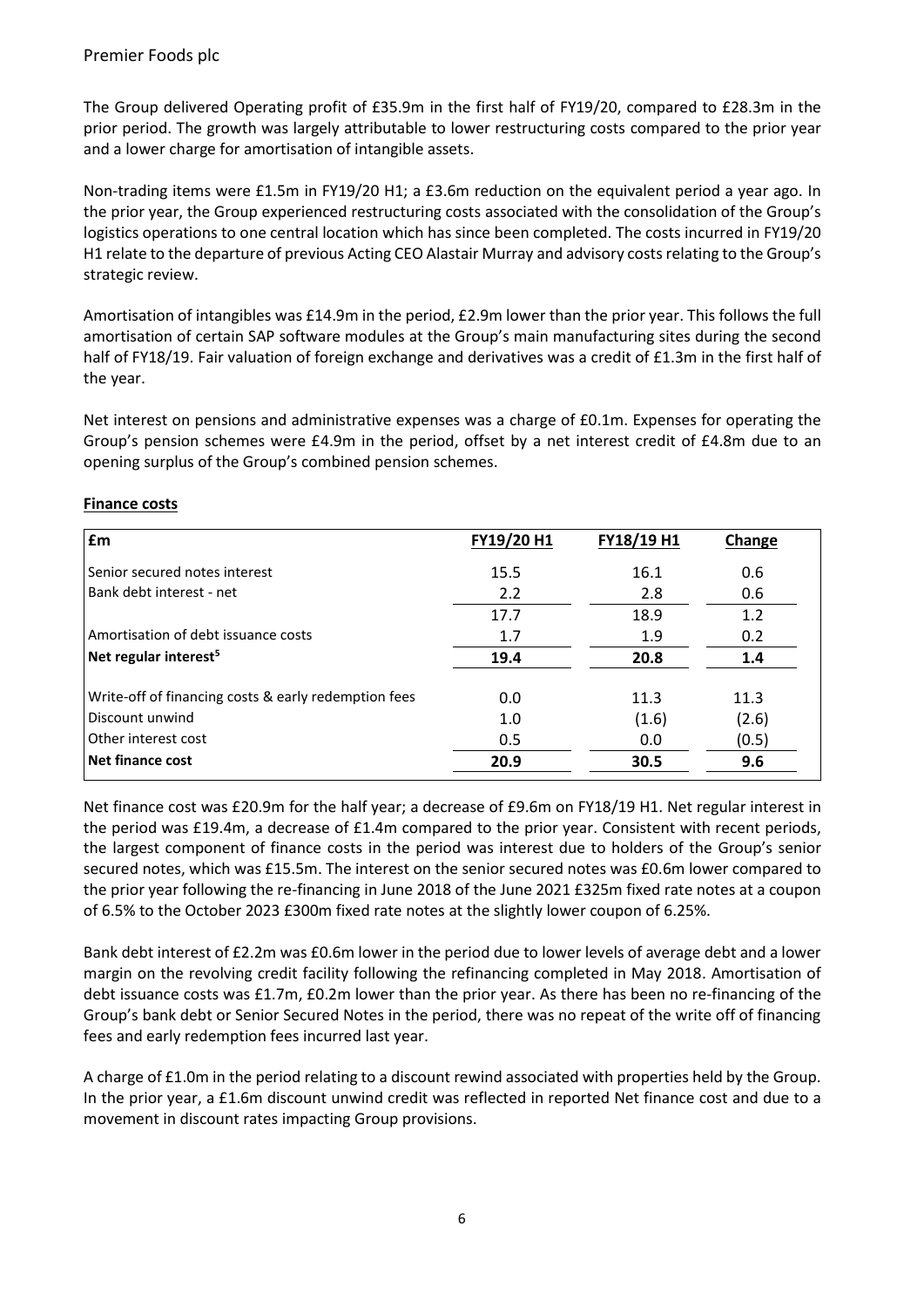# **Taxation**

The taxation charge for the period ended 28 September 2019 of £2.7m (2018/19: £1.5m credit) comprises a charge on operating activities of £2.7m (2018/19: £0.5m credit) based upon management's best estimate of the effective annual income tax rate expected for the full financial year. In addition, a charge of £nil (2018/19: £0.1m) relating to adjustments to prior years and a charge of £nil (2018/19: £1.1m credit) relating to repayment of foreign taxes paid in prior years. The corporation tax rate and deferred tax rate applied in calculations are 19.0% and 17.0% respectively.

### **Earnings per share**

| Earnings per share (£m)                 | FY19/20 H1 | FY18/19 H1 | Change |
|-----------------------------------------|------------|------------|--------|
| Operating profit                        | 35.9       | 28.3       | 7.6    |
| Net finance cost                        | (20.9)     | (30.5)     | (9.6)  |
| Profit/(loss) before taxation           | 15.0       | (2.2)      | 17.2   |
| Taxation                                | (2.7)      | 1.5        | (4.2)  |
| Profit/(loss) after taxation            | 12.3       | (0.7)      | 13.0   |
| Average shares in issue                 | 846.1      | 840.8      | 5.3    |
| Basic Earnings/(loss) per share (pence) | 1.5        | (0.1)      | 1.6    |

The Group reported a profit before tax of £15.0m in first half of the year, compared to a loss before tax of (£2.2m) in FY18/19 H1. Profit after tax was £12.3m, compared to a loss of £(0.7)m in the prior year.

| Adjusted earnings per share (£m)       | FY19/20 H1 | FY18/19 H1 | Change (%) |
|----------------------------------------|------------|------------|------------|
| Trading profit                         | 51.1       | 51.0       | $+0.2%$    |
| Less: Net regular interest             | (19.4)     | (20.8)     | $+6.8%$    |
| Adjusted profit before tax             | 31.7       | 30.2       | $+5.0%$    |
| Less: Notional tax (19%)               | (6.0)      | (5.7)      | $(5.0\%)$  |
| Adjusted profit after tax <sup>6</sup> | 25.7       | 24.5       | $+5.0%$    |
| Average shares in issue (millions)     | 846.1      | 840.8      | $+0.6%$    |
| Adjusted earnings per share (pence)    | 3.03       | 2.91       | $+4.3%$    |

Adjusted profit before tax was £31.7m in the period, up +5.0% on the prior year, predominantly reflecting lower net regular interest costs as described above. Adjusted profit after tax increased £1.2m to £25.7m in the period after deducting a notional 19.0% tax charge of £6.0m. Based on average shares in issue of 846.1 million shares, adjusted earnings per share in the first half of the year grew +4.3% to 3.03p.

# **Free cash flow**

| £m                                                 | FY19/20 H1 | FY18/19 H1 |
|----------------------------------------------------|------------|------------|
| <b>Statutory cash flow statement</b>               |            |            |
| Cash generated from operating activities           | 8.3        | 6.5        |
| Cash used in investing activities                  | (8.0)      | (7.0)      |
| Cash generated from/(used in) financing activities | 0.6        | (11.7)     |
| Net increase/(decrease) in cash & cash equivalents | 0.9        | (12.2)     |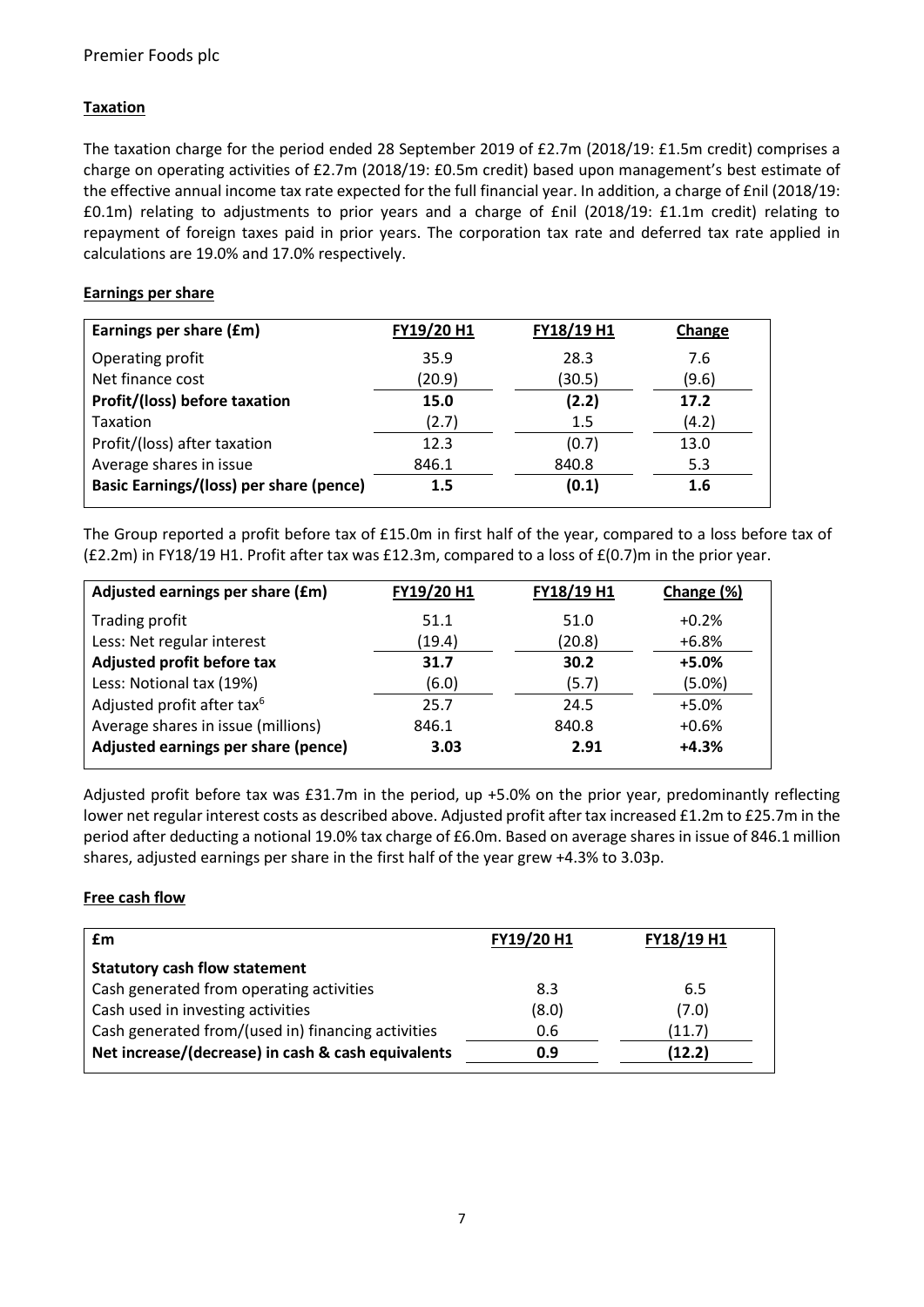# Premier Foods plc

| £m                                  | FY19/20 H1 | FY18/19 H1 |
|-------------------------------------|------------|------------|
| Trading profit                      | 51.1       | 51.0       |
| Depreciation                        | 9.4        | 8.4        |
| Other non-cash items                | 1.2        | 1.0        |
| Interest                            | (17.6)     | (13.9)     |
| Pension contributions               | (24.2)     | (18.8)     |
| Capital expenditure                 | (8.1)      | (7.0)      |
| Working capital & other             | (8.3)      | (16.6)     |
| Non-trading items                   | (3.3)      | (4.6)      |
| Proceeds from share issue           | 0.6        | 0.1        |
| Sale of property, plant & equipment | 0.1        |            |
| <b>Financing fees</b>               |            | (11.8)     |
| Free cash flow $10$                 | 0.9        | (12.2)     |

The Group reported an inflow of Free cash in the period of £0.9m. Trading profit of £51.1m was slightly ahead of the prior year for the reasons outlined above, while depreciation of £9.4m was £1.0m higher as operating leases are now treated as an asset following the adoption of IFRS 16. Other non-cash items of £1.2m was predominantly due to share based payments.

Net interest paid of £17.6m was £3.7m higher than the comparative period. This was due to the later timing of the first interest payment on the Group's £300m fixed rate notes, which were issued in the first half of last year. As with the prior year period, no taxation was paid in the period due to the availability of brought forward losses and capital allowances.

Pension contributions in the period were £24.2m; £5.4m higher than 2018/19 H1 due to earlier payment of government levies compared to the prior year and planned increases in the deficit contribution payments. Pension deficit contributions payments made to the Premier Foods pension schemes of £17.8m were the largest component of cash paid in the first half of the year; the balance being expenses connected to administering both the RHM and Premier Foods schemes and government levies. Pension deficit contribution payments in the full year are expected to be circa £37m and administration and government levy costs approximately £6-8m.

Capital expenditure was £8.1m in the period, which was £1.1m higher than the comparative period. In the full year, the Group expects to increase its capital expenditure to c.£25m to fund investment in both growth projects supporting the Group's innovation strategy and cost release projects to deliver efficiency savings. For example, the Group is investing in one of its lines at its Stoke cake manufacturing site which will provide enhanced and varied product innovation capabilities.

A working capital outflow of £8.3m in the first half of the year compared to an outflow of £16.6m in FY18/19 H1.

Non-trading items of £3.3m were paid in H1 and reflect the cash impact of the final tranche of the Group's logistics transformation programme costs and also cash outflows relating to the departure of previous senior management. In the full year, non-trading items are expected to be between £6-7m and include costs associated with the Group's strategic review.

On a statutory basis, cash generated from operations was £25.9m compared to £20.4m in FY18/19 H1. Cash generated from operating activities was £8.3m in the year after deducting net interest paid of £17.6m. Cash generated in financing activities was £0.6m in the year versus £(11.7m) cash used in FY18/19 H1.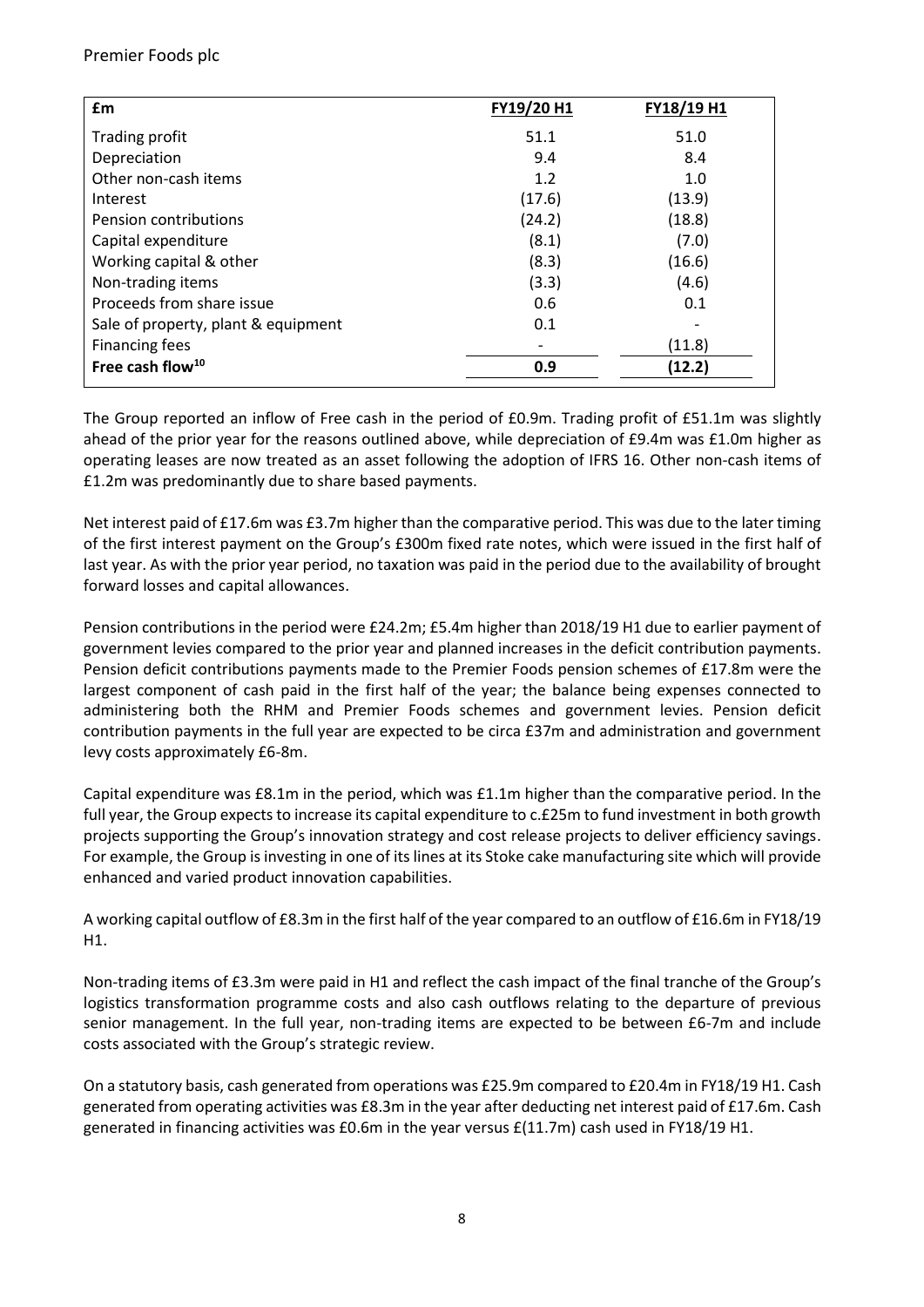# **Net debt and sources of finance**

|                                 | £m    |
|---------------------------------|-------|
| Net debt at 30 March 2019       | 469.9 |
| Free cash inflow in period      | (0.9) |
| Movement in debt issuance costs | 1.7   |
| Net debt pre-IFRS 16 Leases     | 470.7 |
| <b>IFRS 16 Leases</b>           | 22.2  |
| Net debt at 28 September 2019   | 492.9 |
|                                 |       |

Net debt at 28 September 2019 was £492.9m, an increase of £23.0m in the first half of the year. During the period, the Group adopted IFRS 16 – Leases, which resulted in increasing reported Net debt at 28 September 2019 by £22.2m. Free cash inflow in the period was £0.9m and the movement in debt issuance costs was £1.7m.

There were no changes to the Group's lending facilities or its issued Senior Secured Notes in the period. At 28 September 2019, the Group held cash and bank deposits of £28.7m and the Group's Revolving Credit Facility was undrawn. The Group remains on track to achieve its Net debt/EBITDA target of 3.0x by March 2020.

# **Pensions**

The IAS 19 pension schemes valuation reported a surplus for the combined RHM and Premier Foods' pension schemes at 28 September 2019 of £588.7m, £215.6m higher than 30 March 2019 and equivalent to £488.6m net of a deferred tax charge of 17.0%. A deferred tax rate of 17.0% is deducted from the IAS19 retirement benefit valuation of the Group's schemes to reflect the fact that pension deficit contributions made to the Group's pension schemes are allowable for tax. An increase in the RHM surplus of £232.2m to £1,070.0m was partly offset by an increase in the deficit of the Premier Foods' schemes of £16.6m to £481.3m.

|                                                   | 28 September 2019                          |            |           |            | 30 March 2019    |            |           |  |
|---------------------------------------------------|--------------------------------------------|------------|-----------|------------|------------------|------------|-----------|--|
| <b>IAS 19 Accounting</b><br><b>Valuation (£m)</b> | Premier<br>Combined<br><b>RHM</b><br>Foods |            |           | <b>RHM</b> | Premier<br>Foods | Combined   |           |  |
| Assets                                            | 4,863.0                                    | 793.6      | 5,656.6   |            | 4,333.6          | 707.1      | 5,040.7   |  |
| Liabilities                                       | (3,793.0)                                  | (1, 274.9) | (5,067.9) |            | (3,495.8)        | (1, 171.8) | (4,667.6) |  |
| Surplus/(Deficit)                                 | 1,070.0                                    | (481.3)    | 588.7     |            | 837.8            | (464.7)    | 373.1     |  |
| Net of deferred tax<br>(17.0%)                    | 888.1                                      | (399.5)    | 488.6     |            | 695.4            | (385.7)    | 309.7     |  |

Assets in the combined schemes increased by £615.9m to £5,656.6m in the period. RHM scheme assets increased by £529.4m to £4,863.0m while the Premier Foods' schemes assets increased by £86.5m to £793.6m. The most significant movement by asset class is that of Government bonds which increased by £142.3m in the period, predominantly in the RHM scheme.

Liabilities in the combined schemes increased by £400.3m in the first half of the year to £5,067.9m. The value of liabilities associated with the RHM scheme were £3,793.0m, an increase of £297.2m while liabilities in the Premier Foods schemes were £103.1m higher at £1,274.9m. The increase in the value of liabilities in both schemes is due to a lower discount rate assumption of 1.85% (30 March 2019: 2.45%) offset by a reduction in the RPI inflation rate assumption; from 3.25% to 3.05%.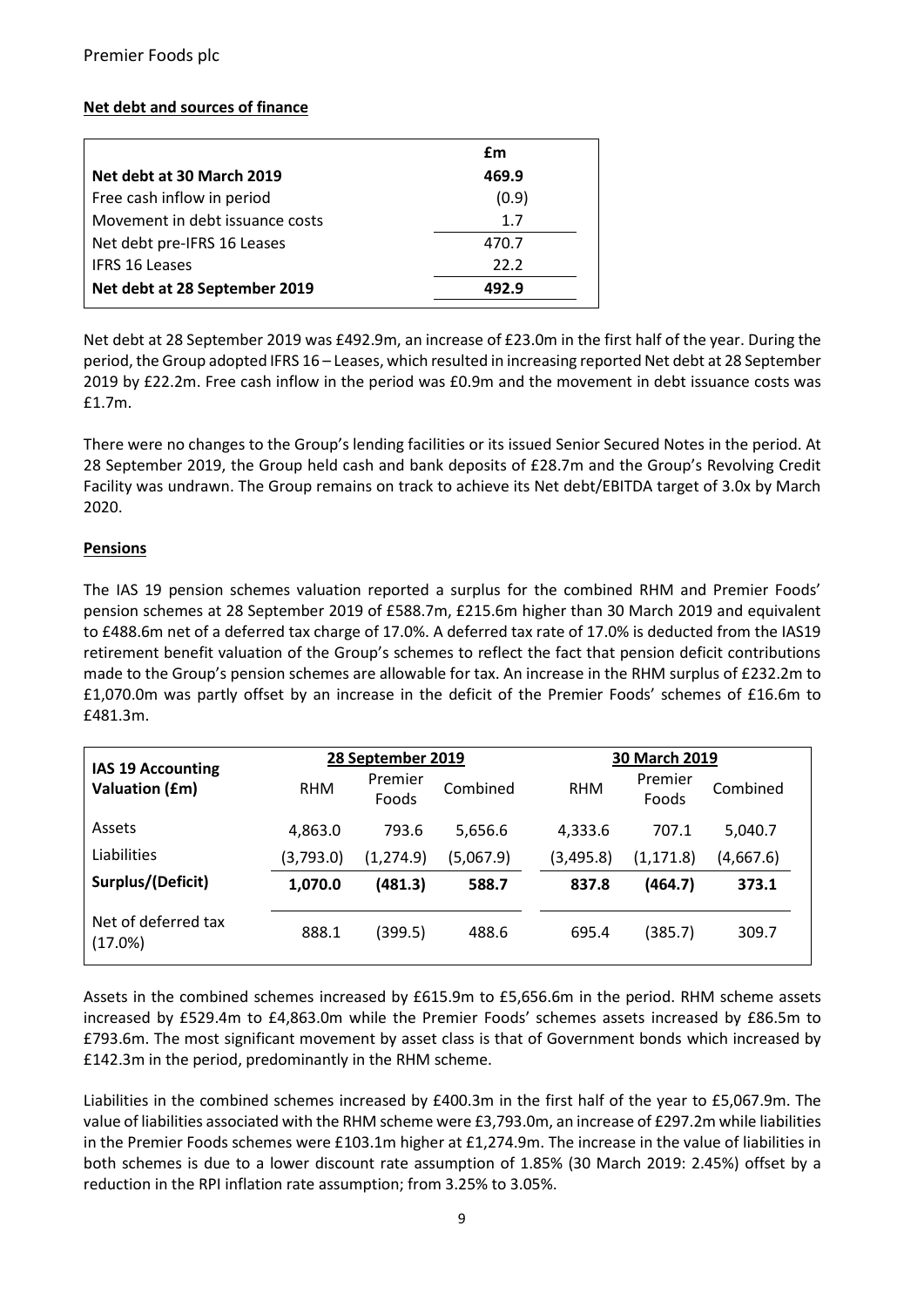The Triennial actuarial valuation of the Group's Pension Schemes remains ongoing. As previously outlined, this process typically takes a number of months to conclude; the output of which will be provided in due course.

| <b>Combined pensions schemes (£m)</b> | 28 September 2019 | 30 March 2019 |
|---------------------------------------|-------------------|---------------|
| <b>Assets</b>                         |                   |               |
| Equities                              | 179.7             | 179.5         |
| Government bonds                      | 1,632.7           | 1,490.4       |
| Corporate bonds                       | 20.5              | 26.9          |
| Property                              | 418.7             | 436.5         |
| Absolute return products              | 1,260.0           | 1,141.2       |
| Cash                                  | 61.5              | 38.1          |
| Infrastructure funds                  | 303.8             | 256.1         |
| Swaps                                 | 516.6             | 556.4         |
| Private equity                        | 541.5             | 446.1         |
| Other                                 | 721.6             | 469.5         |
| <b>Total Assets</b>                   | 5,656.6           | 5,040.7       |
| <b>Liabilities</b>                    |                   |               |
| Discount rate                         | 1.85%             | 2.45%         |
| Inflation rate (RPI/CPI)              | 3.05%/1.95%       | 3.25%/2.15%   |

The net present value of future deficit payments, to the end of the respective recovery periods remains at c.£300-320m.

### **IFRS 16 – Leases**

A new accounting standard, IFRS 16 – Leases, came into effect for accounting periods commencing on or after 1 January 2019, replacing the previous standard, IAS 17. Accordingly, the 52 weeks ending 28 March 2020 is the first accounting period that the Group is adopting IFRS 16. As previously stated, the Group has elected to transition to IFRS 16 using the Modified Retrospective Approach, and as such, comparatives will not be re-stated at 28 March 2020. It is important to note that there is no economic or cash impact to the Group as a result of this accounting standard change.

As at 28 September 2019, the increase in leases held on the Group's balance sheet compared to 30 March 2019 was £22.2m following the adoption of IFRS 16. Accordingly, Net debt has increased to reflect this change. The Group's depreciation charge has also increased and was £9.4m in the first half of the year. It should be noted that in future years, there may be a degree of volatility in the value of assets and liabilities recognised with respect to leases, reflecting the timing of lease renewals and any fluctuations to discount rates.

# **Executive Leadership Team**

The Group has changed its Executive Leadership Team (ELT) which is designed to deliver sharper consumer, customer and operational focus. With a more functional approach, three new appointments to the ELT are confirmed as Chief Customer Officer, Chief Marketing Officer and Operations Director. Consequently, the structure of the team has changed and resulted in the removal of the UK Managing Director and International Managing Director roles; however this does not detract from the Group's aspirations for its International business. These changes are expected to accelerate the pace and agility of decision making and streamline internal processes and reporting.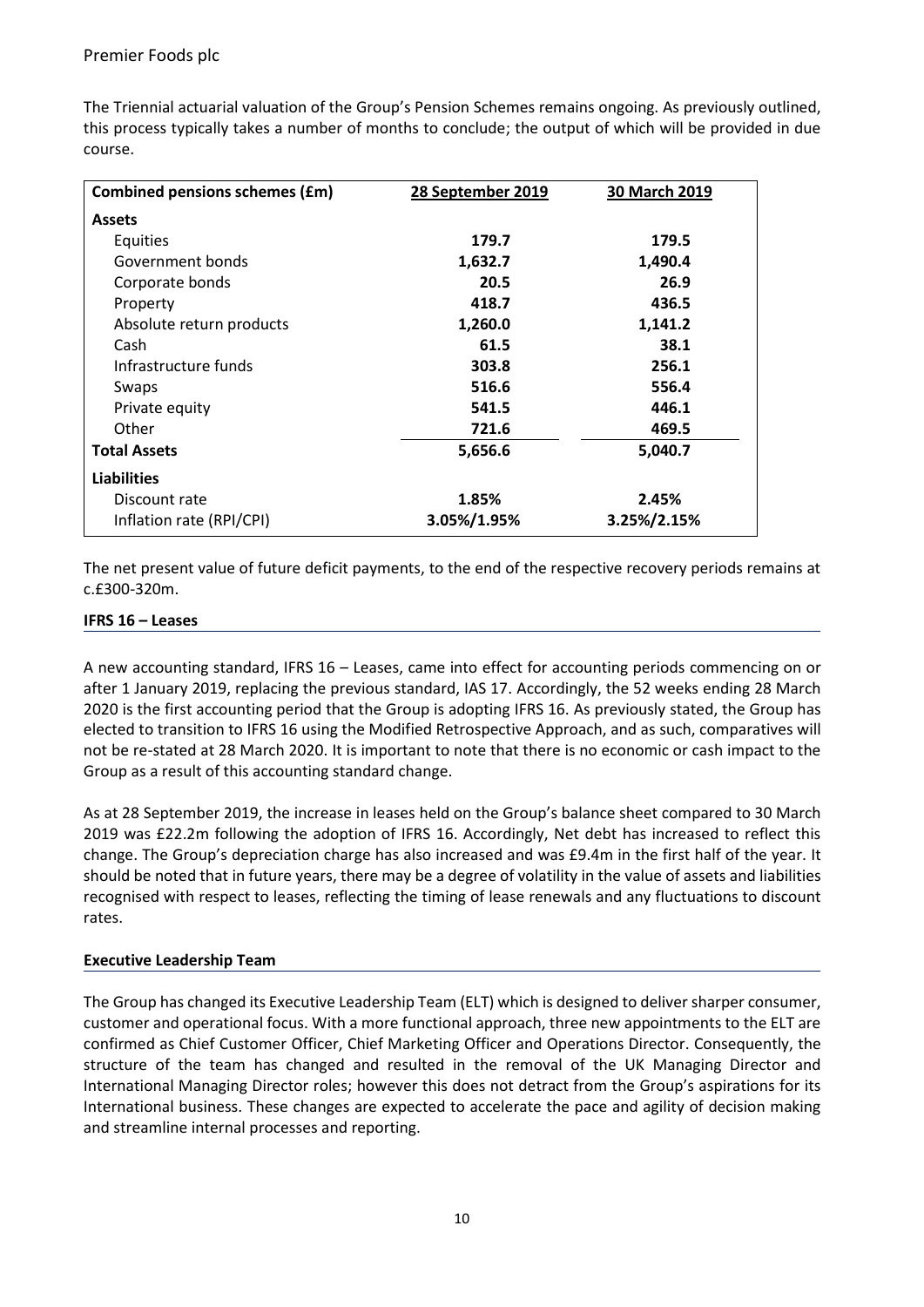# **Corporate & Social Responsibility**

As previously commented, the Company remains committed to reducing sugar across its portfolio and is on track to remove 1,000 tonnes of sugar from its products by the end of 2019, compared to a baseline date of 2015. The Group has also introduced a number of lower fat products in its portfolio, with its Sharwood's low fat Poppadoms receiving 'The Grocer' magazine new product award for best new low fat product.

In packaging, 94% of the Group's packaging by weight is recyclable and nearly 70% of the plastics used by the Group is recyclable. Plastics account for 11% of the Group's total packaging by weight. By the end of 2019, the Group will have removed all black packaging from its portfolio while 100% of all the Group's products in the UK have on pack recycling labelling.

### **Outlook**

The Group's strategy is to drive sustainable and profitable revenue growth while delivering cost efficiencies to generate cash. The Group has a newly refocused Executive Leadership Team in place which will increase its consumer, customer and operational focus and will operate with enhanced energy and impetus. The first half of this year has seen the Group increase its branded revenues ahead of the market, deliver Trading profit ahead of its expectations and reduce Net debt by £39m compared to the same point a year ago on a pre-IFRS 16 basis.

Following this encouraging start to the year, with its marketing investment and exciting innovation programmes, the Group has increased confidence of building on this momentum to deliver progress in the full year and beyond. The Company is targeting additional, largely operational cost savings over the next two years and is on track to meet its Net debt/EBITDA target of 3.0x by the end of this financial year. Looking a little further ahead, the Group is starting to see options regarding its future cash deployment, especially in light of its disciplined and consistent track record of Net debt reduction.

Alex Whitehouse **Duncan Leggett Duncan Leggett** 

Chief Executive Officer **Acting Chief Executive Officer** Acting Chief Financial Officer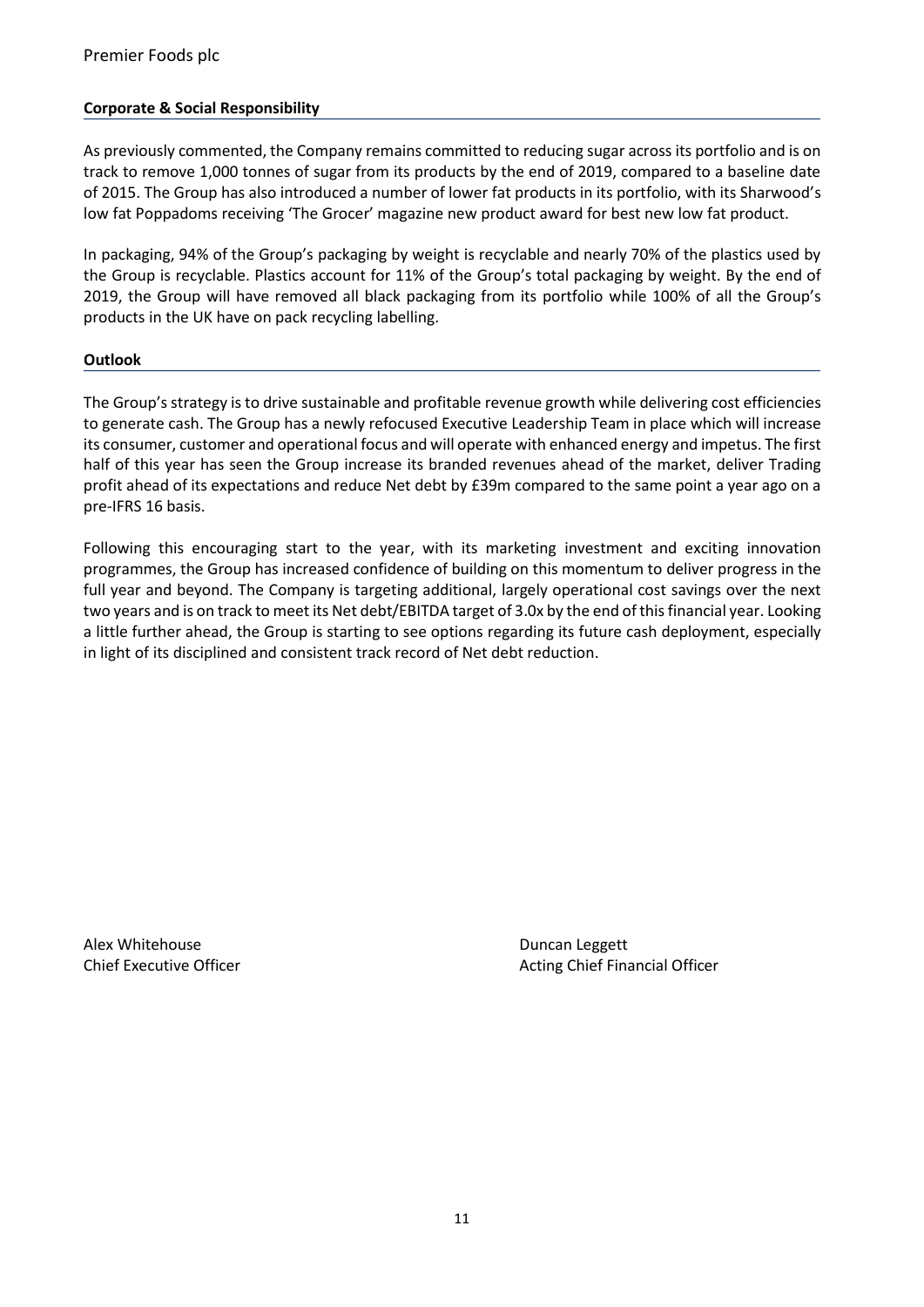### **Appendices**

The Company's Half year results are presented for the 26 weeks ended 28 September 2019 and the comparative period, 26 weeks ended 29 September 2018. All references to the 'quarter', unless otherwise stated, are for the 13 weeks ended 28 September 2019 and the comparative period, 13 weeks ended 29 September 2018.

#### **Quarter 2 Sales**

| Q2 Sales (£m)  | Grocery | <b>Sweet Treats</b> | <b>Group</b> |
|----------------|---------|---------------------|--------------|
| <b>Branded</b> | 116.2   | 44.6                | 160.8        |
| Non-branded    | 24.5    | 6.5                 | 31.0         |
| <b>Total</b>   | 140.7   | 51.1                | 191.8        |
| % change       |         |                     |              |
| <b>Branded</b> | $+6.2%$ | $+4.1%$             | $+5.6%$      |
| Non-branded    | (1.8%)  | (17.2%)             | (5.7%)       |
| <b>Total</b>   | $+4.7%$ | $+0.7%$             | $+3.6%$      |

#### **Notes and definitions of non-GAAP measures**

The Company uses a number of non-GAAP measures to measure and assess the financial performance of the business. The Directors believe that these non-GAAP measures assist in providing additional useful information on the underlying trends, performance and position of the Group. These non-GAAP measures are used by the Group for reporting and planning purposes and it considers them to be helpful indicators for investors to assist them in assessing the strategic progress of the Group.

- 1. Trading profit is defined as profit/(loss) before tax before net finance costs, amortisation of intangible assets, non-trading items, fair value movements on foreign exchange and other derivative contracts, and net interest on pensions and administration expenses.
- 2. Divisional contribution refers to Gross Profit less selling, distribution and marketing expenses directly attributable to the relevant business unit.
- 3. Adjusted EBITDA is Trading profit as defined in (1) above excluding depreciation.
- 4. Adjusted profit before tax is Trading profit as defined in (1) above less net regular interest.
- 5. Net regular interest is defined as net finance cost after excluding write-off of financing costs, other finance income, early redemption fee, fair value movements on interest rate financial instruments and other interest payable.
- 6. Adjusted profit after tax is Adjusted profit before tax as defined in (4) above less a notional tax charge of 19.0% (2018/19: 19.0%).
- 7. Adjusted earnings per share is Adjusted profit after tax as defined in (6) above divided by the weighted average of the number of shares of 846.1 million (26 weeks ended 29 September 2018: 840.8 million).
- 8. International sales remove the impact of foreign currency fluctuations and adjusts prior year sales to ensure comparability in geographic market destinations. The constant currency calculation is made by adjusting the current year's sales to the same exchange rate as the prior year.
- 9. Net debt is defined as total borrowings, less cash and cash equivalents and less capitalised debt issuance costs.
- 10. Free cash flow is defined as the change in Net debt as defined in (9) above before the movement in debt issuance costs.
- 11. Net debt on a pre-IFRS 16 basis.

#### **Additional notes:**

- The Directors believe that users of the financial statements are most interested in underlying trading performance and cash generation of the Group. As such intangible asset amortisation and impairment are excluded from Trading profit because they are non-cash items.
- Restructuring costs have been excluded from Trading profit because they are incremental costs incurred as part of specific initiatives that may distort a user's view of underlying trading performance.
- Net regular interest is used to present the interest charge related to the Group's ongoing financial indebtedness, and therefore excludes non-cash items and other credits/charges which are included in the Group's net finance cost.
- Group & corporate costs refer to group and corporate expenses which are not directly attributable to a business unit and are reported at total Group level.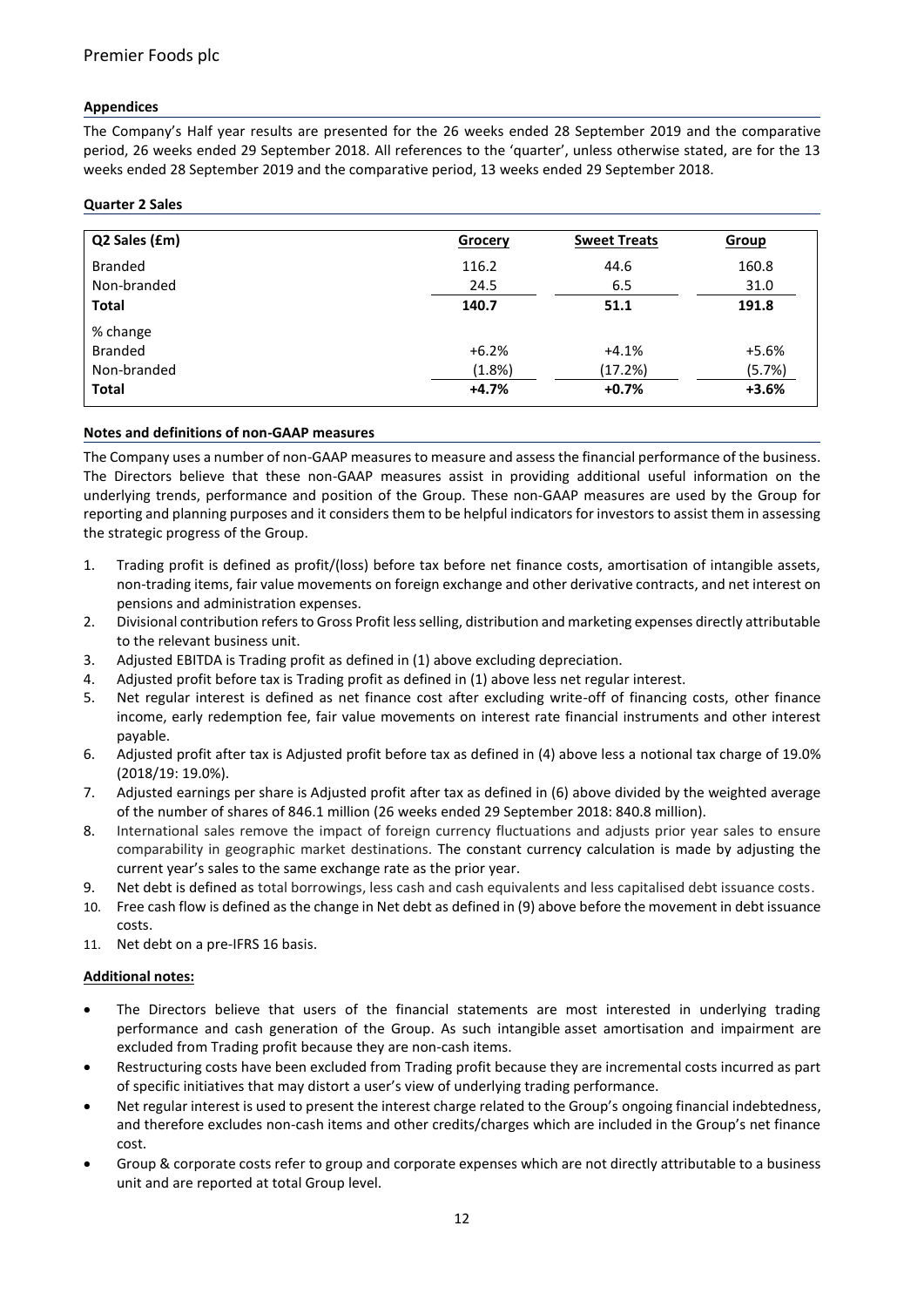# Premier Foods plc

• In line with accounting standards, the International and Knighton business units, the results of which are aggregated within the Grocery business unit, are not required to be separately disclosed for reporting purposes.

| £m                    | <b>Future pension cash payments schedule</b> |          |          |          |  |  |  |
|-----------------------|----------------------------------------------|----------|----------|----------|--|--|--|
|                       | 2019/20                                      | 2020/21  | 2021/22  | 2022/23  |  |  |  |
| Deficit contributions | 37                                           | 38       | 38       | 38       |  |  |  |
| Administration costs  | 6-8                                          | $8 - 10$ | $8 - 10$ | $8 - 10$ |  |  |  |
| <b>Total</b>          | 43-45                                        | 46-48    | 46-48    | 46-48    |  |  |  |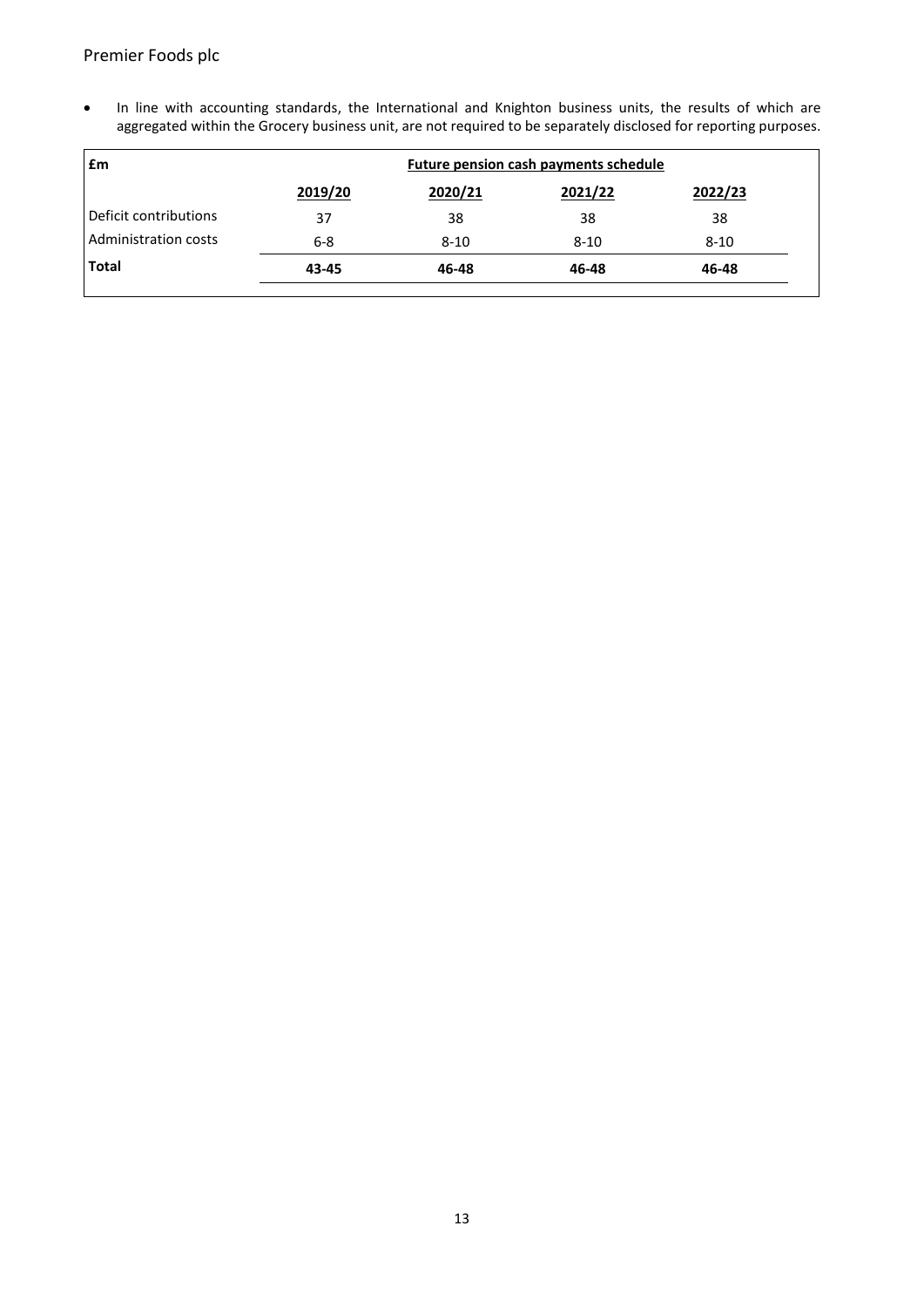# **Responsibility Statement of the Directors**

We confirm that to the best of our knowledge:

- the condensed set of financial statements has been prepared in accordance with IAS 34 Interim Financial Reporting as adopted by the EU
- the interim management report includes a fair review of the information required by:
	- (a) DTR 4.2.7R of the *Disclosure and Transparency Rules*, being an indication of important events that have occurred during the first twenty-six weeks of the financial year and their impact on the condensed set of financial statements; and a description of the principal risks and uncertainties for the remaining six months of the year; and
	- (b) DTR 4.2.8R of the *Disclosure and Transparency Rules*, being related party transactions that have taken place in the first twenty-six weeks of the current financial year and that have materially affected the financial position or performance of the entity during that period; and any changes in the related party transactions described in the last annual report that could do so.

The Directors of Premier Foods plc are listed on pages 32-33 of the Premier Foods plc annual report and accounts for the financial period ended 30 March 2019.

On 30 August 2019, Alex Whitehouse was appointed Chief Executive Officer and Colin Day was appointed Chairman. On the same day, Alastair Murray departed from his role as Acting Chief Executive Officer and Chief Financial Officer, and left the business.

Approved by the Board on 12 November 2019 and signed on its behalf by:

**Alex Whitehouse Chief Executive Officer**

**Duncan Leggett Acting Chief Financial Officer**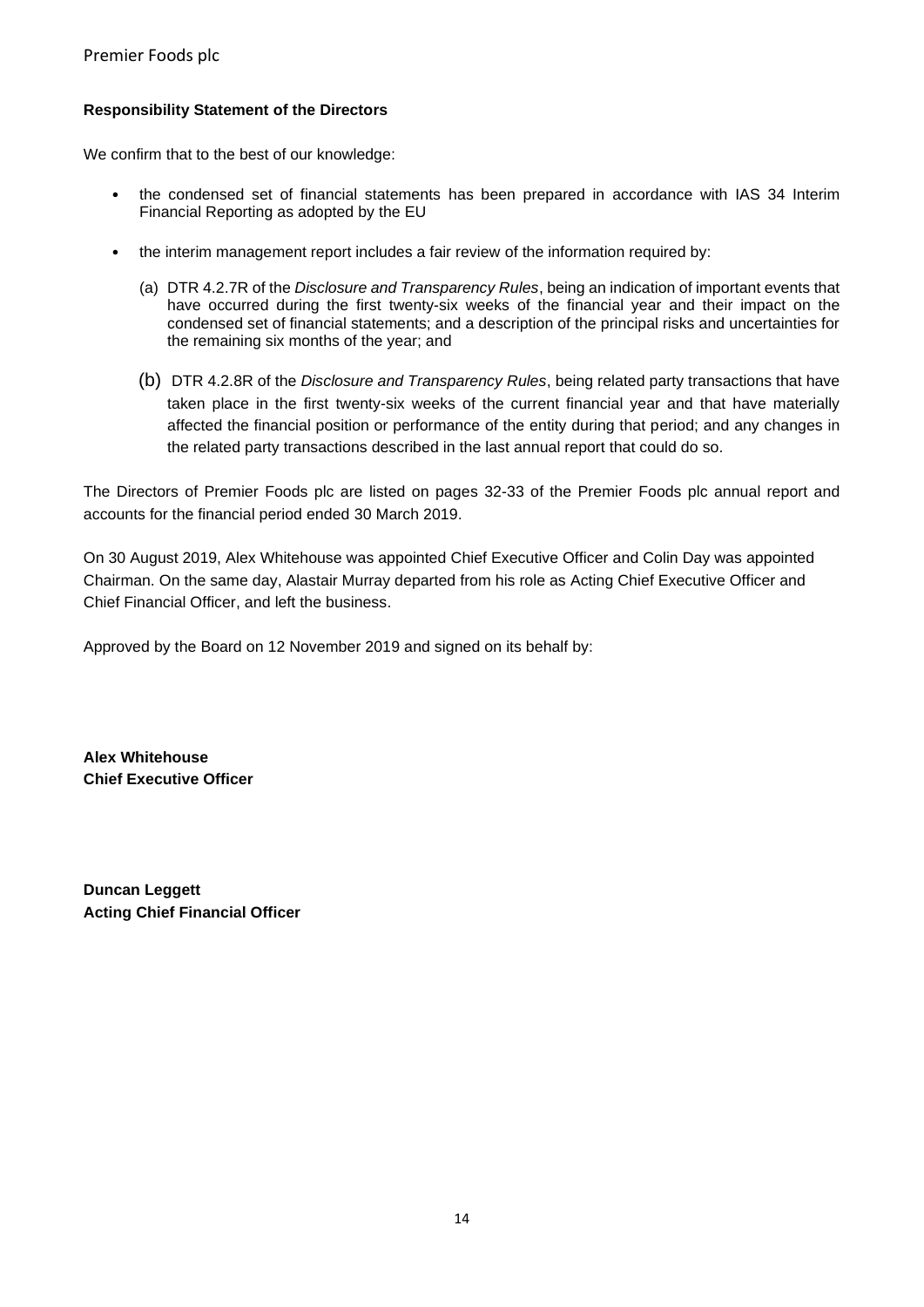### **INDEPENDENT REVIEW REPORT TO PREMIER FOODS PLC**

#### **Conclusion**

We have been engaged by the company to review the condensed set of financial statements in the half-yearly financial report for the 26 weeks ended 28 September 2019 which comprises the condensed consolidated balance sheet, the related condensed consolidated statement of profit or loss, statement of comprehensive income, statement of cash flows, statement of changes in equity and the related explanatory notes.

Based on our review, nothing has come to our attention that causes us to believe that the condensed set of financial statements in the half-yearly financial report for the 26 weeks ended 28 September 2019 is not prepared, in all material respects, in accordance with IAS 34 Interim Financial Reporting as adopted by the EU and the Disclosure Guidance and Transparency Rules ("the DTR") of the UK's Financial Conduct Authority ("the UK FCA").

#### **Scope of review**

We conducted our review in accordance with International Standard on Review Engagements (UK and Ireland) 2410 Review of Interim Financial Information Performed by the Independent Auditor of the Entity issued by the Auditing Practices Board for use in the UK. A review of interim financial information consists of making enquiries, primarily of persons responsible for financial and accounting matters, and applying analytical and other review procedures. We read the other information contained in the half-yearly financial report and consider whether it contains any apparent misstatements or material inconsistencies with the information in the condensed set of financial statements.

A review is substantially less in scope than an audit conducted in accordance with International Standards on Auditing (UK) and consequently does not enable us to obtain assurance that we would become aware of all significant matters that might be identified in an audit. Accordingly, we do not express an audit opinion.

#### **The impact of uncertainties due to the UK exiting the European Union on our review**

Uncertainties related to the effects of Brexit are relevant to understanding our review of the condensed financial statements. Brexit is one of the most significant economic events for the UK, and at the date of this report its effects are subject to unprecedented levels of uncertainty of outcomes, with the full range of possible effects unknown. An interim review cannot be expected to predict the unknowable factors or all possible future implications for a company and this is particularly the case in relation to Brexit.

#### **Directors' responsibilities**

The half-yearly financial report is the responsibility of, and has been approved by, the directors. The directors are responsible for preparing the half-yearly financial report in accordance with the DTR of the UK FCA.

As disclosed in note 2, the annual financial statements of the group are prepared in accordance with International Financial Reporting Standards as adopted by the EU. The directors are responsible for preparing the condensed set of financial statements included in the half-yearly financial report in accordance with IAS 34 as adopted by the EU.

#### **Our responsibility**

Our responsibility is to express to the company a conclusion on the condensed set of financial statements in the half-yearly financial report based on our review.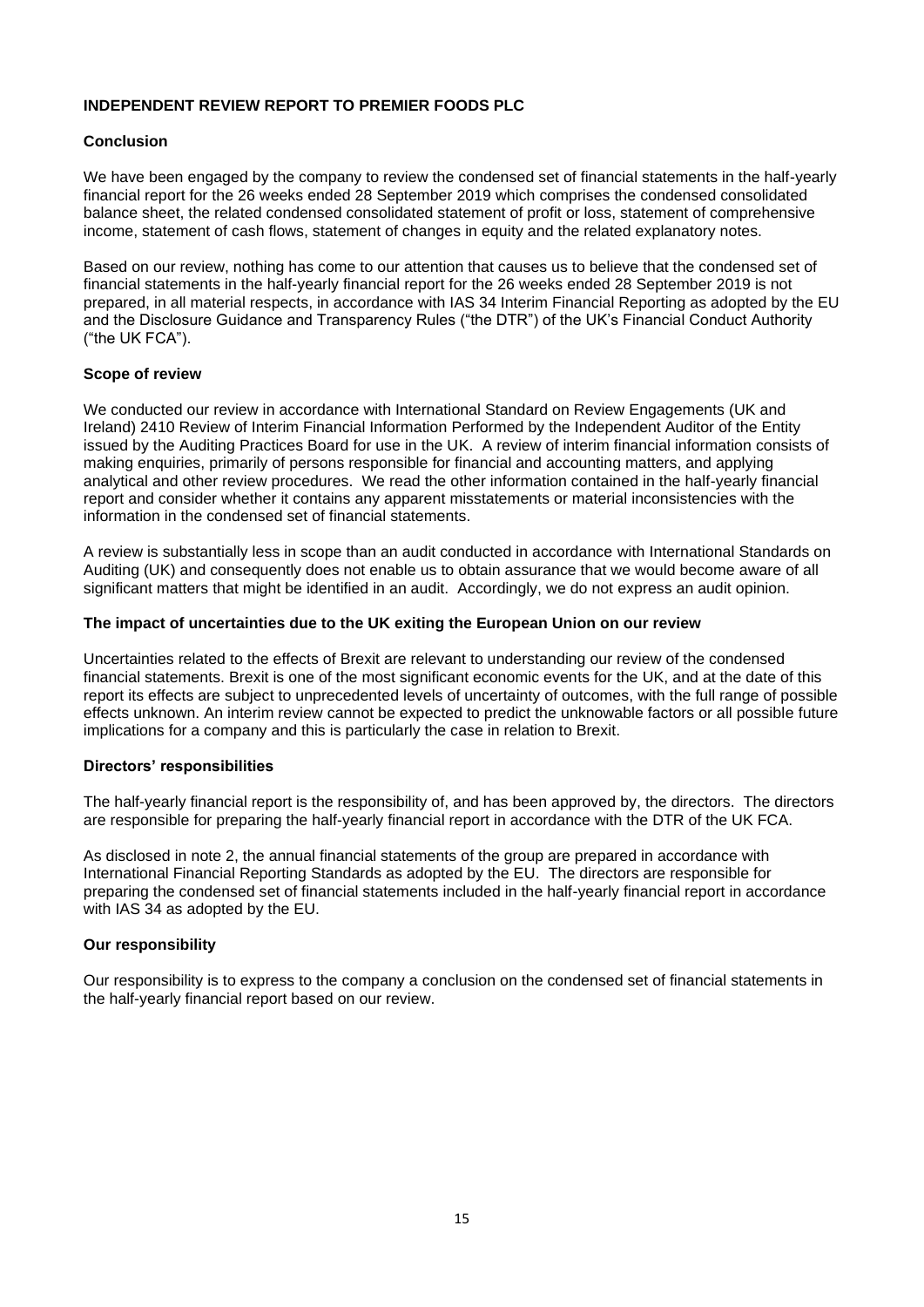#### **The purpose of our review work and to whom we owe our responsibilities**

This report is made solely to the company in accordance with the terms of our engagement to assist the company in meeting the requirements of the DTR of the UK FCA. Our review has been undertaken so that we might state to the company those matters we are required to state to it in this report and for no other purpose. To the fullest extent permitted by law, we do not accept or assume responsibility to anyone other than the company for our review work, for this report, or for the conclusions we have reached.

Richard Pinckard for and on behalf of KPMG LLP Chartered Accountants 15 Canada Square London E14 5GL

12 November 2019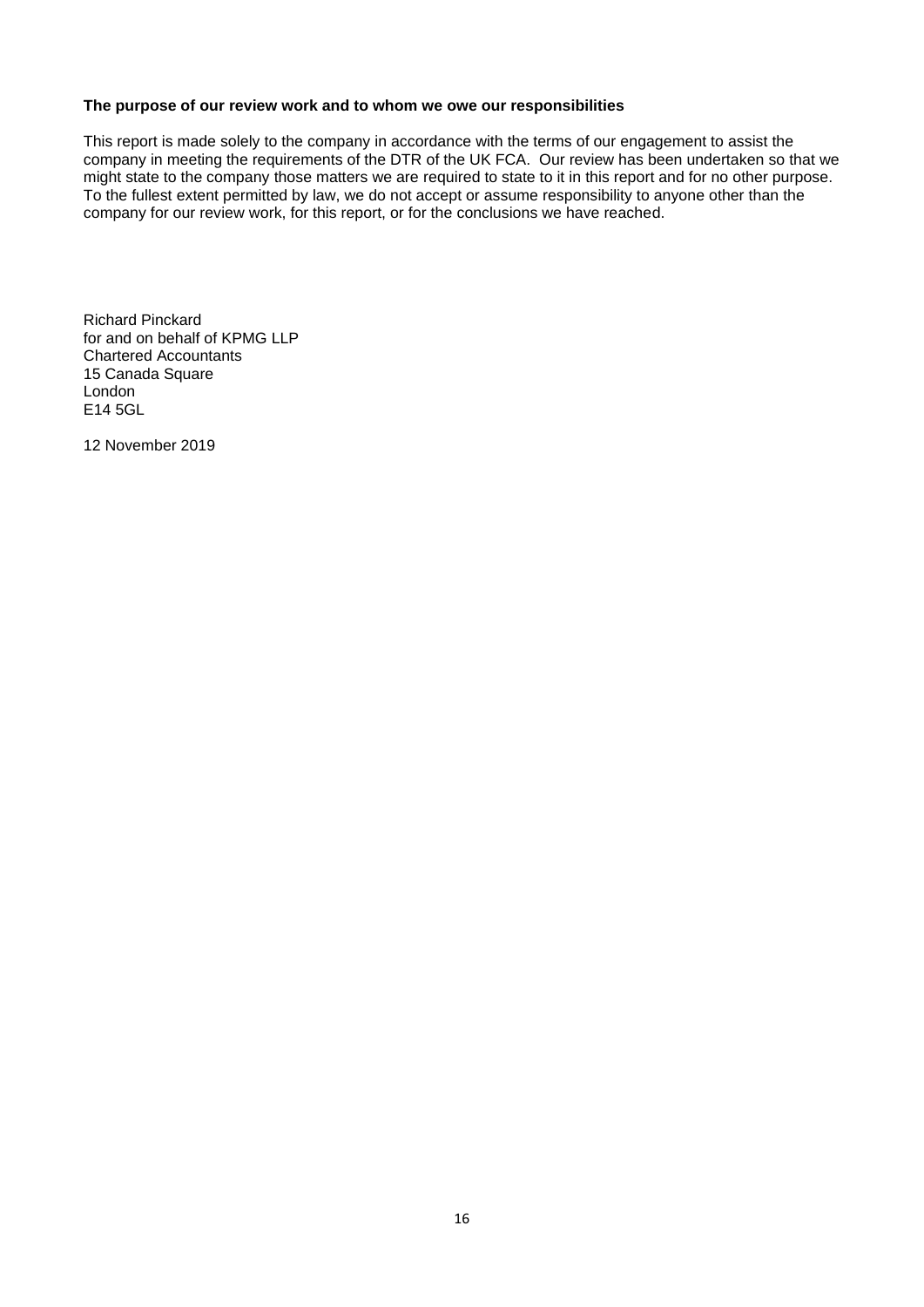# Premier Foods plc

### **Condensed consolidated statement of profit or loss (unaudited)**

|                                                                   |                | 26 weeks     | 26 weeks     |
|-------------------------------------------------------------------|----------------|--------------|--------------|
|                                                                   |                | ended        | ended        |
|                                                                   |                | 28 Sept 2019 | 29 Sept 2018 |
|                                                                   | <b>Note</b>    | £m           | £m           |
| Revenue                                                           | 4              | 366.7        | 358.0        |
| Cost of sales                                                     |                | (240.9)      | (237.0)      |
| <b>Gross profit</b>                                               |                | 125.8        | 121.0        |
| Selling, marketing and distribution costs                         |                | (56.1)       | (52.8)       |
| Administrative costs                                              |                | (33.8)       | (39.9)       |
| <b>Operating profit</b>                                           | 4              | 35.9         | 28.3         |
|                                                                   |                |              |              |
| Finance cost                                                      | 5              | (22.0)       | (32.9)       |
| Finance income                                                    | 5              | 1.1          | 2.4          |
| Profit/(loss) before taxation                                     |                | 15.0         | (2.2)        |
| Taxation (charge)/credit                                          | 6              | (2.7)        | 1.5          |
| Profit/(loss) for the period attributable to owners of the parent |                | 12.3         | (0.7)        |
|                                                                   |                |              |              |
|                                                                   |                |              |              |
| Basic earnings/(loss) per share (pence)                           | $\overline{7}$ | 1.5          | (0.1)        |
|                                                                   |                |              |              |
| Diluted earnings/(loss) per share (pence)                         | $\overline{7}$ | 1.4          | (0.1)        |
|                                                                   |                |              |              |
| Adjusted earnings per share <sup>1</sup> (pence)                  | 7              | 3.03         | 2.91         |

<sup>1</sup>Adjusted earnings per share is defined as trading profit less net regular interest payable, less a notional tax charge at 19.0% (2018/19: 19.0%) divided by the weighted average number of ordinary shares of the Company.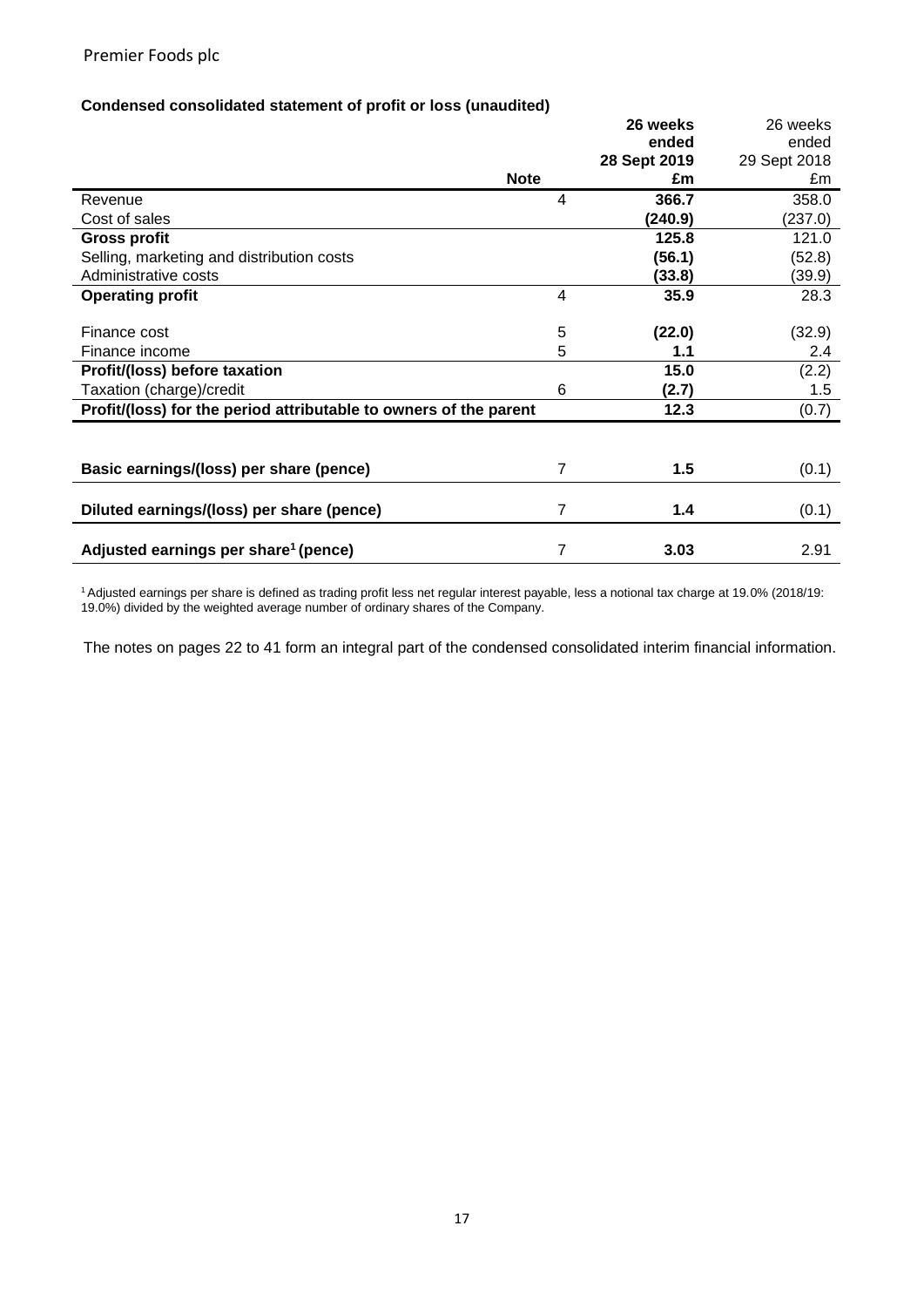| Condensed consolidated statement of comprehensive income (unaudited) |  |
|----------------------------------------------------------------------|--|
|                                                                      |  |

|                                                                           | <b>Note</b> | 26 weeks ended<br>28 Sept 2019<br>£m | 26 weeks ended<br>29 Sept 2018<br>£m |
|---------------------------------------------------------------------------|-------------|--------------------------------------|--------------------------------------|
| Profit/(loss) for the period                                              |             | 12.3                                 | (0.7)                                |
| Other comprehensive income/(losses)                                       |             |                                      |                                      |
| Items that will never be reclassified to profit or loss                   |             |                                      |                                      |
| Remeasurements of defined benefit schemes                                 | 11          | 191.3                                | (52.5)                               |
| Deferred tax (charge)/credit                                              |             | (33.5)                               | 8.9                                  |
| Items that are or may be reclassified to profit or loss                   |             |                                      |                                      |
| Exchange differences on translation                                       |             | 0.1                                  |                                      |
| Other comprehensive income/(loss), net of tax                             |             | 157.9                                | (43.6)                               |
| Total comprehensive income/(loss) attributable to owners<br>of the parent |             | 170.2                                | (44.3)                               |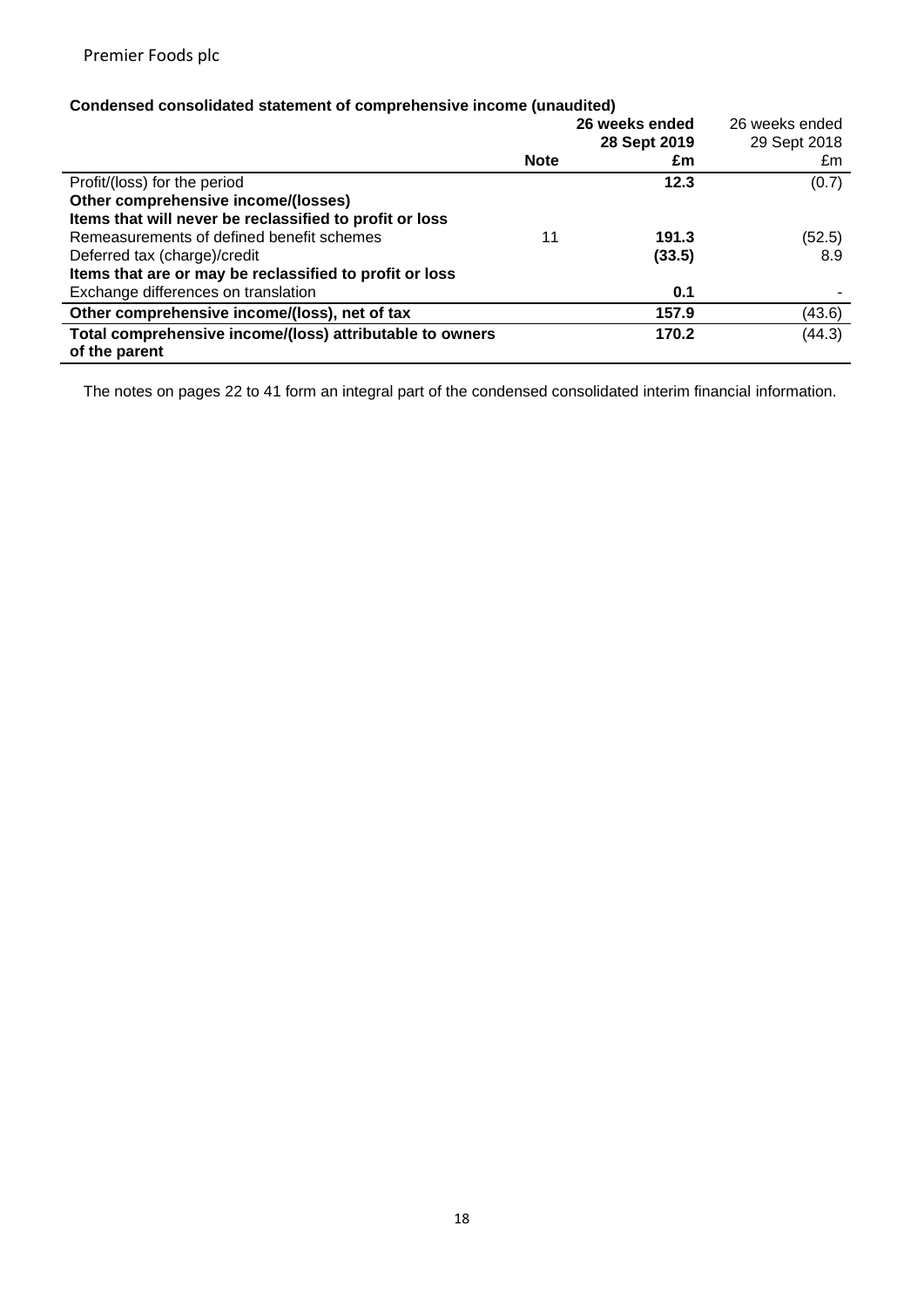# **Condensed consolidated balance sheet (unaudited)**

|                                              |             | As at      | As at      |
|----------------------------------------------|-------------|------------|------------|
|                                              |             | 28 Sept    | 30 Mar     |
|                                              |             | 2019       | 2019       |
|                                              | <b>Note</b> | £m         | £m         |
| <b>ASSETS:</b>                               |             |            |            |
| <b>Non-current assets</b>                    |             |            |            |
| Property, plant and equipment                |             | 196.8      | 186.0      |
| Goodwill                                     |             | 646.0      | 646.0      |
| Other intangible assets                      |             | 352.1      | 366.4      |
| Net retirement benefit assets                | 11          | 1,070.0    | 837.8      |
|                                              |             | 2,264.9    | 2,036.2    |
| <b>Current assets</b>                        |             |            |            |
| Inventories                                  |             | 91.0       | 77.8       |
| Trade and other receivables                  |             | 90.8       | 89.2       |
| Cash and cash equivalents                    | 12          | 28.7       | 27.8       |
|                                              |             | 210.5      | 194.8      |
| <b>Total assets</b>                          |             | 2,475.4    | 2,231.0    |
|                                              |             |            |            |
| <b>LIABILITIES:</b>                          |             |            |            |
| <b>Current liabilities</b>                   |             |            |            |
| Trade and other payables                     |             | (247.7)    | (238.0)    |
| Financial liabilities:                       |             |            |            |
| - derivative financial instruments           | 9           | (0.3)      | (1.6)      |
| - IFRS 16 lease liability                    | 8           | (3.6)      |            |
| Provisions for liabilities and charges       | 10          | (5.8)      | (9.7)      |
|                                              |             | (257.4)    | (249.3)    |
| <b>Non-current liabilities</b>               |             |            |            |
| Financial liabilities - long-term borrowings |             |            |            |
| - long term borrowings                       | 8           | (499.4)    | (497.7)    |
| - IFRS 16 lease liability                    | 8           | (18.6)     |            |
| Net retirement benefit obligations           | 11          | (481.3)    | (464.7)    |
| Provisions for liabilities and charges       | 10          | (9.8)      | (32.4)     |
| Deferred tax liabilities                     |             | (52.3)     | (13.5)     |
| <b>Other liabilities</b>                     |             | (9.3)      | (10.6)     |
|                                              |             | (1,070.7)  | (1,018.9)  |
| <b>Total liabilities</b>                     |             | (1, 328.1) | (1, 268.2) |
| <b>Net assets</b>                            |             | 1,147.3    | 962.8      |
|                                              |             |            |            |
| <b>EQUITY:</b>                               |             |            |            |
| <b>Capital and reserves</b>                  |             |            |            |
| Share capital                                |             | 84.7       | 84.5       |
| Share premium                                |             | 1,409.0    | 1,408.6    |
| Merger reserve                               |             | 351.7      | 351.7      |
| Other reserves                               |             | (9.3)      | (9.3)      |
| Profit and loss reserve                      |             | (688.8)    | (872.7)    |
| <b>Total equity</b>                          |             | 1,147.3    | 962.8      |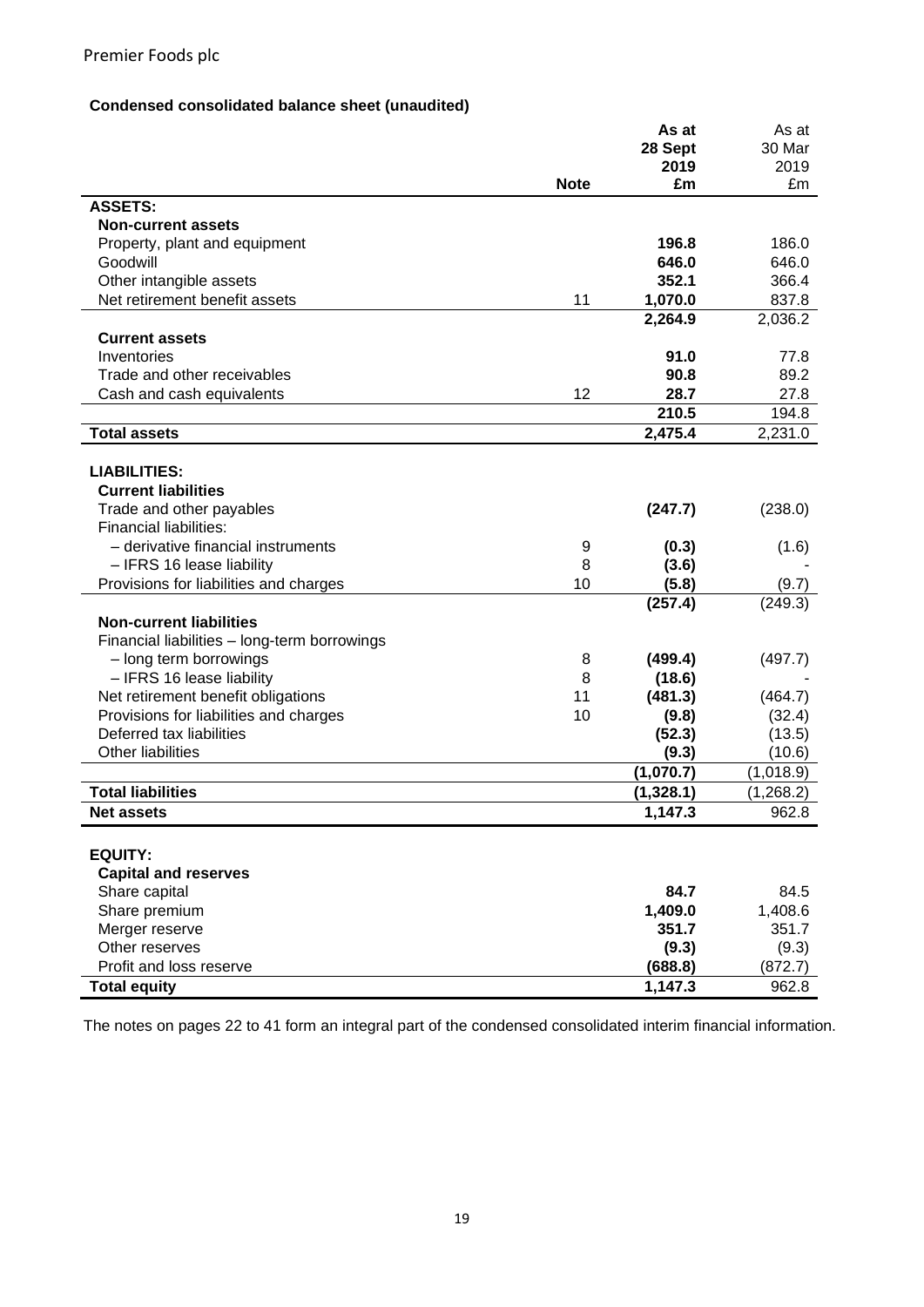# Premier Foods plc

# **Condensed consolidated statement of cash flows (unaudited)**

|                                                                   |             | 26 weeks<br>ended | 26 weeks<br>ended |
|-------------------------------------------------------------------|-------------|-------------------|-------------------|
|                                                                   |             | 28 Sept 2019      | 29 Sept 2018      |
|                                                                   | <b>Note</b> | £m                | £m                |
| Cash generated from operations                                    | 12          | 25.9              | 20.4              |
| Interest paid                                                     |             | (18.8)            | (14.7)            |
| Interest received                                                 |             | 1.2               | 0.8               |
| Taxation received                                                 |             |                   |                   |
| Cash generated from operating activities                          |             | 8.3               | 6.5               |
| Purchase of property, plant and equipment                         |             | (6.3)             | (6.5)             |
| Purchase of intangible assets                                     |             | (1.8)             | (0.5)             |
| Sale of property, plant and equipment                             |             | 0.1               |                   |
| Cash used in investing activities                                 |             |                   | (7.0)             |
|                                                                   |             | (8.0)             |                   |
| Repayment of borrowings                                           |             |                   | (325.0)           |
| Proceeds from borrowings                                          |             |                   | 325.0             |
| Financing fees                                                    |             |                   | (11.8)            |
| Proceeds from share issue                                         |             | 0.6               | 0.1               |
| Cash generated from/(used in) financing activities                |             | 0.6               | (11.7)            |
| Net increase/(decrease) of cash and cash equivalents              |             | 0.9               | (12.2)            |
| Cash, cash equivalents and bank overdrafts at beginning of period |             | 27.8              | 23.6              |
| Cash, cash equivalents and bank overdrafts at end of period       | 12          | 28.7              | 11.4              |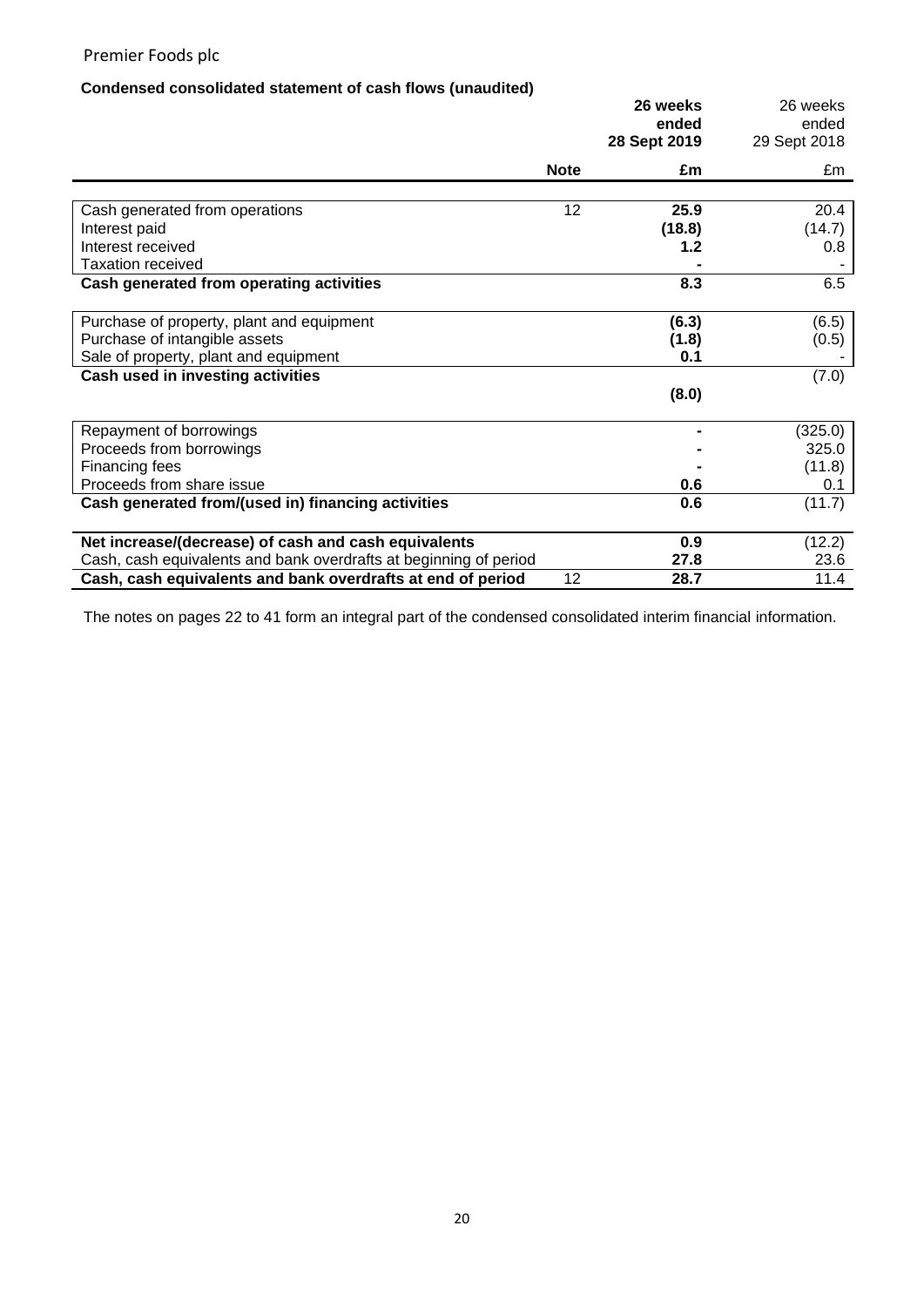# **Condensed consolidated statement of changes in equity (unaudited)**

|                                                      | <b>Share</b><br>capital  | <b>Share</b><br>premium | <b>Merger</b><br>reserve | Other<br>reserves        | <b>Profit</b><br>and loss | <b>Total</b><br>equity |
|------------------------------------------------------|--------------------------|-------------------------|--------------------------|--------------------------|---------------------------|------------------------|
|                                                      |                          |                         |                          |                          | reserve                   |                        |
| <b>Note</b>                                          |                          |                         |                          |                          |                           |                        |
|                                                      | £m                       | £m                      | £m                       | £m                       | £m                        | £m                     |
| <b>At 1 April 2018</b>                               | 84.1                     | 1,407.6                 | 351.7                    | (9.3)                    | (884.8)                   | 949.3                  |
| Loss for the period                                  |                          |                         |                          |                          | (0.7)                     | (0.7)                  |
| Remeasurements of defined benefit                    |                          |                         |                          |                          |                           |                        |
| schemes<br>11                                        |                          |                         |                          |                          | (52.5)                    | (52.5)                 |
| Deferred tax charge                                  |                          |                         |                          |                          | 8.9                       | 8.9                    |
| Other comprehensive income                           | $\overline{\phantom{a}}$ | $\blacksquare$          | $\blacksquare$           | $\overline{\phantom{a}}$ | (43.6)                    | (43.6)                 |
| <b>Total comprehensive income</b>                    |                          |                         |                          |                          | (44.3)                    | (44.3)                 |
| Shares issued                                        | 0.0                      | 0.1                     |                          |                          |                           | 0.1                    |
| Share-based payments                                 |                          |                         |                          |                          | 1.1                       | 1.1                    |
| Deferred tax movements on share-based                |                          |                         |                          |                          | 0.5                       | 0.5                    |
| payments                                             |                          |                         |                          |                          |                           |                        |
| At 29 September 2018                                 | 84.1                     | 1,407.7                 | 351.7                    | (9.3)                    | (927.5)                   | 906.7                  |
|                                                      |                          |                         |                          |                          |                           |                        |
| At 31 March 2019                                     | 84.5                     | 1,408.6                 | 351.7                    | (9.3)                    | (872.7)                   | 962.8                  |
| Adjustment on initial application of IFRS 16 (net of |                          |                         |                          |                          |                           |                        |
| tax)                                                 |                          |                         |                          |                          | 12.7                      | 12.7                   |
| Adjusted balance as at 31 March 2019                 | 84.5                     | 1,408.6                 | 351.7                    | (9.3)                    | (860.0)                   | 975.5                  |
| Profit for the period                                |                          |                         |                          |                          | 12.3                      | 12.3                   |
| Remeasurements of defined benefit                    |                          |                         |                          |                          |                           |                        |
| 11<br>schemes                                        |                          |                         |                          |                          | 191.3                     | 191.3                  |
| Deferred tax charge                                  |                          |                         |                          |                          | (33.5)                    | (33.5)                 |
| Exchange differences on translation                  |                          |                         |                          |                          | 0.1                       | 0.1                    |
| Other comprehensive income                           | $\blacksquare$           | $\blacksquare$          | ÷,                       | $\blacksquare$           | 157.9                     | 157.9                  |
| <b>Total comprehensive income</b>                    | $\blacksquare$           | $\blacksquare$          | $\blacksquare$           | $\blacksquare$           | 170.2                     | 170.2                  |
| Shares issued                                        | 0.2                      | 0.4                     |                          |                          |                           | 0.6                    |
| Share-based payments                                 |                          |                         |                          |                          | 1.0                       | 1.0                    |
| At 28 September 2019                                 | 84.7                     | 1,409.0                 | 351.7                    | (9.3)                    | (688.8)                   | $1,147.\overline{3}$   |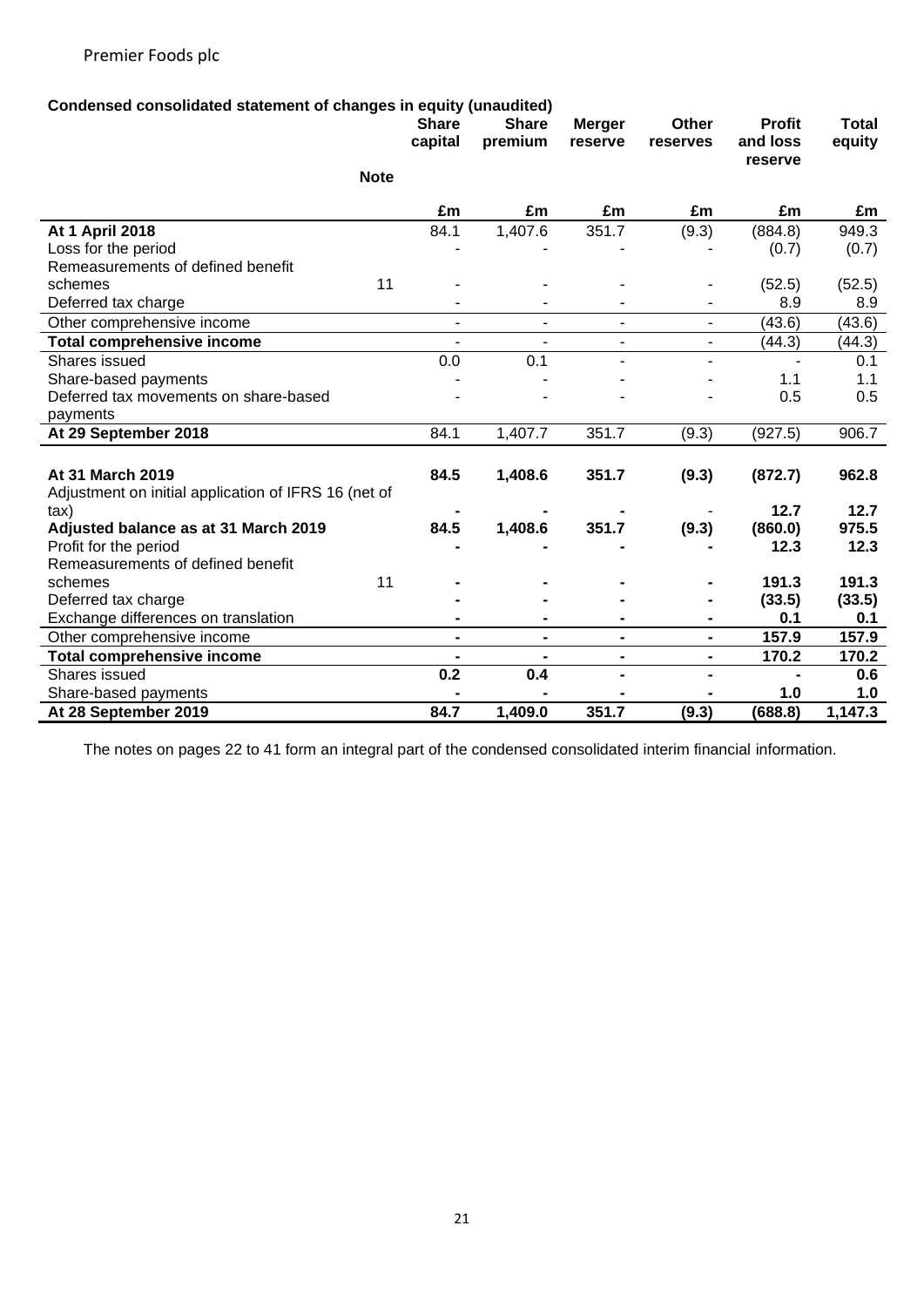### **1. General information**

Premier Foods plc (the "Company") is a public limited company incorporated and domiciled in England and Wales, registered number 5160050, with its registered office at Premier House, Centrium Business Park, Griffiths Way, St Albans, Hertfordshire AL1 2RE. The principal activity of the Company and its subsidiaries (the "Group") is the manufacture and distribution of branded and own label food products as described in the Group's annual report and accounts for the financial period ended 30 March 2019.

### **2. Significant accounting policies**

### **Basis of preparation**

The condensed consolidated financial information ("financial information") for the period ended 28 September 2019 has been prepared in accordance with the Disclosure and Transparency Rules of the Financial Conduct Authority and with IAS 34, "Interim Financial Reporting" as adopted by the European Union. The financial information for the 26 weeks ended 28 September 2019 should be read in conjunction with the Group's financial statements for the 52 weeks ended 30 March 2019, which have been prepared in accordance with International Financial Reporting Standards ("IFRSs") as adopted by the European Union. They have been prepared applying the accounting policies and presentation as applied in the preparation of the Group's published consolidated financial statements for the 52 weeks ended 30 March 2019, except where new or revised accounting standards have been applied. There has been no significant impact on the Group profit or net assets on adoption of new or revised accounting standards in the period.

The financial information for the period ended 28 September 2019 is unaudited but has been subject to an independent review by KPMG LLP.

The Group's financial statements for the 52 weeks ended 30 March 2019, which were approved by the Board of Directors on 14 May 2019, were reported on by KPMG LLP and delivered to the Registrar of Companies. The report of the auditor was unqualified, did not contain a reference to any matters to which the auditors drew attention by way of emphasis without qualifying their report and did not contain any statement under section 498 (2) or (3) of the Companies Act 2006.

This financial information was approved for issue on 12 November 2019.

### **Changes to accounting policies**

This is the first set of accounts in which IFRS 16 Leases has been applied. IFRS 16 introduced a single, onbalance sheet accounting model for lessees and sets out the principles for the recognition, measurement, presentation and disclosure of leases. As a result, the Group, as a lessee, has recognised right-of-use assets representing its rights to use the underlying assets and lease liabilities representing its obligation to make lease payments. Lessor accounting remains similar to previous accounting policies.

The Group has applied IFRS 16 using the modified retrospective approach, discounted at the Group's incremental borrowing rate at 31 March 2019. Accordingly the comparative information presented for 2018 has not been restated – i.e. it is presented as previously reported under IAS 17 and related interpretations. The Group had previously provided for some of these costs under IAS 37 therefore the Group has reviewed these provisions and made adjustments as necessary.

Details of the changes in accounting policies arising from the implementation of IFRS16 are as follows:

### *Lease recognition*

Previously, the Group determined at the inception of a contract whether an arrangement was or contained a lease under IFRIC 4 Determining Whether an Arrangement contains a Lease. The Group now assesses whether a contract is or contains a lease based on the new definition of a lease. Under IFRS 16, a contract is, or contains, a lease if the contract conveys a right to control the use of an identified asset for a period of time in exchange for consideration.

On transition to IFRS 16, the Group elected to apply the practical expedient allowing the standard to be applied only to contracts that were previously identified as leases under IAS17 and IFRIC 4. Therefore, the definition of a lease under IFRS 16 has been applied only to contracts entered into or changed on or after 31 March 2019.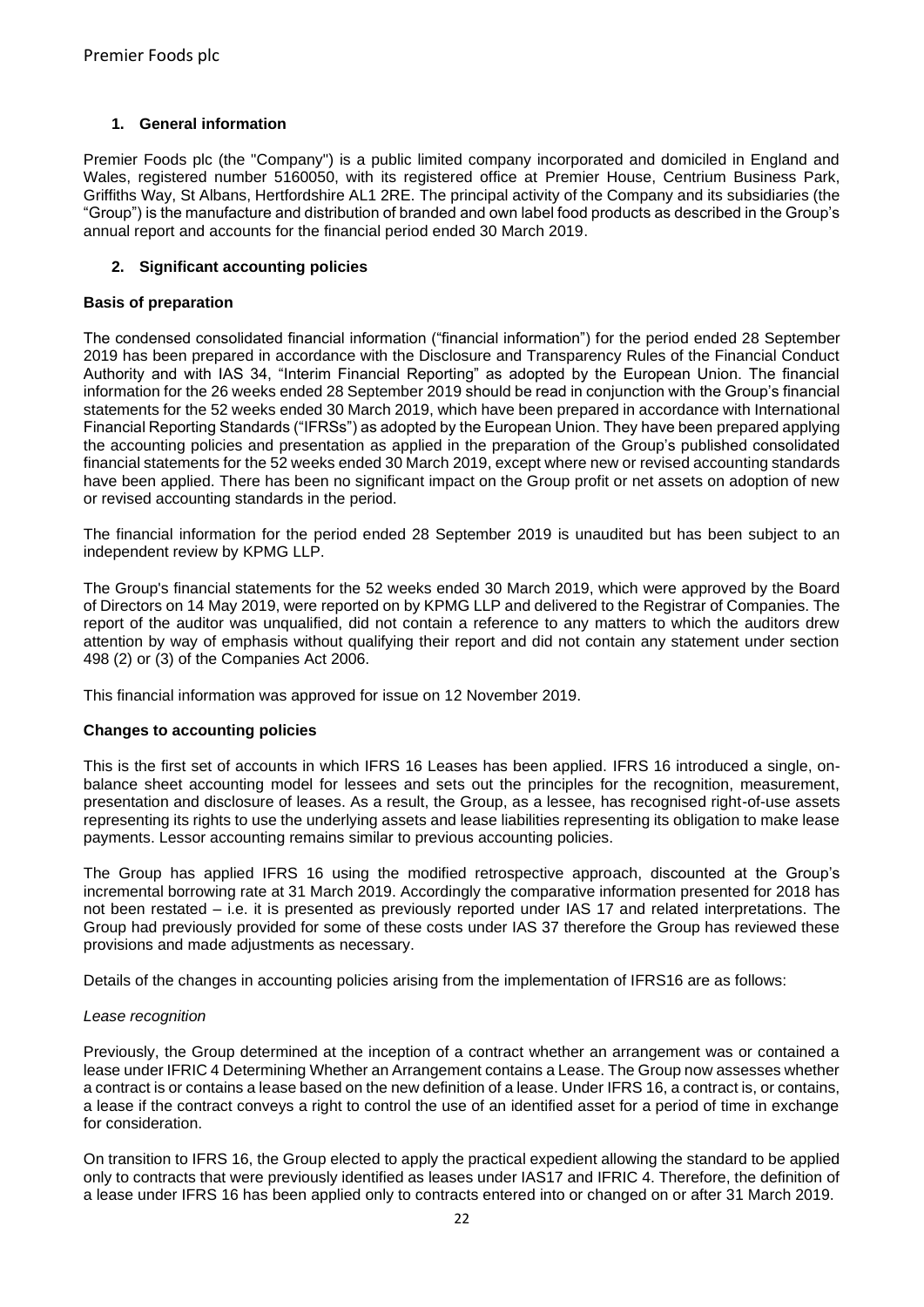The Group also elected to use the recognition exemptions for lease contracts that, at the commencement date, have a lease term of 12 months or less and do not contain a purchase option, and lease contracts for which the underlying asset is of low value ('low-value assets').

For leases of properties in which the Group is a lessee, it has applied the practical expedient permitted by IFRS16 and will account for each lease component and any associated non-lease components as a single lease component.

#### *Right of use assets*

The Group recognises right-of-use assets at the commencement date of the lease. Right-of-use assets are measured at cost, less accumulated depreciation and impairment losses and adjusted for any re-measurement of lease liabilities. The cost of right-of-use assets includes the amount of lease liabilities recognised, adjusted for any lease payments made at or before the commencement date, less any lease incentives received. Rightof-use assets are depreciated over the shorter of the asset's useful life or the lease term on a straight-line basis. Right-of-use assets are subject to and reviewed regularly for impairment. Depreciation on right-of-use assets is predominantly recognised in cost of sales in the consolidated income statement.

#### *Lease liabilities*

At the commencement date of the lease, the Group recognises lease liabilities measured at the present value of the lease payments to be made over the lease term. Lease payments include fixed and variable lease payments that depend on an index or rate less any lease incentives receivable. Any variable lease payments that do not depend on an index or rate are recognised as an expense in the period in which the event or condition that triggers the payment occurs.

In calculating the present value of lease payments, the Group uses its incremental borrowing rate at the lease commencement date if the interest rate implicit in the lease is not readily determinable. Generally the Group uses its incremental borrowing rate as the discount rate.

After the commencement date, the lease liability is increased to reflect the accretion of interest and reduced for lease payments made. In addition, the carrying amount of lease liabilities is re-measured if there is a modification, a change in the lease term or a change in the fixed lease payments. Interest charges are included in finance costs in the consolidated income statement.

#### *Short-term leases and leases of low-value items*

The Group has elected not to recognise right-of-use assets and lease liabilities for short-term leases of machinery and equipment that have a lease term of less than 12 months and leases of low-value assets. Lease payments relating to short-term leases and leases of low-value assets are recognised as an expense on a straight-line basis over the lease term.

#### *Significant judgement in determining the lease term of property leases*

At the commencement date of property leases the Group determines the lease term to be the full term of the lease, assuming that any option to break or extend the lease is unlikely to be exercised. Leases are regularly reviewed and will be revalued if it becomes likely that a break clause or option to extend the lease is exercised.

Previously, the Group classified property leases as operating leases under IAS 17. In England, the majority of its property leases are protected by the Landlord and Tenant Act 1954 ("LTA") which affords protection to the lessee at the end of an existing lease term.

If the lease is subsequently renewed, judgement is required in respect of those property leases where the current lease term has expired but the Group remains in negotiation with the landlord for potential renewal. Where the Group believes renewal to be reasonably certain and the lease is protected by the LTA it will be treated as having been renewed at the date of termination of the previous lease term and on the same terms as the previous lease. Where renewal is not considered to be reasonably certain the leases are included with a lease term which reflects the anticipated notice period under relevant legislation. The lease will be revalued when it is renewed to take account of the new terms.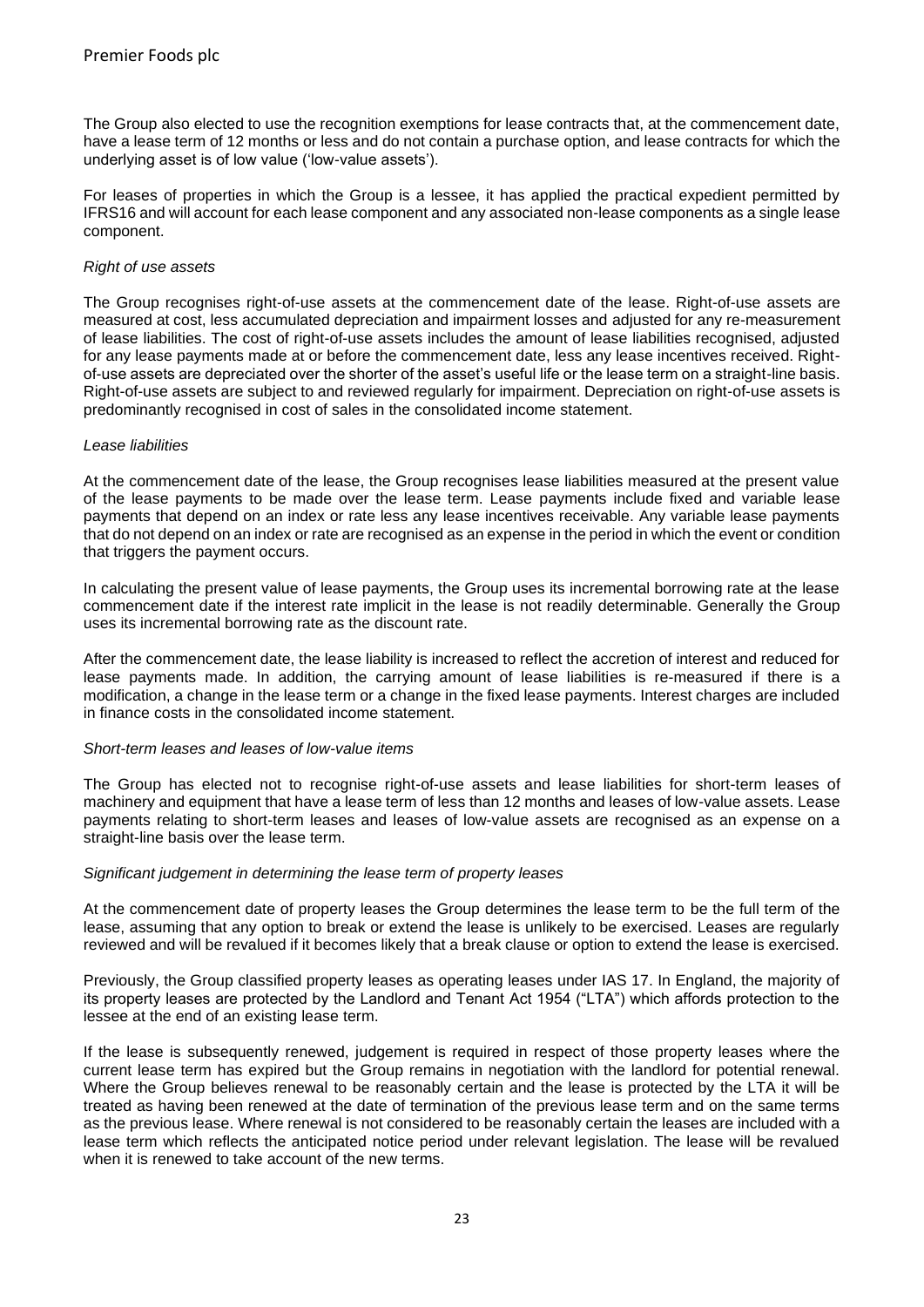### **Impact of IFRS 16 on financial statements**

The Group leases many assets including properties, cars and other equipment. As a lessee, the Group previously classified leases as operating leases or finance leases based on its assessment of whether the lease transferred substantially all of the risks and rewards of ownership.

#### *Balance sheet*

The impact on the balance sheet on transition is summarised below:

|                                                                         | £m    |
|-------------------------------------------------------------------------|-------|
| Operating lease commitments as at 30 March 2019                         | 18.3  |
| Reclassification of provisions for non-operational property lease costs | 8.9   |
| Discounted using incremental borrowing rate                             | (3.8) |
| Other adjustment relating to implementation of IFRS 16                  | 0.1   |
| Lease liabilities recognised at 31 March 2019                           | 23.5  |

The Group presents lease liabilities separately in the consolidated balance sheet.

#### *Income statement*

The Group has recognised depreciation and interest costs in respect of leases that were previously classified as operating leases in the income statement for the period, rather than rental charges. During the 26 weeks ended 28 September 2019, the Group recognised £1.2m of depreciation charges and £0.5m of interest costs in respect of these leases.

#### *Reserves*

The Group has previously provided for property costs under IAS 37 *Provisions, Contingent Liabilities and Contingent Assets*. On transition to IFRS 16, the Group recognised right-of-use assets in respect of its non operational leasehold properties which were immediately impaired through reserves. Elements of the Group's provisions for non-operational properties cannot be recognised as lease creditors under IFRS 16 and have therefore been credited to reserves.

### *Cash flow statement*

The implementation of IFRS 16 is an accounting change only and does not impact cash flows.

### **Basis for preparation of financial statements on a going concern basis**

The Group's revolving credit facility includes net debt/EBITDA and EBITDA/interest covenants. In the event these covenants are not met then the Group would be in breach of its financing agreement and, as would be the case in any covenant breach, the banking syndicate could withdraw funding to the Group. The Group was in compliance with its covenant tests as at 30 March 2019 and 28 September 2019. The Group's forecasts, taking into account reasonably possible changes in trading performance, show that the Group should be able to operate within the level of its current facilities including covenant tests. Notwithstanding the net current liabilities position of the Group, the directors have a reasonable expectation that the Group has adequate resources to continue in operational existence for the next 12 months. The Group therefore continues to adopt the going concern basis in preparing its financial information.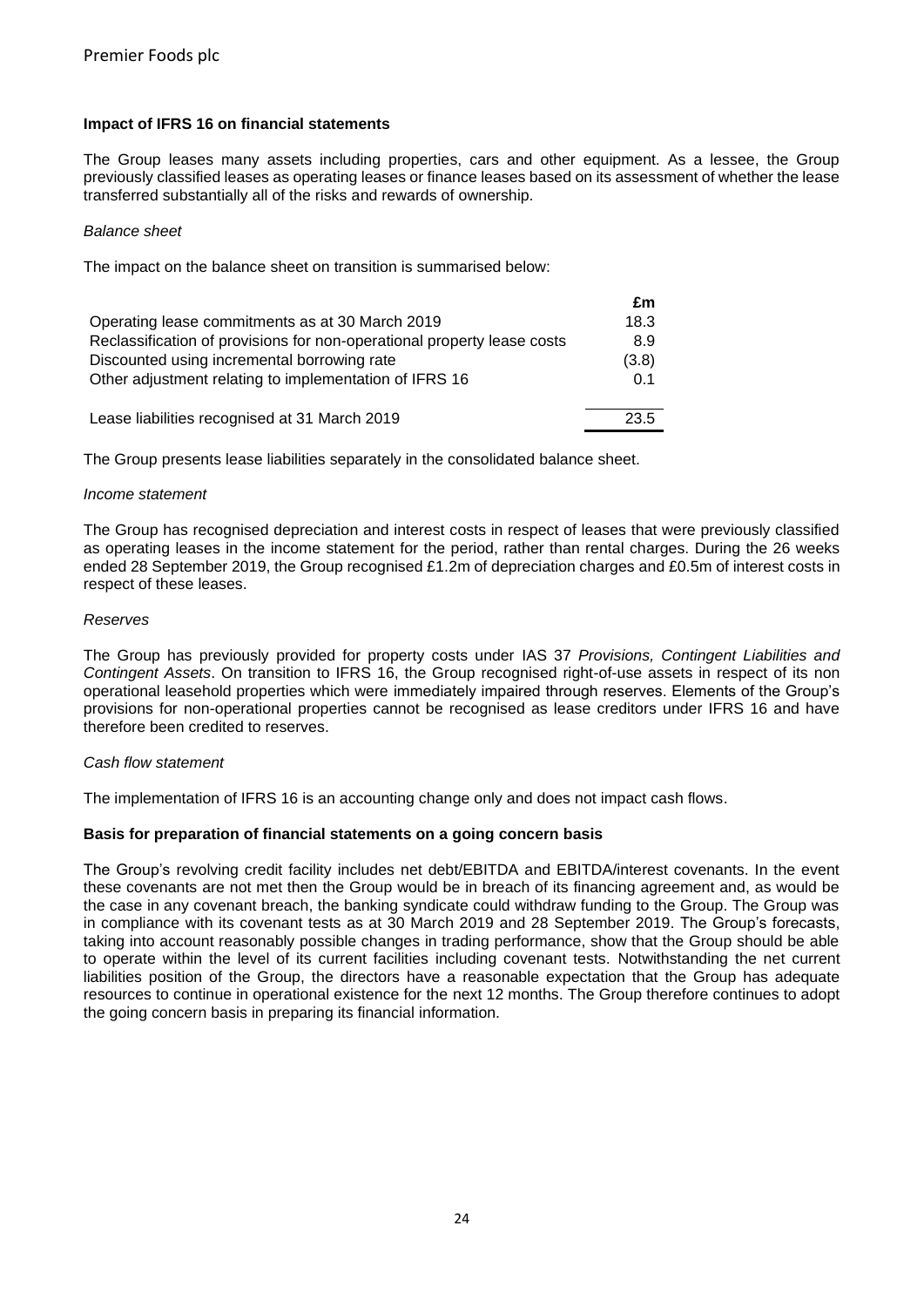### **3. Critical accounting policies, estimates and judgements**

The following are areas of particular significance to the Group's interim financial information and may include the use of estimates, which is fundamental to the compilation of this financial information. Results may differ from actual amounts.

#### **Employee benefits**

The present value of the Group's defined benefit pension obligations depends on a number of actuarial assumptions. The primary assumptions used include the discount rate applicable to scheme liabilities, the longterm rate of inflation and estimates of the mortality applicable to scheme members. Each of the underlying assumptions is set out in more detail in note 11.

At each reporting date, and on a continuous basis, the Group reviews the macro-economic, Company and scheme specific factors influencing each of these assumptions, using professional advice, in order to record the Group's ongoing commitment and obligation to defined benefit schemes in accordance with IAS 19 (Revised).

Plan assets of the defined benefit schemes include a number of assets for which quoted prices are not available. At each reporting date, the Group determines the fair value of these assets with reference to most recently available asset statements from fund managers.

Where statements are not available at the reporting date, a roll forward of cash transactions between statement date and balance sheet date is performed.

#### **Goodwill**

Impairment reviews in respect of goodwill are performed annually unless an event indicates that an impairment review is necessary. Examples of such triggering events include a significant planned restructuring, a major change in market conditions or technology, expectations of future operating losses, or a significant reduction in cash flows. In performing its impairment analysis, the Group takes into consideration these indicators including the difference between its market capitalisation and net assets.

The Group has considered the impact of the assumptions used on the calculations and conducts sensitivity analysis on the value in use calculations of the CGUs carrying values for the purposes of testing goodwill.

#### **Commercial arrangements**

Sales rebates and discounts are accrued on each relevant promotion or customer agreement and are charged to the statement of profit or loss at the time of the relevant promotional buy-in as a deduction from revenue. Accruals for each individual promotion or rebate arrangement are based on the type and length of promotion and nature of customer agreement. At the time an accrual is made the nature and timing of the promotion is typically known. Areas of estimation are sales volume/activity, phasing and the amount of product sold on promotion.

For short term promotions, the Group performs a true up of estimates where necessary on a monthly basis, using real time sales information where possible and finally on receipt of a customer claim which typically follows 1-2 months after the end of a promotion. For longer term discounts and rebates, the Group uses actual and forecast sales to estimate the level of rebate. These accruals are updated monthly based on the latest actual and forecast sales.

#### **Judgements**

The following are considered to be the key judgements within the financial information:

### **Non-trading items**

Non-trading items have been presented separately throughout this financial information. These are items that management believes require separate disclosure by virtue of their nature in order that the users of the financial information obtain a clear and consistent view of the Group's underlying trading performance. In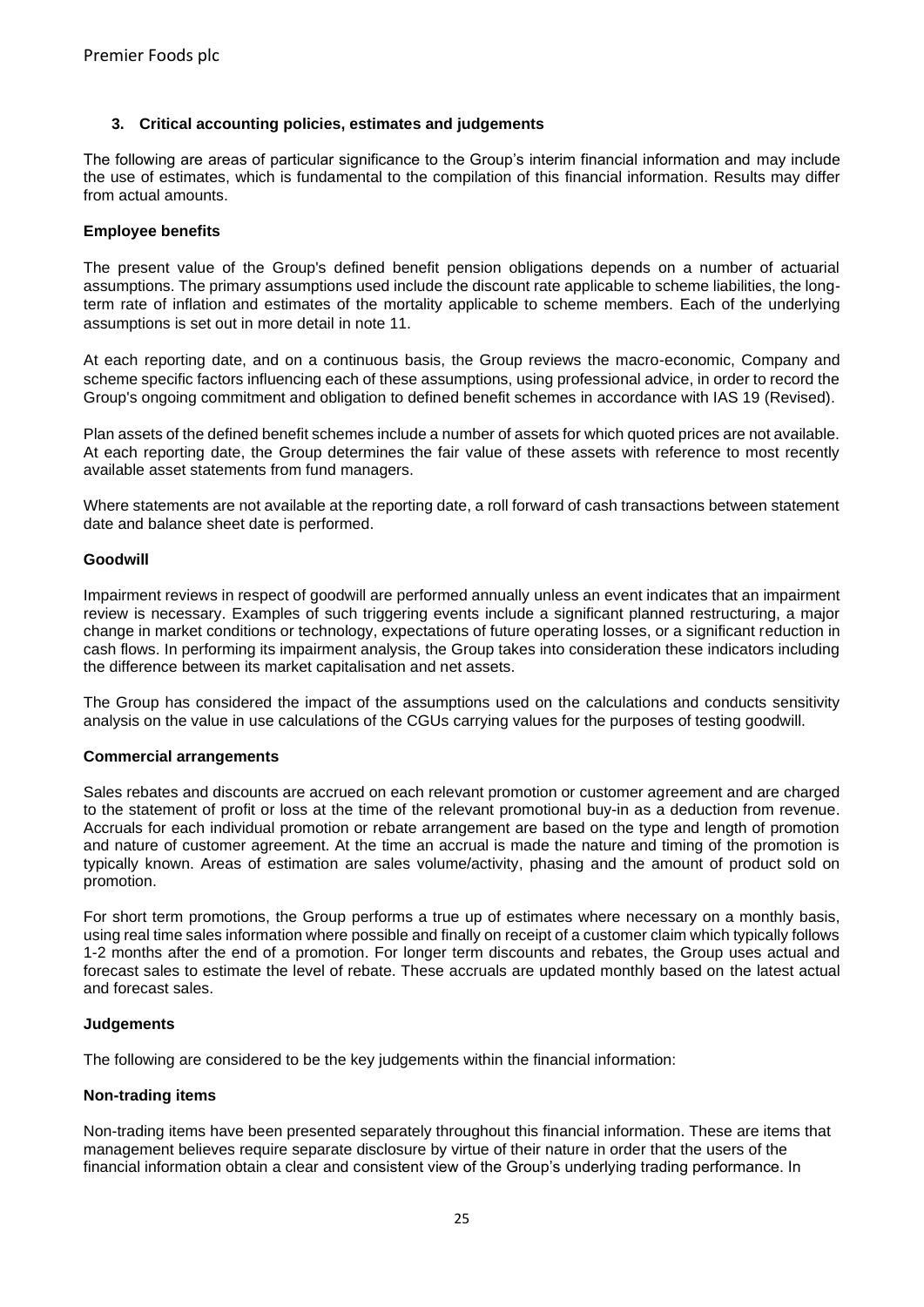identifying non-trading items, management have applied judgement including whether i) the item is related to underlying trading of the Group; and/or ii) how often the item is expected to occur.

### **4. Segmental analysis**

IFRS 8 requires operating segments to be determined based on the Group's internal reporting to the Chief Operating Decision Maker ("CODM"). The CODM has been determined to be the Executive Leadership Team as it is primarily responsible for the allocation of resources to segments and the assessment of performance of the segments.

The Group's operating segments are defined as "Grocery", "Sweet Treats", "International" and "Knighton". The Grocery segment primarily sells savoury ambient food products and the Sweet Treats segment sells sweet ambient food products. The International and Knighton segments have been aggregated within the Grocery segment for reporting purposes as revenue is below 10 percent of the Group's total revenue and the segments are considered to have similar characteristics to that of Grocery. This is in accordance with the criteria set out in IFRS 8.

The CODM uses Divisional contribution as the key measure of the segments' results. Divisional contribution is defined as gross profit after selling, marketing and distribution costs. Divisional contribution is a consistent measure within the Group and reflects the segments' underlying trading performance for the period under evaluation.

The Group uses trading profit to review overall Group profitability. Trading profit is defined as profit/loss before tax before net finance costs, amortisation of intangible assets, fair value movements on foreign exchange and other derivative contracts, non-trading items and net interest on pensions and administrative expenses.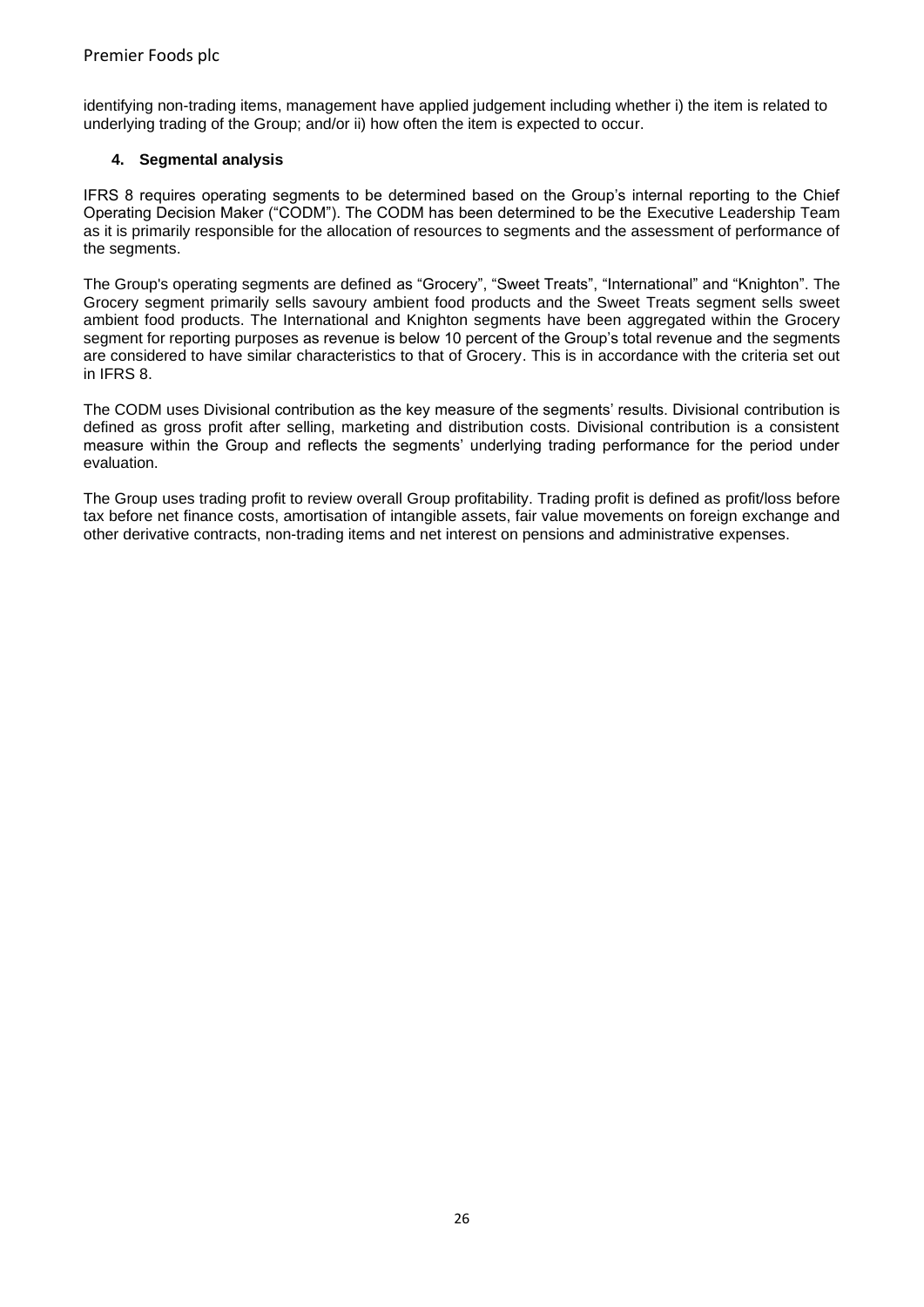The segment results for the period ended 28 September 2019 and 29 September 2018, and the reconciliation of the segment measures to the respective statutory items included in the financial information, are as follows:

|                                                                         |         | 26 weeks ended 28 Sept 2019 |              |  |  |
|-------------------------------------------------------------------------|---------|-----------------------------|--------------|--|--|
|                                                                         | Grocery | <b>Sweet</b><br>Treats      | <b>Total</b> |  |  |
|                                                                         | £m      | £m                          | £m           |  |  |
| Revenue                                                                 | 264.0   | 102.7                       | 366.7        |  |  |
| <b>Divisional contribution</b>                                          | 59.3    | 10.4                        | 69.7         |  |  |
| Group and corporate costs                                               |         |                             | (18.6)       |  |  |
| <b>Trading profit</b>                                                   |         |                             | 51.1         |  |  |
| Amortisation of intangible assets                                       |         |                             | (14.9)       |  |  |
| Fair value movements on foreign exchange and other derivative contracts |         |                             | 1.3          |  |  |
| Non-trading items:                                                      |         |                             |              |  |  |
| Restructuring costs                                                     |         |                             | (0.7)        |  |  |
| Other non-trading                                                       |         |                             | (0.8)        |  |  |
|                                                                         |         |                             |              |  |  |
| Net interest on pensions and administrative expenses                    |         |                             | (0.1)        |  |  |
| <b>Operating profit</b>                                                 |         |                             | 35.9         |  |  |
| Finance cost                                                            |         |                             | (22.0)       |  |  |
| Finance income                                                          |         |                             | 1.1          |  |  |
| <b>Profit before taxation</b>                                           |         |                             | 15.0         |  |  |
|                                                                         |         |                             |              |  |  |
| Depreciation                                                            | (5.4)   | (4.0)                       | (9.4)        |  |  |

|                                                                         |         | 26 weeks ended 29 Sept 2018 |        |
|-------------------------------------------------------------------------|---------|-----------------------------|--------|
|                                                                         | Grocery | Sweet<br>Treats             | Total  |
|                                                                         | £m      | £m                          | £m     |
| Revenue                                                                 | 256.0   | 102.0                       | 358.0  |
| <b>Divisional contribution</b>                                          | 57.0    | 11.3                        | 68.3   |
| Group and corporate costs                                               |         |                             | (17.3) |
| <b>Trading profit</b>                                                   |         |                             | 51.0   |
| Amortisation of intangible assets                                       |         |                             | (17.8) |
| Fair value movements on foreign exchange and other derivative contracts |         |                             | 0.8    |
| Non-trading items:                                                      |         |                             |        |
| Restructuring costs                                                     |         |                             | (5.1)  |
| Net interest on pensions and administrative expenses                    |         |                             | (0.6)  |
| <b>Operating profit before impairment</b>                               |         |                             | 28.3   |
| Impairment of property, plant and equipment                             |         |                             |        |
| <b>Operating profit</b>                                                 |         |                             | 28.3   |
| Finance cost                                                            |         |                             | (32.9) |
| Finance income                                                          |         |                             | 2.4    |
| Net movement on interest rate financial instruments                     |         |                             |        |
| Loss before taxation                                                    |         |                             |        |
|                                                                         |         |                             | (2.2)  |
| Depreciation                                                            | (4.1)   | (4.3)                       | (8.4)  |

Inter-segment transfers or transactions are entered into under the same terms and conditions that would be available to unrelated third parties.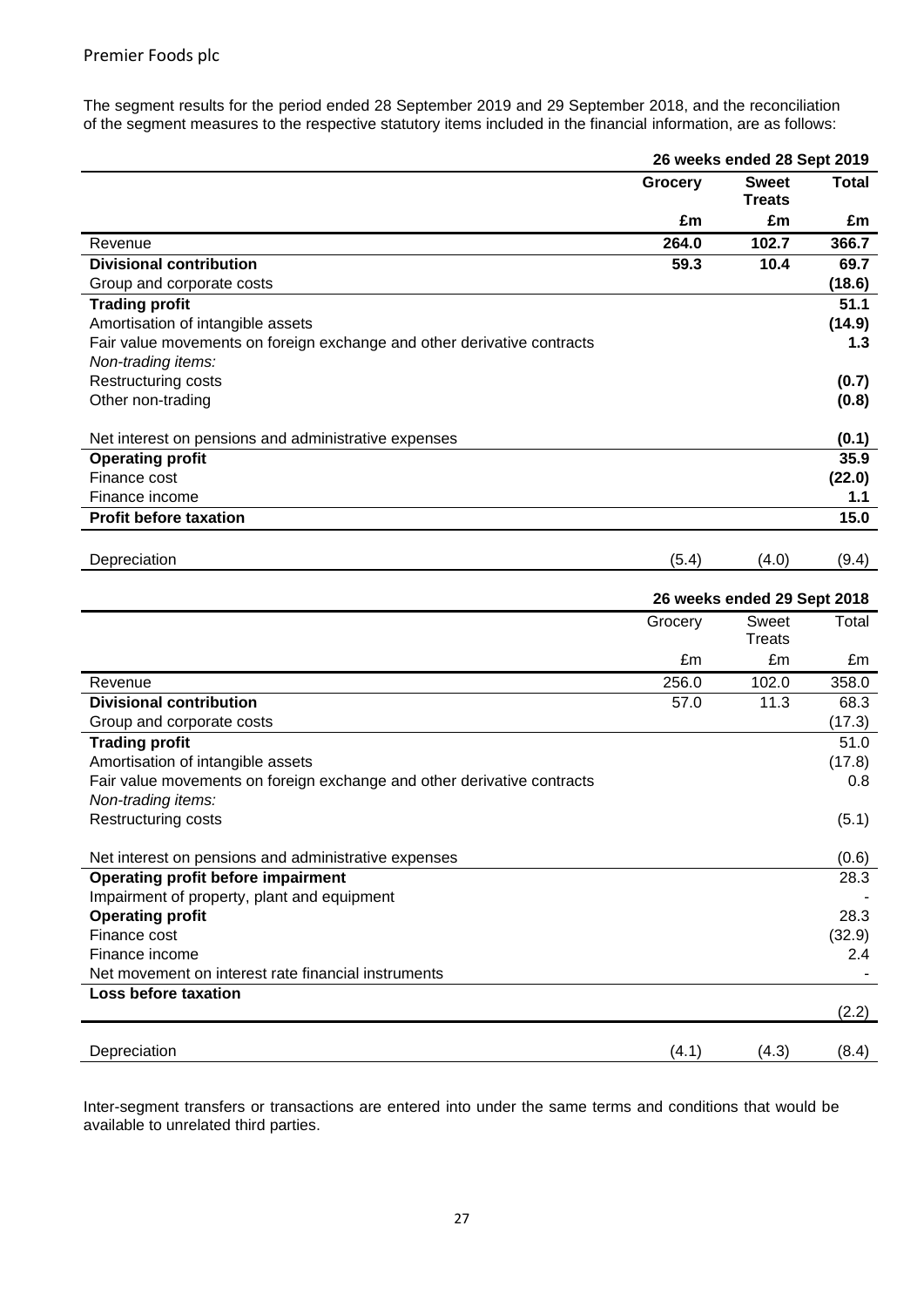### **5. Finance income and costs**

|                                               | 26 weeks ended<br>28 Sept 2019<br>£m | 26 weeks ended<br>29 Sept 2018<br>£m |
|-----------------------------------------------|--------------------------------------|--------------------------------------|
| Interest payable on bank loans and overdrafts | (3.3)                                | (3.1)                                |
| Interest payable on senior secured notes      | (15.5)                               | (16.1)                               |
| Interest payable on revolving facility        |                                      | (0.5)                                |
| Amortisation of debt issuance costs           | (1.7)                                | (1.9)                                |
|                                               | (20.5)                               | (21.6)                               |
| Write off of financing costs <sup>1</sup>     |                                      | (5.7)                                |
| Early redemption fee <sup>2</sup>             |                                      | (5.6)                                |
| Other interest payable <sup>3</sup>           | (1.5)                                |                                      |
| <b>Total finance cost</b>                     | (22.0)                               | (32.9)                               |
| Interest receivable on bank deposits          | 1.1                                  | 0.8                                  |
| Other interest receivable <sup>4</sup>        |                                      | 1.6                                  |
| <b>Total finance income</b>                   | 1.1                                  | 2.4                                  |
| Net finance cost                              | (20.9)                               | (30.5)                               |

<sup>1</sup>Relates to the refinancing of the senior secured fixed rate notes due 2021 and revolving credit facility in the previous period.

<sup>2</sup>Relates to a non-recurring payment arising on the early redemption of the £325m senior secured fixed rate notes due 2021 as part of the refinancing of the Group's debt in the previous period.

<sup>3</sup> Included in other interest payable is £0.5m (2018/19: £nil) relating to non-cash interest costs arising following the adoption of IFRS 16 and £1.0m (2018/19: £nil) relating to the discount on certain of the Group's long term provisions.

<sup>4</sup>Included in other interest receivable is £nil (2018/19: £1.6m) relating to the unwind of the discount on certain of the Group's long term provisions.

#### **6. Taxation**

The taxation charge for the period ended 28 September 2019 of £2.7m (2018/19: £1.5m credit) comprises of a charge on operating activities of £2.7m (2018/19: £0.5m credit) based upon managements best estimate of the effective annual income tax rate expected for the full financial year. In addition, a charge of £nil (2018/19: £0.1m) relating to adjustments to prior years and a charge of £nil (2018/19: £1.1m credit) relating to repayment of foreign taxes paid in prior years. The adjustment to the brought forward profit and loss reserve in respect of the implementation of IFRS 16 includes a tax charge of £2.6m (2018/19: £nil).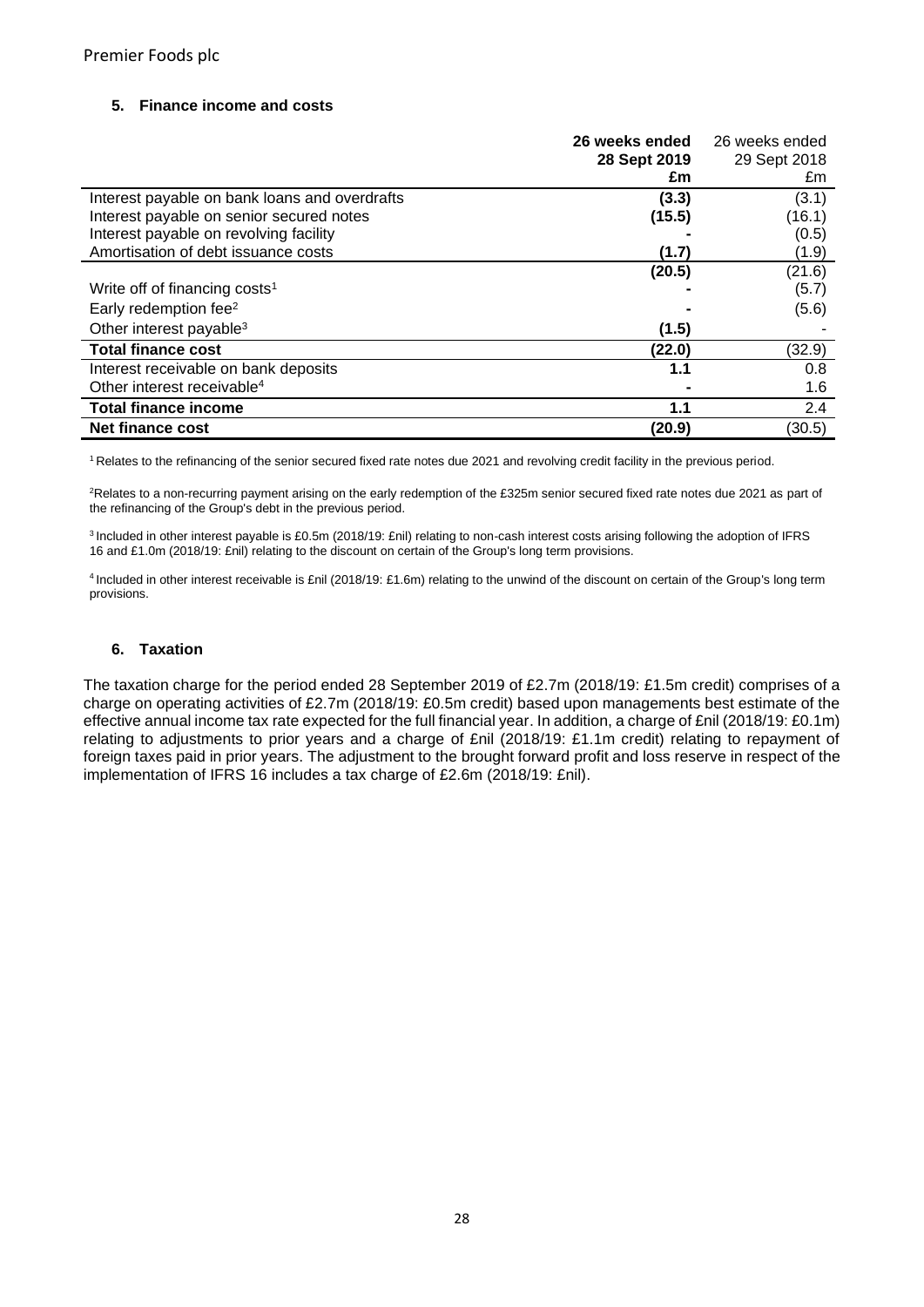# **7. Earnings/(loss) per share**

Basic earnings per share has been calculated by dividing the profit for the period ended 28 September 2019 attributable to owners of the parent of £12.3m (2018/19: £0.7m loss) by the weighted average number of ordinary shares of the Company.

|                                                                                             | 26 weeks ended | 26 weeks ended 29 |
|---------------------------------------------------------------------------------------------|----------------|-------------------|
|                                                                                             | 28 Sept 2019   | Sept 2018         |
|                                                                                             | <b>Number</b>  | Number            |
| Weighted average number of ordinary shares for the purpose of basic<br>earnings per share   | 846,120,970    | 840,823,495       |
| Effect of dilutive potential ordinary shares                                                | 10.933.622     | 4.927.124         |
| Weighted average number of ordinary shares for the purpose of<br>diluted earnings per share | 857,054,592    | 845,750,619       |

|                                       | 26 weeks ended 28 Sept 2019 |                                                  |                |              | 26 weeks ended 29 Sept 2018                      |                |
|---------------------------------------|-----------------------------|--------------------------------------------------|----------------|--------------|--------------------------------------------------|----------------|
|                                       | <b>Basic</b>                | <b>Dilutive</b><br>effect of<br>share<br>options | <b>Diluted</b> | <b>Basic</b> | <b>Dilutive</b><br>effect of<br>share<br>options | <b>Diluted</b> |
| Profit/(loss) after tax (£m)          | 12.3                        |                                                  | 12.3           | (0.7)        |                                                  | (0.7)          |
| Weighted average number of shares (m) | 846.1                       | 10.9                                             | 857.1          | 840.8        | 4.9                                              | 845.8          |
| Earnings/(loss) per share (pence)     | 1.5                         | (0.1)                                            | 1.4            | (0.1)        |                                                  | (0.1)          |

### **Dilutive effect of share options**

The dilutive effect of share options is calculated by adjusting the weighted average number of ordinary shares outstanding to assume conversion of all dilutive potential ordinary shares. The only dilutive potential ordinary shares of the Company are share options and share awards. A calculation is performed to determine the number of shares that could have been acquired at fair value (determined as the average annual market share price of the Company's shares) based on the monetary value of the share awards and the subscription rights attached to the outstanding share options.

No adjustment is made to the profit or loss in calculating basic and diluted earnings/(loss) per share.

There was no dilutive effect of share options or share awards in the 26 weeks ended 29 September 2018 as the Group made a loss in the prior period.

### **Adjusted earnings per share ("Adjusted EPS")**

Adjusted earnings per share is defined as trading profit less net regular interest payable, less a notional tax charge at 19.0% (2018/19: 19.0%) divided by the weighted average number of ordinary shares of the Company.

Net regular interest is defined as net finance cost after excluding write-off of financing costs, the early redemption fee paid in the prior period, fair value movements on interest rate financial instruments and other interest.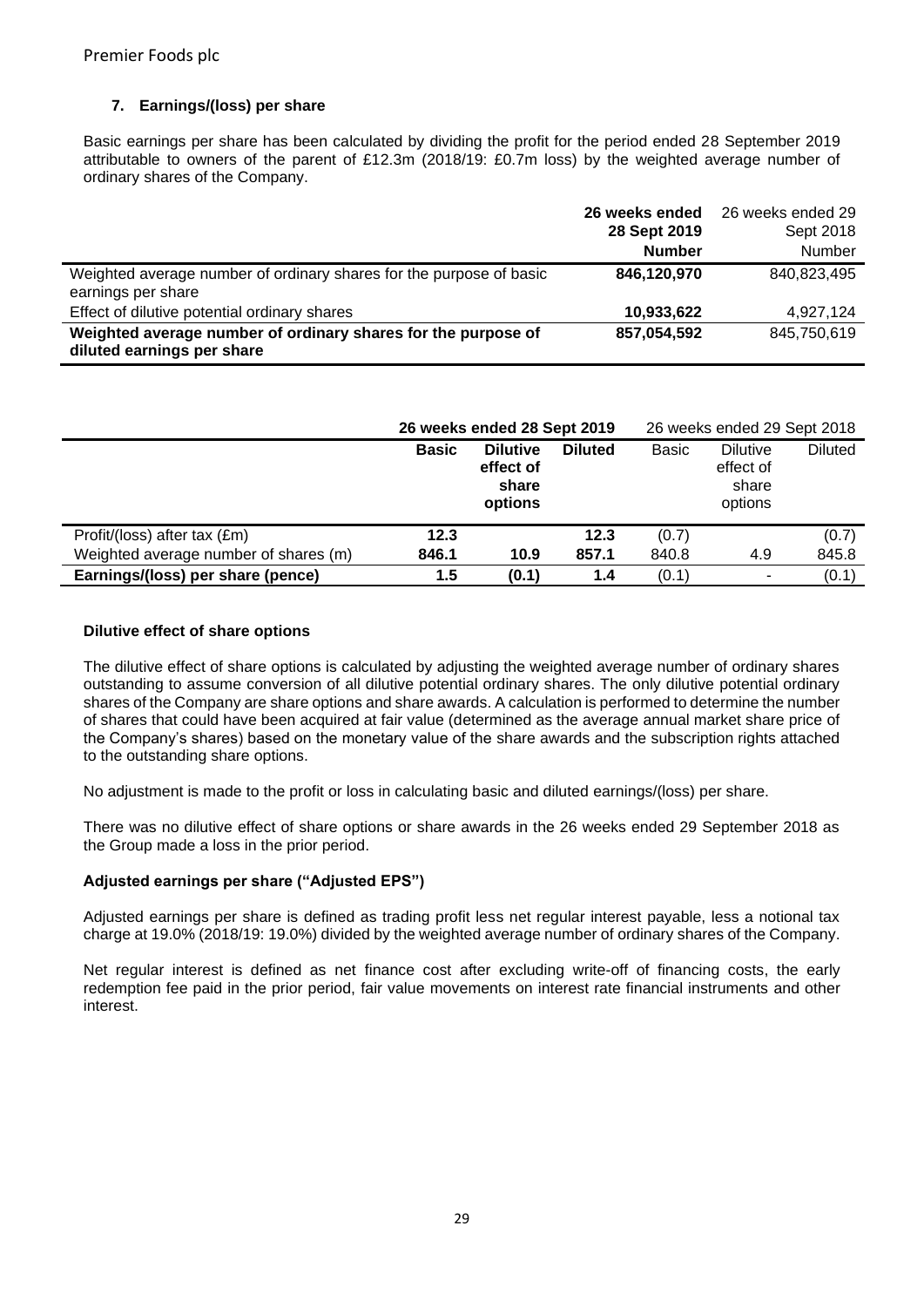Trading profit and Adjusted EPS have been reported as the directors believe these assist in providing additional useful information on the underlying trends and performance of the Group.

|                                      | 26 weeks ended | 26 weeks ended |
|--------------------------------------|----------------|----------------|
|                                      | 28 Sept 2019   | 29 Sept 2018   |
|                                      | £m             | £m             |
| <b>Trading profit</b>                | 51.1           | 51.0           |
| Less net regular interest            | (19.4)         | (20.8)         |
| Adjusted profit before tax           | 31.7           | 30.2           |
| Notional tax at 19% (2018/19: 19%)   | (6.0)          | (5.7)          |
| Adjusted profit after tax            | 25.7           | 24.5           |
| Average shares in issue (m)          | 846.1          | 840.8          |
| <b>Adjusted EPS (pence)</b>          | 3.03           | 2.91           |
|                                      |                |                |
| Net regular interest                 |                |                |
| Net finance cost                     | (20.9)         | (30.5)         |
| Exclude write off of financing costs |                | 5.7            |
| Exclude early redemption fee         |                | 5.6            |
| Exclude other interest               | 1.5            | (1.6)          |
| Net regular interest                 | (19.4)         | (20.8)         |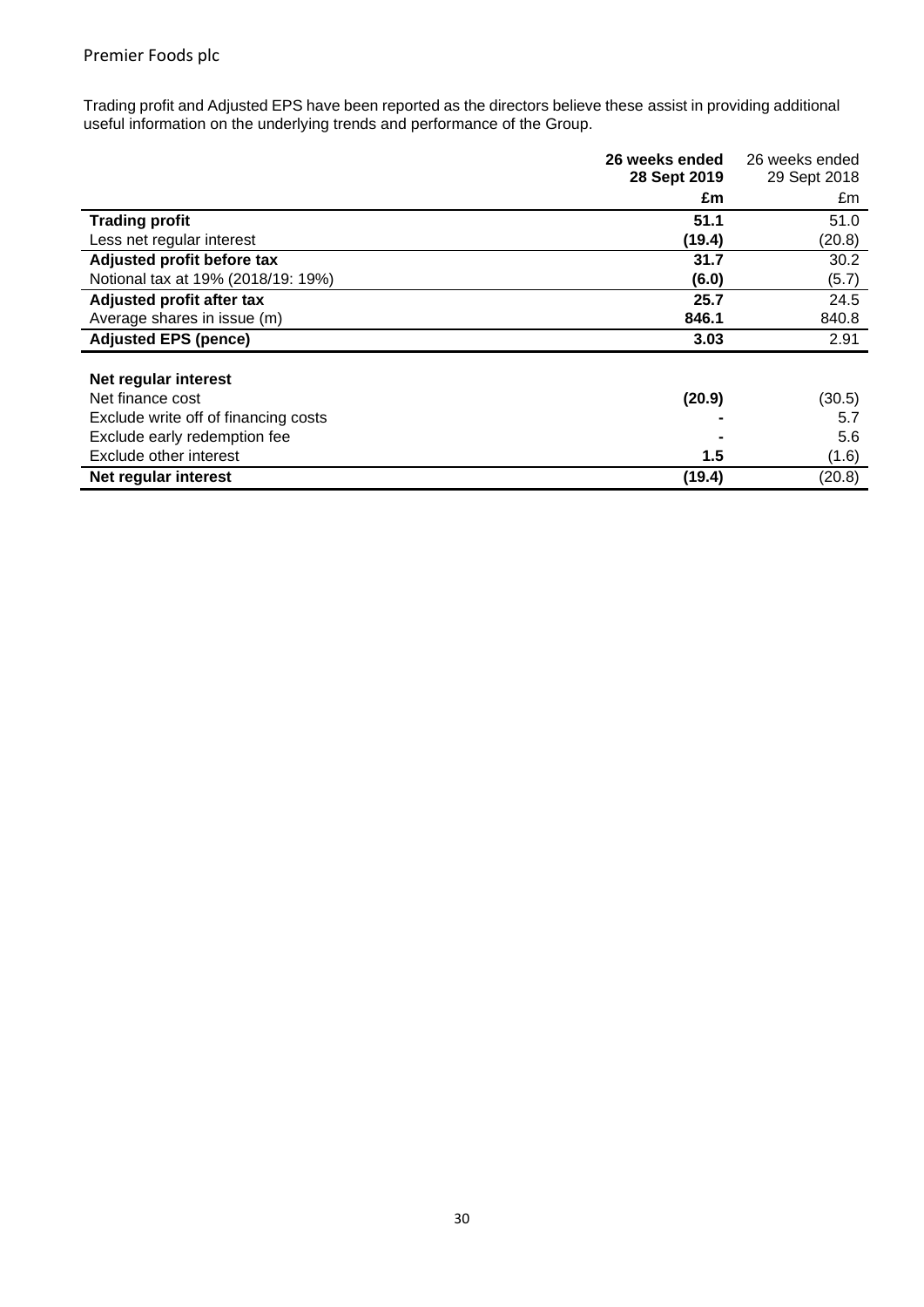# **8. Bank and other borrowings**

|                                               | As at        | As at       |
|-----------------------------------------------|--------------|-------------|
|                                               | 28 Sept 2019 | 30 Mar 2019 |
|                                               | £m           | £m          |
| <b>Current:</b>                               |              |             |
| <b>IFRS 16 lease liability</b>                | (3.6)        |             |
| Total borrowings due within one year          | (3.6)        |             |
| Non-current:                                  |              |             |
| Secured senior credit facility - revolving    |              |             |
| <b>Transaction costs</b>                      | 5.0          | 5.8         |
|                                               | 5.0          | 5.8         |
| <b>IFRS 16 lease liability</b>                | (18.6)       |             |
|                                               | (18.6)       |             |
| Senior secured notes                          | (510.0)      | (510.0)     |
| <b>Transaction costs</b>                      | 5.6          | 6.5         |
|                                               | (504.4)      | (503.5)     |
| Total borrowings due after more than one year | (518.0)      | (497.7)     |
| <b>Total bank and other borrowings</b>        | (521.6)      | (497.7)     |

### **Revolving credit facility**

The revolving credit facility of £177m is due to mature in December 2022 and attracts a leverage based margin of between 2.25% and 3.75% above LIBOR. Banking covenants of net debt / EBITDA and EBITDA / interest are in place and are tested biannually.

#### **Senior secured notes**

The senior secured notes are listed on the Irish GEM Stock Exchange. The notes totalling £510m are split between fixed and floating tranches. The fixed note of £300m matures in October 2023 and attracts an interest rate of 6.25%. The floating note of £210m matures in July 2022 and attracts an interest rate of 5.00% above LIBOR.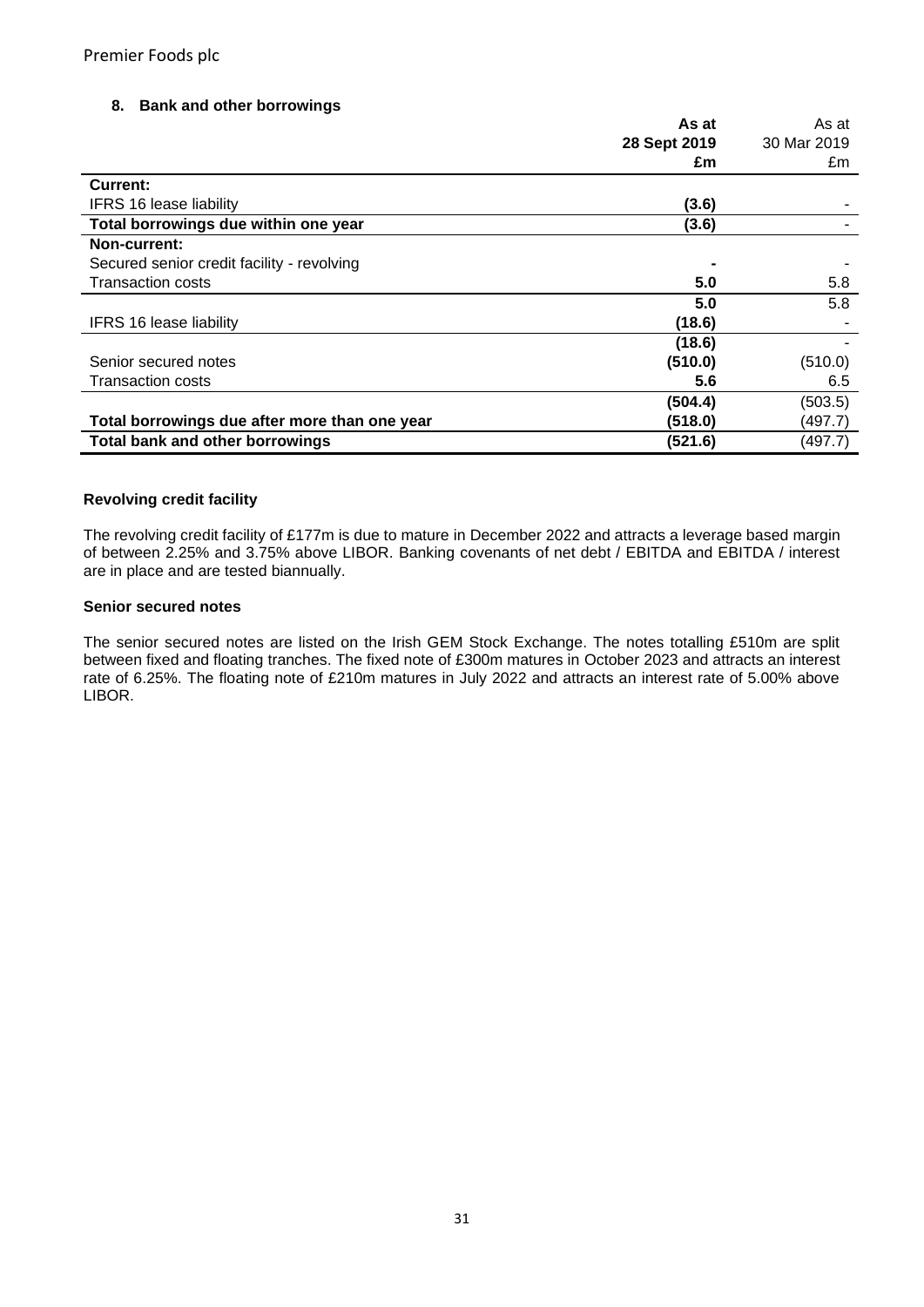# **9. Financial instruments**

The following table shows the carrying amounts (which approximate to fair value except as noted below) of the Group's financial assets and financial liabilities. Fair value is the price that would be received to sell an asset or paid to transfer a liability in an orderly transaction between market participants at the measurement date. Set out below is a summary of methods and assumptions used to value each category of financial instrument.

|                                                             | As at 28 Sept 2019 |         | As at 30 Mar 2019 |         |
|-------------------------------------------------------------|--------------------|---------|-------------------|---------|
|                                                             | Carrying           | Fair    | Carrying          | Fair    |
|                                                             | amount             | value   | amount            | value   |
|                                                             | £m                 | £m      | £m                | £m      |
| Loans and receivables:                                      |                    |         |                   |         |
| Cash and cash equivalents                                   | 28.7               | 28.7    | 27.8              | 27.8    |
| Financial assets at amortised cost:                         |                    |         |                   |         |
| Trade and other receivables                                 | 56.4               | 56.4    | 62.5              | 62.5    |
| Financial assets at fair value through profit or loss:      |                    |         |                   |         |
| Trade and other receivables                                 | 3.2                | 3.1     | 4.6               | 4.5     |
| Derivative financial instruments                            |                    |         |                   |         |
| - Forward foreign currency exchange contracts               |                    |         |                   |         |
| - Commodity and energy derivatives                          |                    |         |                   |         |
| Financial liabilities at fair value through profit or loss: |                    |         |                   |         |
| Derivative financial instruments                            |                    |         |                   |         |
| - Forward foreign currency exchange contracts               | (0.2)              | (0.2)   | (1.5)             | (1.5)   |
| - Commodity and energy derivatives                          | (0.1)              | (0.1)   | (0.1)             | (0.1)   |
| <b>IFRS 16 financial liabilities</b>                        | (22.2)             | (22.2)  |                   |         |
| <b>Financial liabilities at amortised cost:</b>             |                    |         |                   |         |
| Trade and other payables                                    | (242.9)            | (242.9) | (233.1)           | (233.1) |
| Senior secured notes                                        | (510.0)            | (518.5) | (510.0)           | (515.0) |

The following table presents the Group's assets and liabilities that are measured at fair value using the following fair value measurement hierarchy:

- Quoted prices (unadjusted) in active markets for identical assets or liabilities (level 1).
- Inputs other than quoted prices included within level 1 that are observable for the asset or liability, either directly (that is, as prices) or indirectly (that is, derived from prices) (level 2).
- Inputs for the asset or liability that are not based on observable market data (that is, unobservable inputs) (level 3).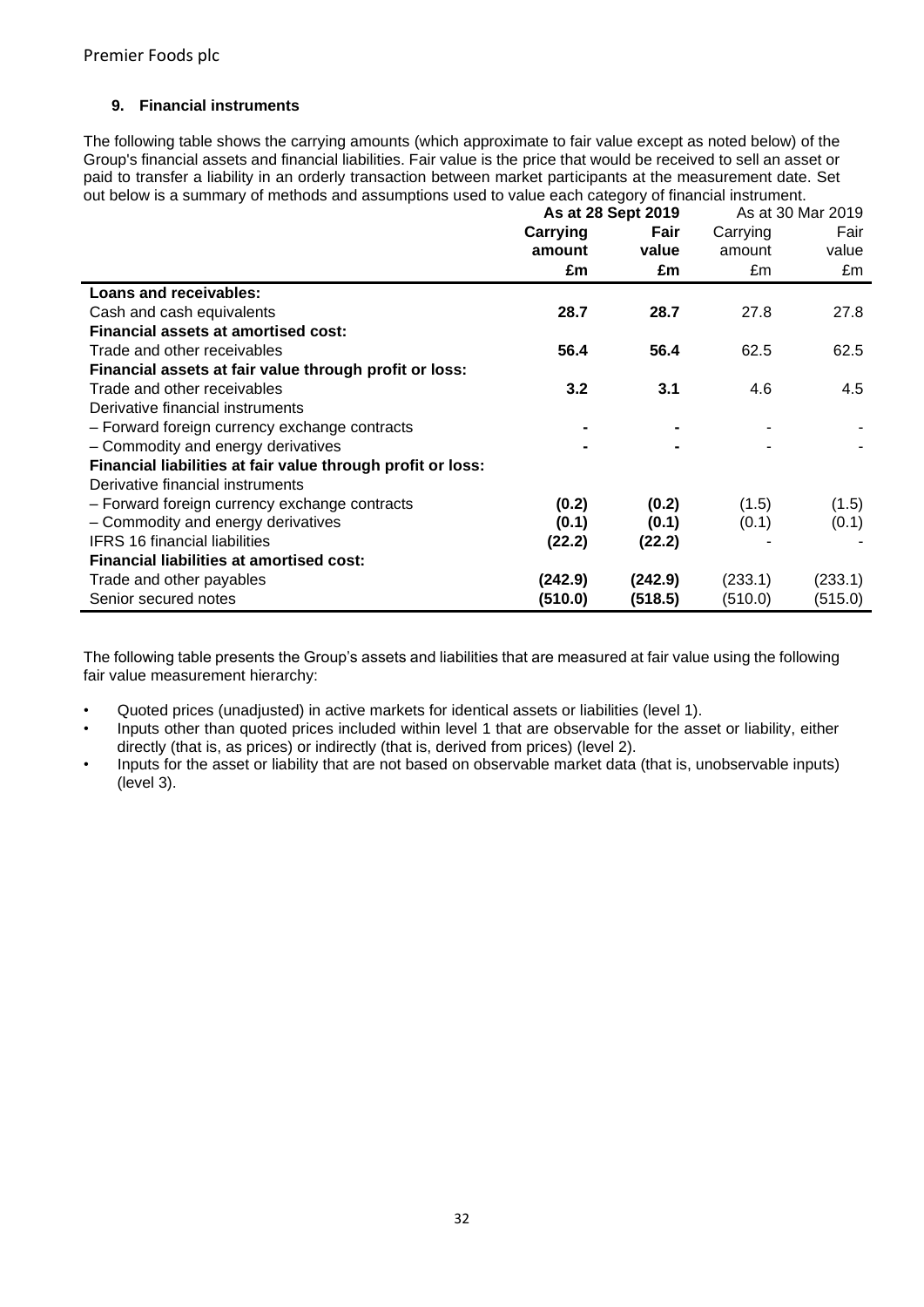|                                                             | As at 28 Sept 2019 |         | As at 30 Mar 2019 |         |
|-------------------------------------------------------------|--------------------|---------|-------------------|---------|
|                                                             | Level 1            | Level 2 | Level 1           | Level 2 |
|                                                             | £m                 | £m      | £m                | £m      |
| Financial assets at fair value through profit or loss:      |                    |         |                   |         |
| Derivative financial instruments                            |                    |         |                   |         |
| - Forward foreign currency exchange contracts               | -                  |         |                   |         |
| - Commodity and energy derivatives                          |                    |         |                   |         |
| Financial liabilities at fair value through profit or loss: |                    |         |                   |         |
| Derivative financial instruments                            |                    |         |                   |         |
| - Forward foreign currency exchange contracts               |                    | (0.2)   |                   | (1.5)   |
| - Commodity and energy derivatives                          |                    | (0.1)   |                   | (0.1)   |
| <b>Financial liabilities at amortised cost:</b>             |                    |         |                   |         |
| Senior secured notes                                        | (518.5)            |         | (515.0)           |         |

The fair value of trade and other receivables and trade and other payables is considered to be equal to the carrying amount of these items due to their short-term nature.

### **Calculation of fair values**

The fair values of the financial assets and liabilities are defined as the price that would be received to sell an asset or paid to transfer a liability in an orderly transaction between market participants at the measurement date. Methods and assumptions used to estimate the fair values are consistent with those used in the 52 weeks ended 30 March 2019.

### **10. Provisions for liabilities and charges**

|              | As at        | As at       |
|--------------|--------------|-------------|
|              | 28 Sept 2019 | 30 Mar 2019 |
|              | £m           | £m          |
| Non-current  | (9.8)        | (32.4)      |
| Current      | (5.8)        | (9.7)       |
| <b>Total</b> | (15.6)       | (42.1)      |

Total provisions for liabilities and charges of £15.6m at 28 September 2019 (30 March 2019: £42.1m) comprise primarily provisions for site costs, dilapidations and environmental liabilities related to lease hold properties and provisions for insurance and legal matters. The reduction in provisions since 30 March 2019 is driven by the adoption of IFRS 16 where provisions for lease costs for non-operational properties are accounted for as lease creditors.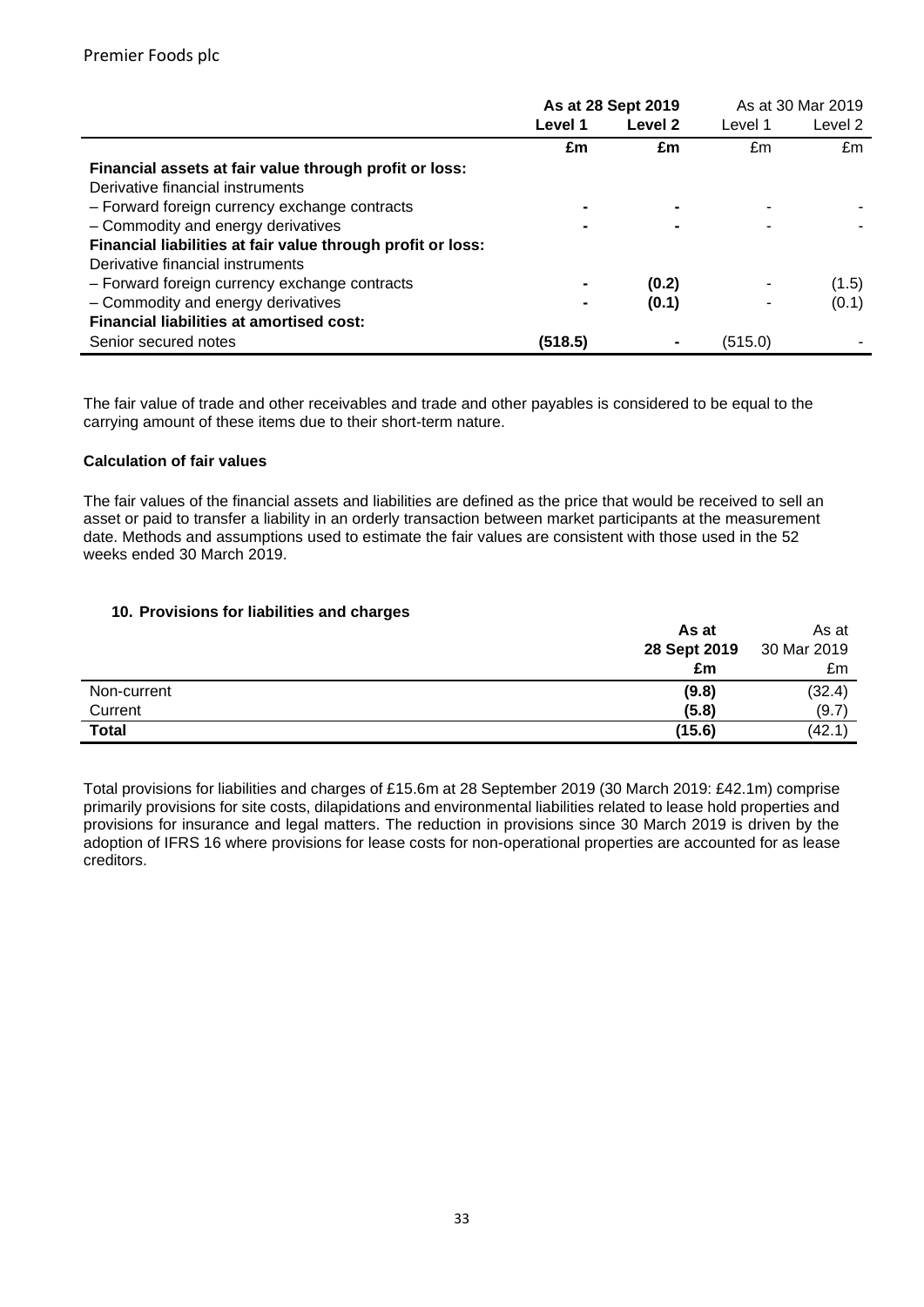### **11. Retirement benefit schemes**

#### **Defined benefit schemes**

The Group operates a number of defined benefit schemes under which current and former employees have built up an entitlement to pension benefits on their retirement. These are as follows:

#### **(a) The Premier schemes, which comprise:**

Premier Foods Pension Scheme ("PFPS") Premier Grocery Products Pension Scheme ("PGPPS") Premier Grocery Products Ireland Pension Scheme ("PGPIPS") Chivers 1987 Pension Scheme Chivers 1987 Supplementary Pension Scheme. Hillsdown Holdings Limited Pension Scheme<sup>1</sup>

<sup>1</sup>Hillsdown Holdings Limited Pension Scheme has transferred in during the year, this scheme has previously been excluded from the Group's IAS 19 results on the basis of materiality.

### **(b) The RHM schemes, which comprise:**

RHM Pension Scheme Premier Foods Ireland Pension Scheme

The most recent triennial actuarial valuations of the PFPS, the PGPPS and the RHM pension scheme were carried out on 31 March 2016 / 5 April 2016 to establish ongoing funding arrangements. Deficit recovery plans have been agreed with the Trustees of each of the PFPS and PGPPS. The RHM Pension Scheme was in surplus and no deficit contributions are payable. Actuarial valuations as at 31 March 2019/5 April 2019 are ongoing.

Actuarial valuations for the schemes based in Ireland took place during the course of 2016 and 2017.

The exchange rates used to translate the overseas euro based schemes are £1.00 =  $\epsilon$ 1.1240 for the average rate during the period, and  $£1.00 = £1.1245$  for the closing position at 28 September 2019.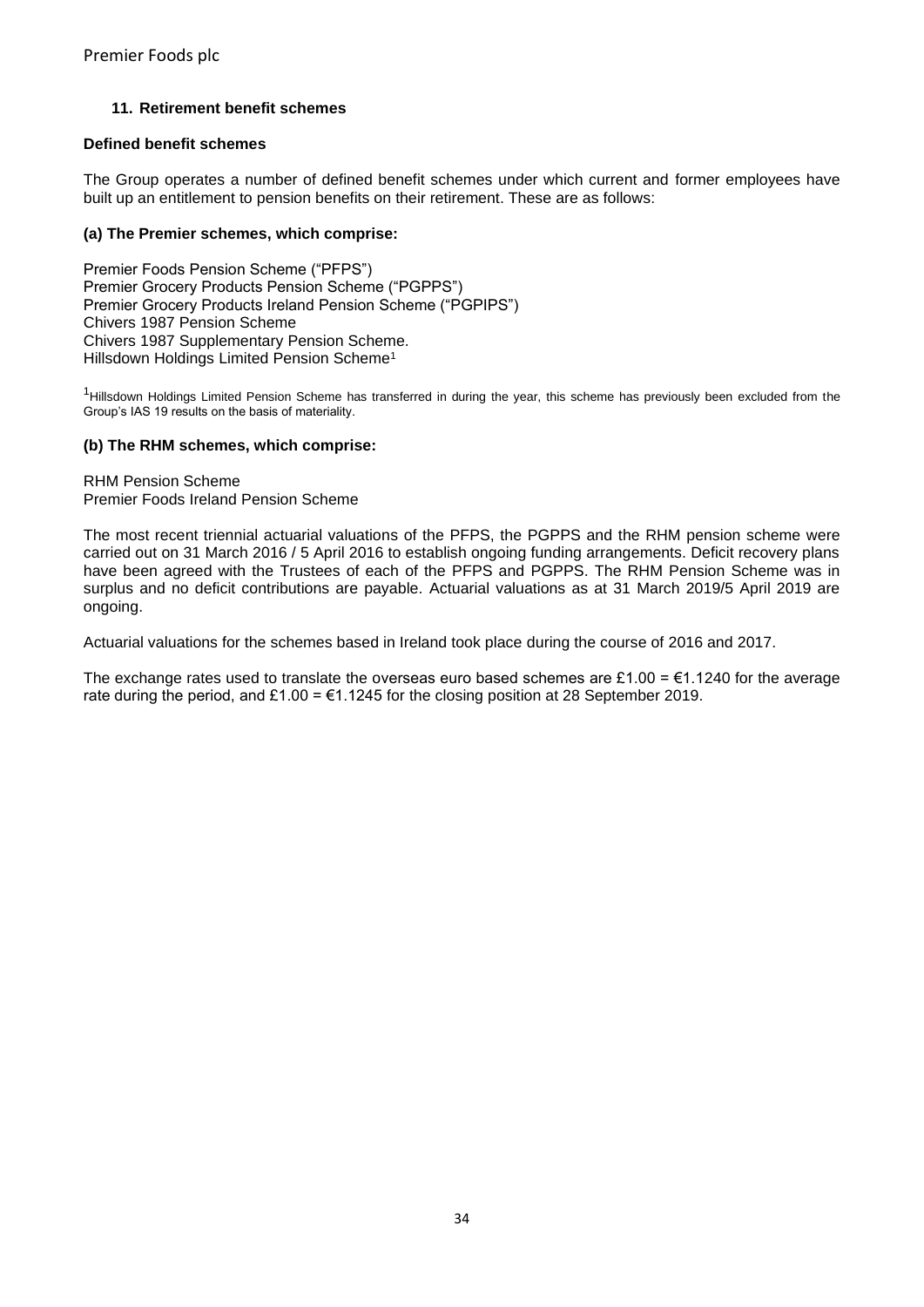At the balance sheet date, the combined principal actuarial assumptions were as follows:

|                           | <b>Premier</b><br>schemes | <b>RHM</b><br>schemes |
|---------------------------|---------------------------|-----------------------|
| At 28 September 2019      |                           |                       |
| Discount rate             | 1.85%                     | 1.85%                 |
| Inflation - RPI           | 3.05%                     | 3.05%                 |
| Inflation - CPI           | 1.95%                     | 1.95%                 |
| Expected salary increases | n/a                       | n/a                   |
| Future pension increases  | 2.05%                     | 2.05%                 |
| <b>At 30 March 2019</b>   |                           |                       |
| Discount rate             | 2.45%                     | 2.45%                 |
| Inflation - RPI           | 3.25%                     | 3.25%                 |
| Inflation - CPI           | 2.15%                     | 2.15%                 |
| Expected salary increases | n/a                       | n/a                   |
| Future pension increases  | 2.10%                     | 2.10%                 |

For the smaller overseas schemes, the discount rate used was 0.80% (2018/19: 1.50%) and future pension increases were 1.30% (2018/19: 1.30%).

The mortality assumptions are based on standard mortality tables and allow for future mortality improvements. The assumptions are as follows:

|                                         | <b>Premier</b><br>schemes | <b>RHM</b><br>schemes |
|-----------------------------------------|---------------------------|-----------------------|
| Life expectancy at 28 September 2019    |                           |                       |
| Male pensioner, currently aged 65       | 87.4                      | 85.3                  |
| Female pensioner, currently aged 65     | 89.3                      | 87.8                  |
| Male non-pensioner, currently aged 45   | 88.4                      | 86.1                  |
| Female non-pensioner, currently aged 45 | 90.5                      | 88.9                  |
| Life expectancy at 30 March 2019        |                           |                       |
| Male pensioner, currently aged 65       | 87.4                      | 85.3                  |
| Female pensioner, currently aged 65     | 89.3                      | 87.8                  |
| Male non-pensioner, currently aged 45   | 88.4                      | 86.1                  |
| Female non-pensioner, currently aged 45 | 90.5                      | 88.9                  |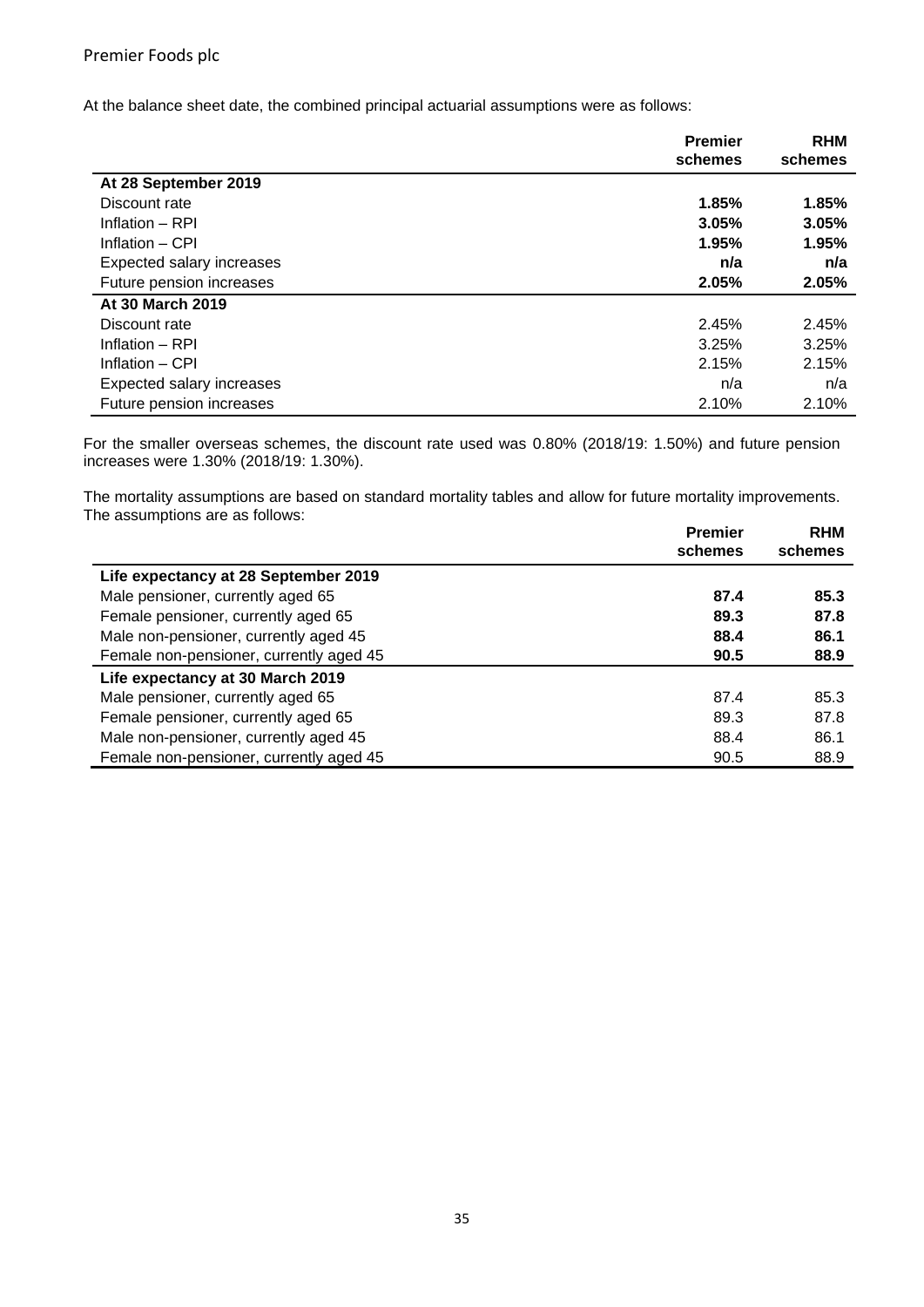# Premier Foods plc

The fair values of plan assets split by type of asset are as follows:

|                                                                                                 | <b>Premier</b><br>schemes | $%$ of<br>total | <b>RHM</b> schemes | $%$ of<br>total | <b>Total</b> | $%$ of<br>total |
|-------------------------------------------------------------------------------------------------|---------------------------|-----------------|--------------------|-----------------|--------------|-----------------|
|                                                                                                 |                           | $\frac{0}{0}$   |                    | %               |              | %               |
| Assets with a quoted price in an active market at 28 September 2019:                            | £m                        |                 | £m                 |                 | £m           |                 |
| UK equities                                                                                     | 0.3                       | 0.0             | 0.3                | 0.0             | 0.6          | 0.0             |
| Global equities                                                                                 | 6.9                       | 0.9             | 172.2              | 3.5             | 179.1        | 3.2             |
| Government bonds                                                                                | 38.1                      | 4.8             | 1,594.6            | 32.9            | 1,632.7      | 28.8            |
| Corporate bonds                                                                                 | 20.5                      | 2.6             | $\blacksquare$     | $\blacksquare$  | 20.5         | 0.4             |
|                                                                                                 | 31.8                      | 4.0             | 386.9              | 8.0             | 418.7        | 7.4             |
| Property                                                                                        | 333.0                     | 42.0            | 927.0              | 19.1            | 1.260.0      | 22.3            |
| Absolute return products                                                                        | 8.8                       | $1.1$           | 52.7               | $1.1$           | 61.5         | 1.1             |
| Cash                                                                                            | 336.5                     | 42.4            | 5.2                | 0.1             | 341.7        | 6.0             |
| Other                                                                                           |                           |                 |                    |                 |              |                 |
| Assets without a quoted price in an active market at 28 September 2019:<br>Infrastructure funds |                           |                 | 303.8              | 6.2             | 303.8        | 5.4             |
|                                                                                                 |                           |                 | 516.6              | 10.6            | 516.6        | 9.1             |
| Swaps                                                                                           |                           |                 | 541.5              | 11.1            | 541.5        | 9.6             |
| Private equity<br>Other                                                                         | 17.7                      | 2.2             | 362.2              | 7.4             | 379.9        | 6.7             |
| Fair value of scheme assets                                                                     | 793.6                     | 100             | 4,863.0            | 100             | 5,656.6      | 100             |
| as at 28 September 2019                                                                         |                           |                 |                    |                 |              |                 |
| Assets with a quoted price in an active market at 30 March 2019:                                |                           |                 |                    |                 |              |                 |
| UK equities                                                                                     | 0.4                       | 0.1             | 0.3                | 0.0             | 0.7          | 0.0             |
| Global equities                                                                                 | 7.5                       | 1.1             | 171.3              | 4.0             | 178.8        | 3.5             |
| Government bonds                                                                                | 29.9                      | 4.2             | 1,460.5            | 33.6            | 1,490.4      | 29.7            |
| Corporate bonds                                                                                 | 26.9                      | 3.8             |                    |                 | 26.9         | 0.5             |
| Property                                                                                        | 31.3                      | 4.4             | 405.2              | 9.4             | 436.5        | 8.7             |
| Absolute return products                                                                        | 365.7                     | 51.7            | 775.5              | 17.9            | 1,141.2      | 22.6            |
| Cash                                                                                            | 8.0                       | 1.1             | 30.1               | 0.7             | 38.1         | 0.8             |
| Other                                                                                           | 224.8                     | 31.8            | 2.8                | 0.1             | 227.6        | 4.5             |
| Assets without a quoted price in an active market at 30 March 2019:                             |                           |                 |                    |                 |              |                 |
| Infrastructure funds                                                                            |                           |                 | 256.1              | 5.9             | 256.1        | 5.1             |
| Swaps                                                                                           |                           |                 | 556.4              | 12.8            | 556.4        | 11.0            |
| Private equity                                                                                  |                           |                 | 446.1              | 10.3            | 446.1        | 8.8             |
| Others                                                                                          | 12.6                      | 1.8             | 229.3              | 5.3             | 241.9        | 4.8             |
| Fair value of scheme assets<br>as at 30 March 2019                                              | 707.1                     | 100             | 4,333.6            | 100             | 5,040.7      | 100             |

The schemes invest in interest rate and inflation swaps to protect from fluctuations in interest and inflation.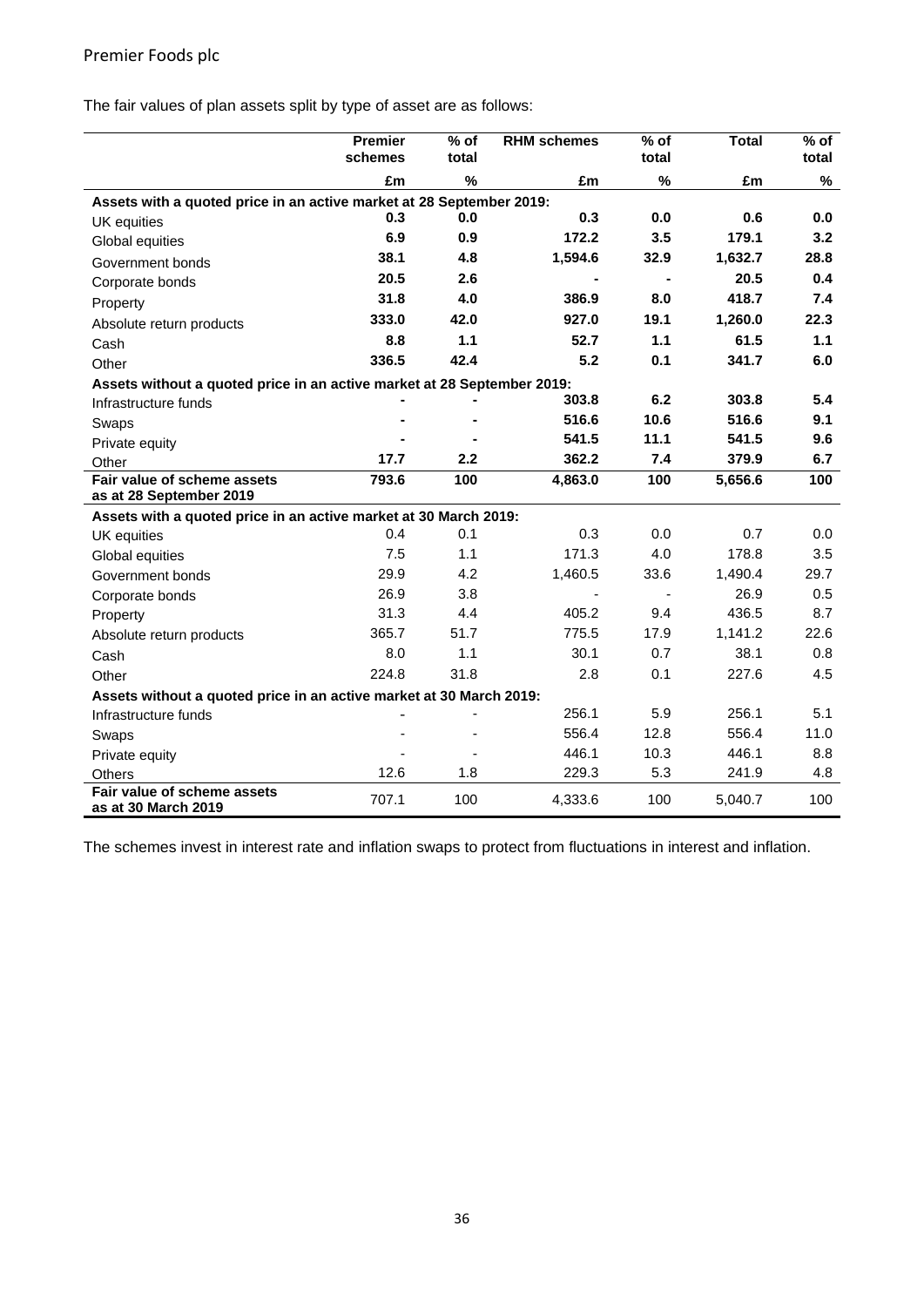The amounts recognised on the balance sheet arising from the Group's obligations in respect of its defined benefit schemes are as follows:

|                                     | <b>Premier</b><br>schemes | <b>RHM</b><br>schemes | Total     |
|-------------------------------------|---------------------------|-----------------------|-----------|
|                                     | £m                        | £m                    | £m        |
| At 28 September 2019                |                           |                       |           |
| Present value of funded obligations | (1, 274.9)                | (3,793.0)             | (5,067.9) |
| Fair value of plan assets           | 793.6                     | 4,863.0               | 5,656.6   |
| (Deficit)/surplus in schemes        | (481.3)                   | 1,070.0               | 588.7     |
| At 30 March 2019                    |                           |                       |           |
| Present value of funded obligations | (1, 171.8)                | (3,495.8)             | (4,667.6) |
| Fair value of plan assets           | 707.1                     | 4,333.6               | 5,040.7   |
| (Deficit)/surplus in schemes        | (464.7)                   | 837.8                 | 373.1     |

The aggregate surplus of £373.1m has increased to a surplus of £588.7m during the period ended 28 September 2019 (52 weeks ended 30 March 2019: £56.1m increase) primarily due to the impact of a remeasurement gains on plan assets.

Changes in the present value of the defined benefit obligation were as follows:

|                                                          | <b>Premier</b><br>schemes | <b>RHM</b><br>schemes | Total      |
|----------------------------------------------------------|---------------------------|-----------------------|------------|
|                                                          | £m                        | £m                    | £m         |
| Defined benefit obligation at 31 March 2018              | (1, 116.1)                | (3,430.5)             | (4, 546.6) |
| Interest cost                                            | (29.1)                    | (90.3)                | (119.4)    |
| Past service cost                                        | (11.1)                    | (26.5)                | (37.6)     |
| Remeasurement losses                                     | (53.9)                    | (94.6)                | (148.5)    |
| Exchange differences                                     | 0.8                       | 0.5                   | 1.3        |
| Benefits paid                                            | 37.6                      | 145.6                 | 183.2      |
| Defined benefit obligation at 30 March 2019              | (1, 171.8)                | (3, 495.8)            | (4,667.6)  |
| Recognition of Hillsdown Holdings Limited Pension Scheme | (0.5)                     |                       | (0.5)      |
| Interest cost                                            | (13.8)                    | (41.8)                | (55.6)     |
| Settlement                                               | 0.7                       |                       | 0.7        |
| Remeasurement losses                                     | (107.1)                   | (331.3)               | (438.4)    |
| Exchange differences                                     | (1.1)                     | (1.0)                 | (2.1)      |
| Benefits paid                                            | 18.7                      | 76.9                  | 95.6       |
| Defined benefit obligation at 28 September 2019          | (1, 274.9)                | (3,793.0)             | (5,067.9)  |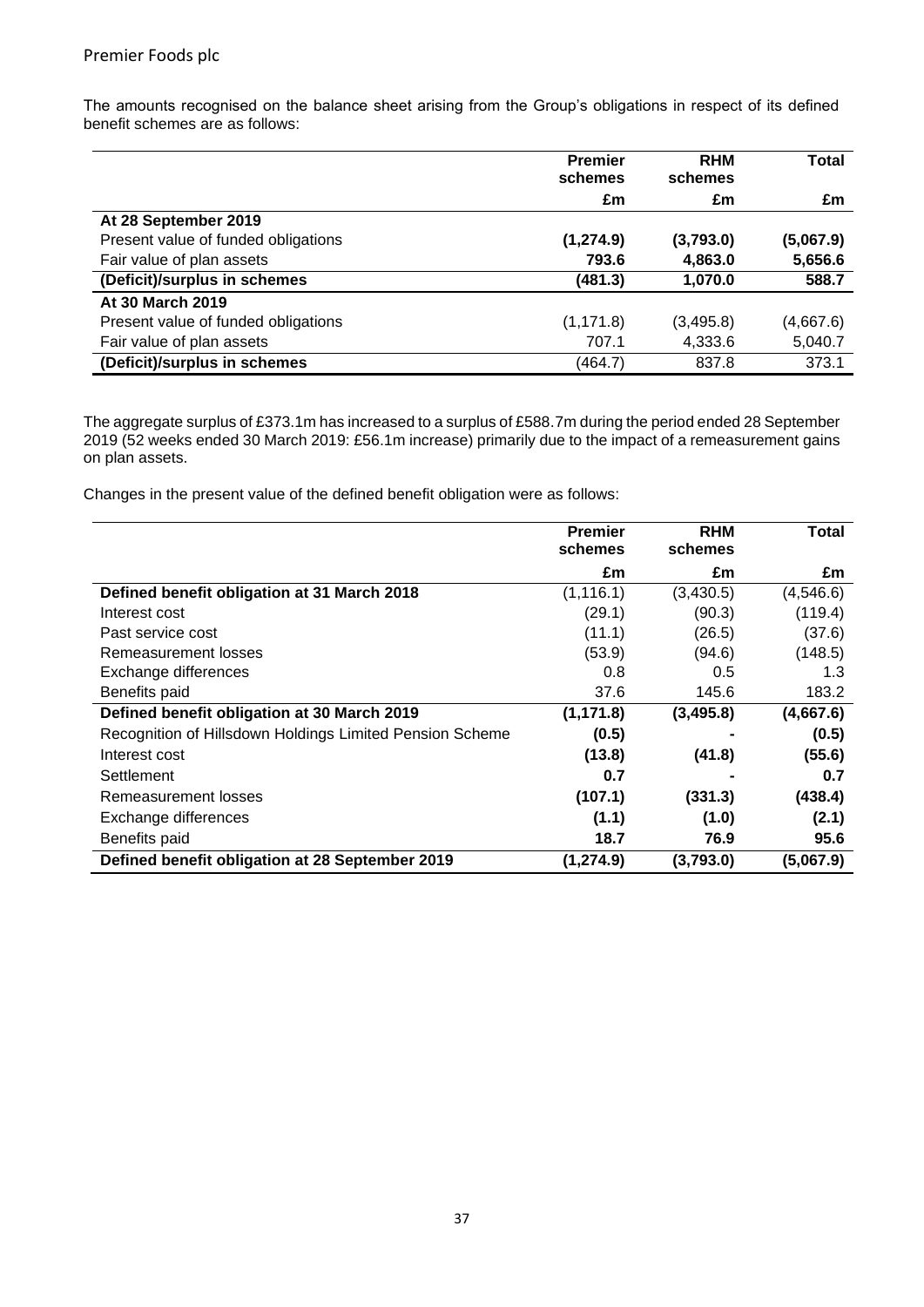Changes in the fair value of plan assets were as follows:

|                                                          | <b>Premier</b><br>schemes | <b>RHM</b><br>schemes | Total   |
|----------------------------------------------------------|---------------------------|-----------------------|---------|
|                                                          | £m                        | £m                    | £m      |
| Fair value of plan assets at 31 March 2018               | 679.1                     | 4,184.5               | 4,863.6 |
| Interest income on plan assets                           | 17.7                      | 110.7                 | 128.4   |
| Remeasurement gains                                      | 14.2                      | 187.5                 | 201.7   |
| Administrative costs                                     | (6.5)                     | (3.8)                 | (10.3)  |
| Contributions by employer                                | 41.1                      | 0.8                   | 41.9    |
| Exchange differences                                     | (0.9)                     | (0.5)                 | (1.4)   |
| Benefits paid                                            | (37.6)                    | (145.6)               | (183.2) |
| Fair value of plan assets at 30 March 2019               | 707.1                     | 4,333.6               | 5,040.7 |
| Recognition of Hillsdown Holdings Limited Pension Scheme | 0.6                       |                       | 0.6     |
| Interest income on plan assets                           | 8.4                       | 52.0                  | 60.4    |
| Settlement                                               | (0.8)                     |                       | (0.8)   |
| Remeasurement gains                                      | 74.7                      | 554.9                 | 629.6   |
| Administrative costs                                     | (2.7)                     | (2.1)                 | (4.8)   |
| Contributions by employer                                | 23.7                      | 0.5                   | 24.2    |
| Exchange differences                                     | 1.3                       | 1.0                   | 2.3     |
| Benefits paid                                            | (18.7)                    | (76.9)                | (95.6)  |
| Fair value of plan assets at 28 September 2019           | 793.6                     | 4,863.0               | 5,656.6 |

The reconciliation of the net defined benefit liability over the period is as follows:

|                                                          | <b>Premier</b> | <b>RHM</b> | Total  |
|----------------------------------------------------------|----------------|------------|--------|
|                                                          | schemes        | schemes    |        |
|                                                          | £m             | £m         | £m     |
| (Deficit)/surplus in schemes at 31 March 2018            | (437.0)        | 754.0      | 317.0  |
| Amount recognised in profit or loss                      | (29.0)         | (9.9)      | (38.9) |
| Remeasurements recognised in other comprehensive income  | (39.7)         | 92.9       | 53.2   |
| Contributions by employer                                | 41.1           | 0.8        | 41.9   |
| Exchange differences recognised in other comprehensive   | (0.1)          |            | (0.1)  |
| income                                                   |                |            |        |
| (Deficit)/surplus in schemes at 30 March 2019            | (464.7)        | 837.8      | 373.1  |
| Recognition of Hillsdown Holdings Limited Pension Scheme | 0.1            |            | 0.1    |
| Amount recognised in profit or loss                      | (8.2)          | 8.1        | (0.1)  |
| Remeasurements recognised in other comprehensive income  | (32.4)         | 223.6      | 191.2  |
| Contributions by employer                                | 23.7           | 0.5        | 24.2   |
| Exchange differences recognised in other comprehensive   | 0.2            |            | 0.2    |
| income                                                   |                |            |        |
| (Deficit)/surplus in schemes at 28 September 2019        | (481.3)        | 1,070.0    | 588.7  |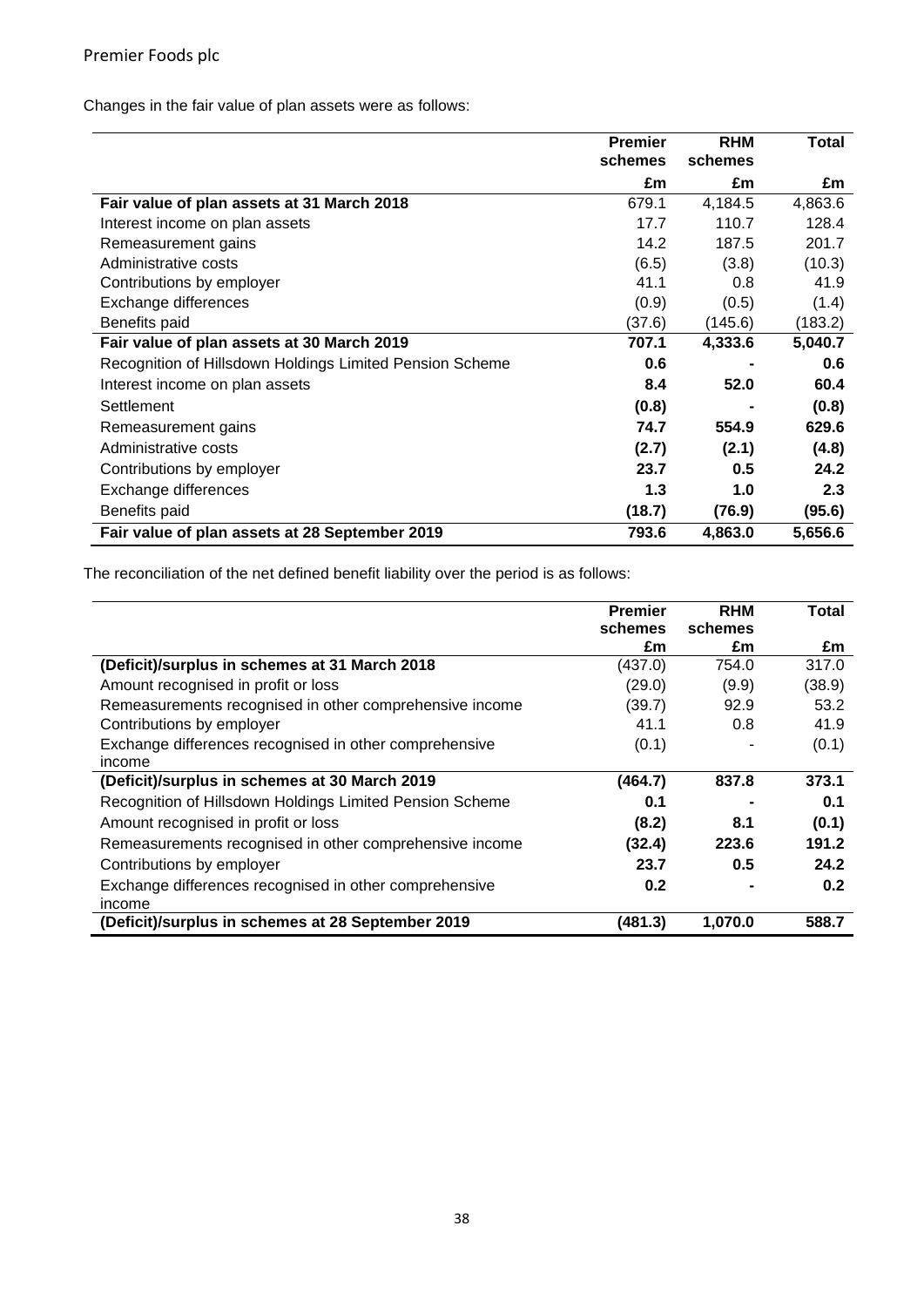# Premier Foods plc

The total amounts recognised in the consolidated statement of profit or loss are as follows:

|                                  | <b>Premier</b> | <b>RHM</b> | <b>Total</b> |
|----------------------------------|----------------|------------|--------------|
|                                  | schemes        | schemes    |              |
|                                  | £m             | £m         | £m           |
| 26 weeks ended 28 September 2019 |                |            |              |
| <b>Operating profit</b>          |                |            |              |
| Settlement cost                  | (0.1)          |            | (0.1)        |
| Administrative costs             | (2.7)          | (2.1)      | (4.8)        |
| Net interest (cost)/credit       | (5.4)          | 10.2       | 4.8          |
| <b>Total for the period</b>      | (8.2)          | 8.1        | (0.1)        |
| 26 weeks ended 29 September 2018 |                |            |              |
| <b>Operating profit</b>          |                |            |              |
| Administrative costs             | (3.1)          | (1.9)      | (5.0)        |
| Net interest (cost)/credit       | (5.7)          | 10.1       | 4.4          |
| <b>Total for the period</b>      | (8.8)          | 8.2        | (0.6)        |
| 52 weeks ended 30 March 2019     |                |            |              |
| <b>Operating profit</b>          |                |            |              |
| Past service costs               |                |            |              |
| <b>GMP</b> Equalisation          | (26.5)         | (15.0)     | (41.5)       |
| Other                            |                | 3.9        | 3.9          |
| Administrative costs             | (6.5)          | (3.8)      | (10.3)       |
| Net interest (cost)/credit       | (11.4)         | 20.4       | 9.0          |
| <b>Total (cost)/credit</b>       | (44.4)         | 5.5        | (38.9)       |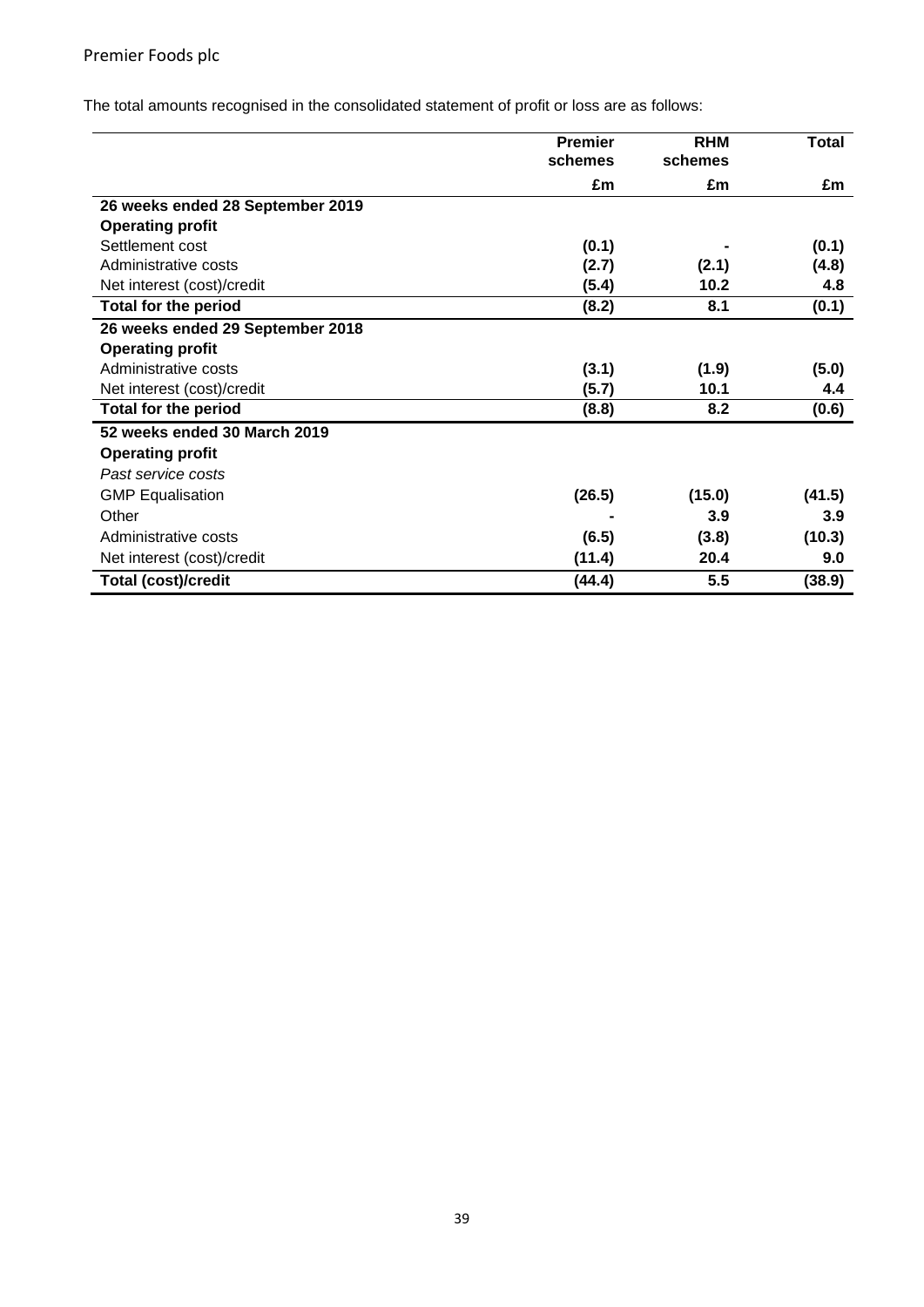### **12. Notes to the cash flow statement**

| Reconciliation of loss before taxation to cash flows from operating activities | 26 weeks ended<br>28 Sept 2019<br>£m | 26 weeks ended<br>29 Sept 2018<br>£m |
|--------------------------------------------------------------------------------|--------------------------------------|--------------------------------------|
| Profit/(loss) before taxation                                                  | 15.0                                 | (2.2)                                |
| Net finance cost                                                               | 20.9                                 | 30.5                                 |
| <b>Operating profit</b>                                                        | 35.9                                 | 28.3                                 |
| Depreciation of property, plant and equipment                                  | 9.4                                  | 8.4                                  |
| Amortisation of intangible assets                                              | 14.9                                 | 17.8                                 |
| Loss/(gain) on disposal of property, plant and equipment                       | 0.2                                  | 0.3                                  |
| Fair value movements on financial instruments                                  | (1.3)                                | (0.8)                                |
| Equity settled employee incentive schemes                                      | 1.0                                  | 1.1                                  |
| Increase in inventories                                                        | (13.2)                               | (23.2)                               |
| (Increase)/decrease in trade and other receivables                             | (1.5)                                | 9.0                                  |
| Increase/(decrease) in trade and other payables and provisions                 | 4.8                                  | (1.7)                                |
| Movement in retirement benefit obligations                                     | (24.3)                               | (18.8)                               |
| <b>Cash generated from operations</b>                                          | 25.9                                 | 20.4                                 |

#### **Analysis of movement in borrowings**

|                                                                | As at<br>30 Mar<br>2019 | Implementation<br>of IFRS 16 | As at<br>30 Mar<br>2019<br>(revised) | Cash<br>flows | Other<br>non-cash<br>movements | As at<br>28 Sept<br>2019 |
|----------------------------------------------------------------|-------------------------|------------------------------|--------------------------------------|---------------|--------------------------------|--------------------------|
|                                                                | £m                      | £m                           | £m                                   | £m            | £m                             | £m                       |
| <b>Bank overdrafts</b>                                         |                         |                              |                                      |               |                                |                          |
| Cash and bank deposits                                         | 27.8                    | $\blacksquare$               | 27.8                                 | 0.9           |                                | 28.7                     |
| Net cash and cash equivalents<br>Borrowings - revolving credit | 27.8                    |                              | 27.8                                 | 0.9           |                                | 28.7                     |
| facilities<br>Borrowings - senior secured notes                | (510.0)                 |                              | (510.0)                              |               |                                | (510.0)                  |
| Finance lease obligations                                      |                         | (23.5)                       | (23.5)                               | 1.8           | (0.5)                          | (22.2)                   |
| Gross borrowings net of cash <sup>1</sup>                      | (482.2)                 | (23.5)                       | (505.7)                              | 2.7           | (0.5)                          | (503.5)                  |
| Debt issuance costs                                            | 12.3                    |                              | 12.3                                 |               | (1.7)                          | 10.6                     |
| Total net borrowings <sup>1</sup>                              | (469.9)                 | (23.5)                       | (493.4)                              | 2.7           | (2.2)                          | (492.9)                  |

<sup>1</sup> Borrowings excludes derivative financial instruments.

### **13. Contingencies**

There were no material contingent liabilities as at 28 September 2019 and 30 March 2019.